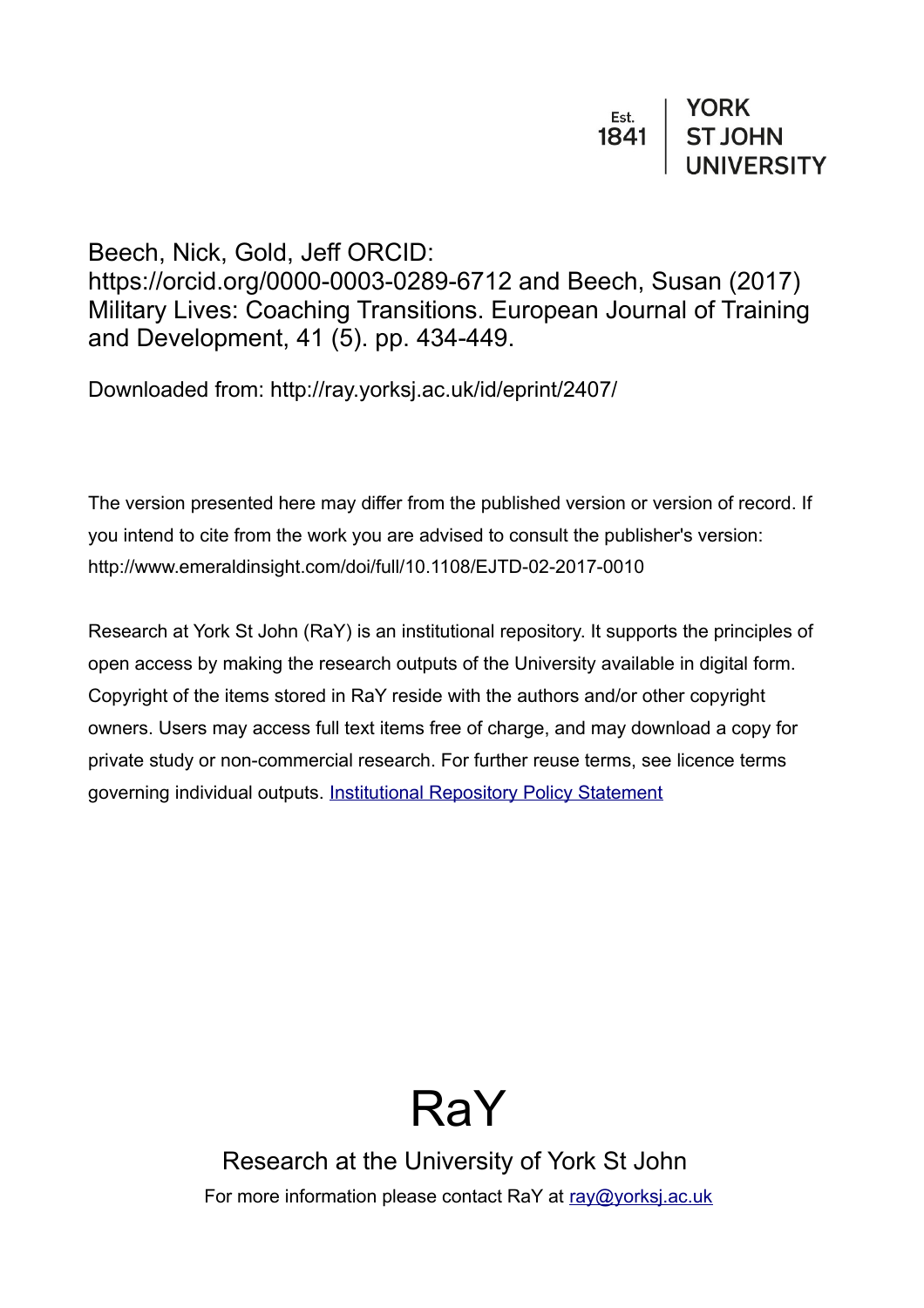**European Journal of Training and Development**



# **Military Lives: Coaching Transitions**

|                                   | Journal: European Journal of Training and Development                  |
|-----------------------------------|------------------------------------------------------------------------|
|                                   | Manuscript ID   EJTD-02-2017-0010.R1                                   |
| Manuscript Type:   Research Paper |                                                                        |
|                                   | Keywords:   veterans, coaching, military, Ricoeur, narrative, identity |
|                                   |                                                                        |

Note: The following files were submitted by the author for peer review, but marked to be sent in Off-Line.

Revision of Pervious Article

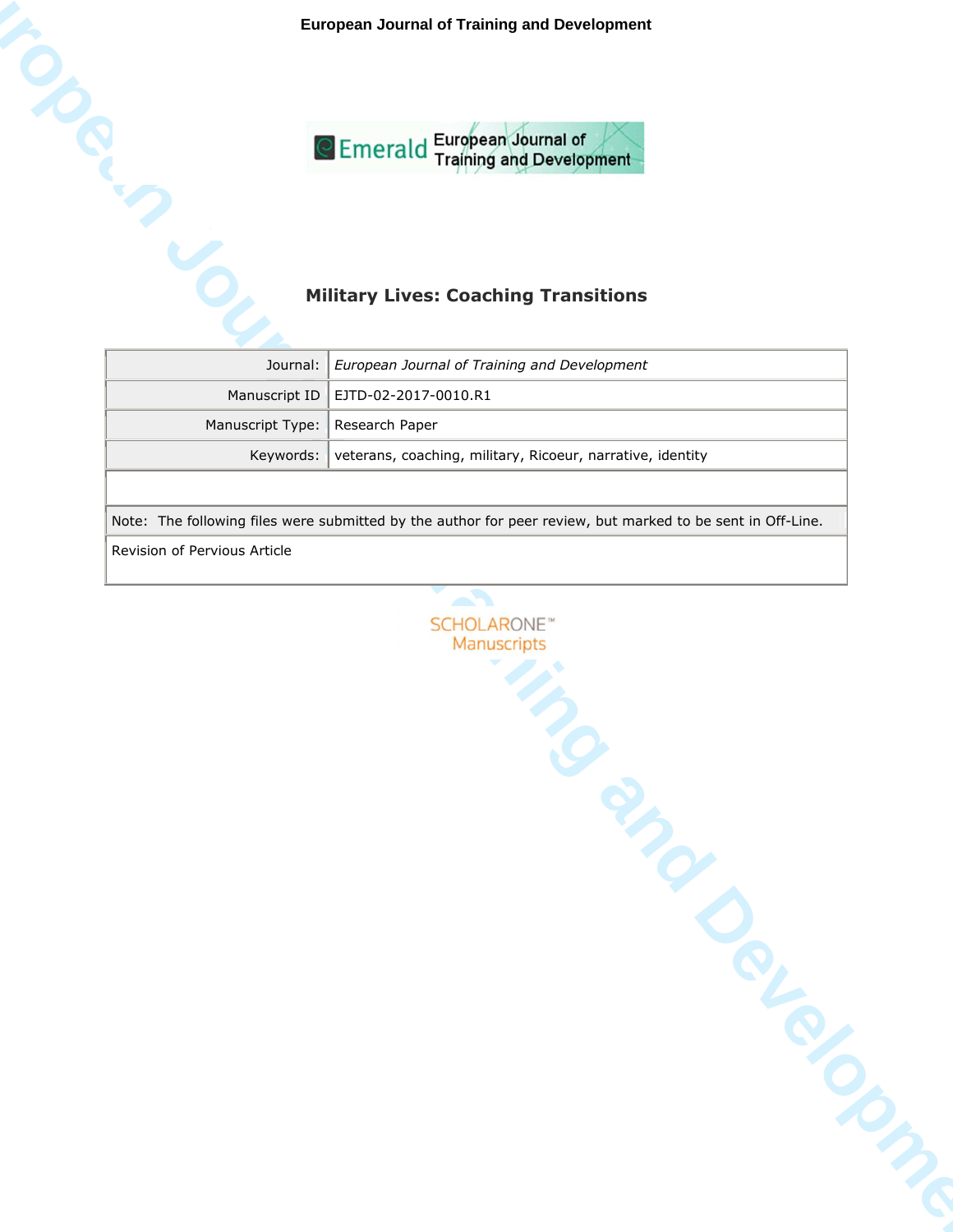#### **Military Lives: Coaching Transitions**

#### **Abstract**

**Purpose –** The purpose of this study is firstly to consider how veterans employ talk to shape interpretations of personal and social identify. Secondly, we seek to gain an understanding of how veterans see themselves in a civilian world, their ability to re-conceptualise and realign their perspective on life to support their transition in to a civilian world.

**Design/methodology/approach** – Underpinned by Ricoeur's theory of narrative identity, the work provides a qualitative analysis data from coaching interviews with 5 veterans

**European Journal of Training and Development<br>
<b>European Journal of Training and Development**<br> **European Concluse Transitions**<br> **European Concluse Training and Development**<br> **European Concluse Training and Development Prop Findings** – The findings revealed the on-going legacy of military life and how its distinctiveness and belief centred on kinship shapes personal identity and the way they see their civilian world. The work sheds light on to the benefits of this Ricoeur's self-reflexive approach and how it can be used to provide a deeper insight in to the nature of personal transitions and how narrative can be used to expose complexities of the narratives of personal history and meaning as the narrator becomes both the seeker and what is sought.

**Practical implications –**the work reinforces the value of Ricoeur's self-reflexive approach identifying narrative mediating between two 'poles' of identity and the act of mimesis; prefiguration, configuration and refiguration as veterans project stories of their world and their place within it.

**Originality/value –** The paper provides new insights in to the important of narrative identify broadening its potential application with engagement across diverse communities, thereby providing depth and rigour of its conceptual understanding of personal identify. The work further provides insights in to the challenges facing veteran to integrate within a civilian society.

**Keywords** –narrative identity, military veterans, coaching, Ricoeur

**Paper type** - Research paper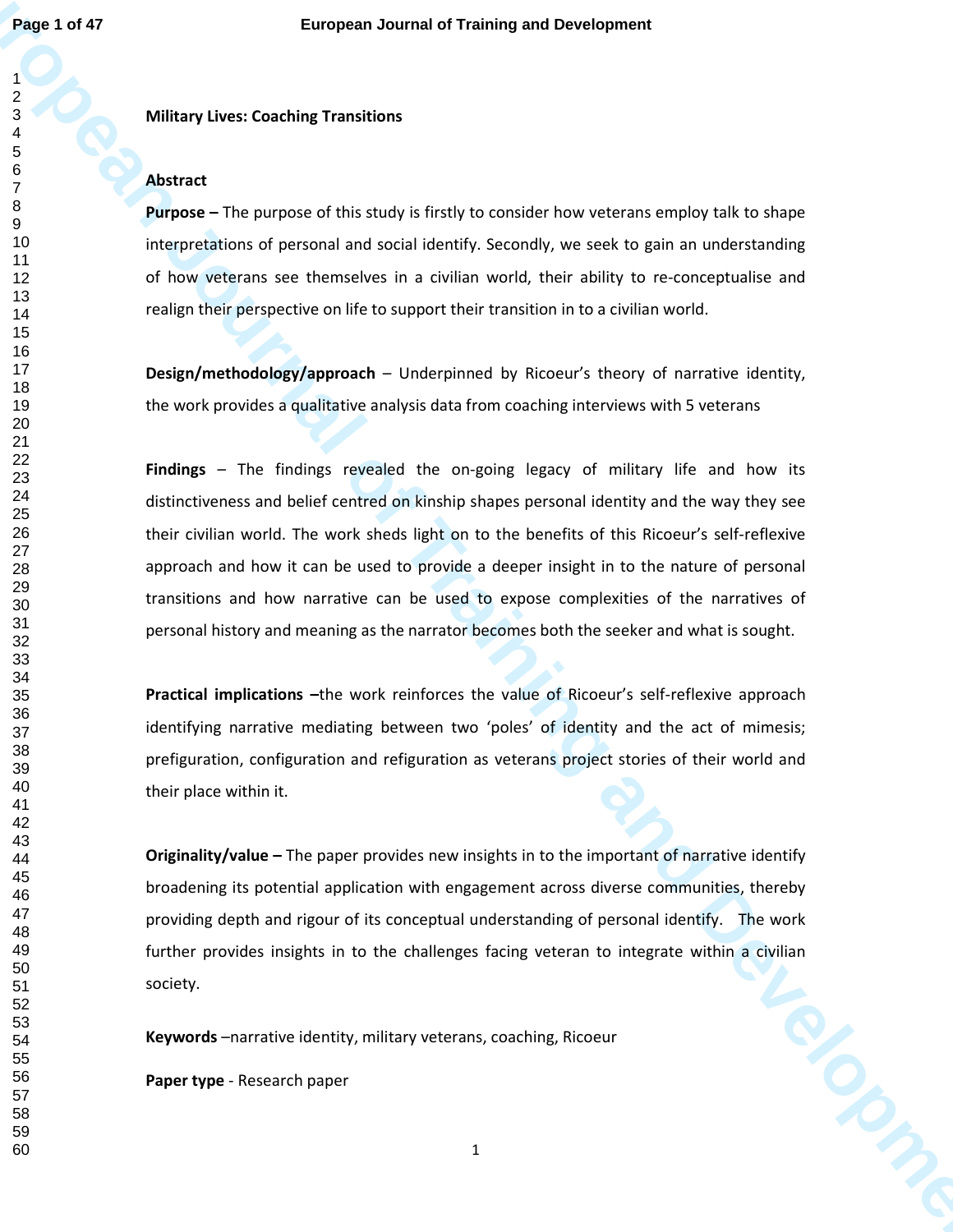#### **Introduction**

Military veterans often have considerably more problems in gaining and maintaining employment than their non-veteran peers (Poppyscotland, 2015). The point of transition between the military and civilian would appear to be very challenging for veterans, of liminal magnitude, as they have to find not only an alternative job but an alternative lifestyle (Walker, 2012) which may have severe and long-term consequences on their personal and economic well-being. Retirement from the military is a very different experience from retirement from conventional civilian life and even those well prepared, the cultural difference can come as a surprise as leaving military service can be felt as a severance from a deeply engrained way of being (Dryburgh, 2012; Fraser, 2015). This is a challenging life transition that impact on personal identify and undermining personal sense of meaning and life purpose, with 27% of leavers saying re-entry was difficult for them (Bergman, et al, 2014) and acknowledge a feeling of 'loss' (Jolly, 1996; Walker, 2012).

European Journal of Training and Development<br> **Example 10**<br> **European Journal of Training and Development<br>
European Journal of the filter considered y more substant and in the positive of multipline<br>
Proposes the military** In short many veterans have long term issues in reconciling their civilian and military identity (Higate, 2001) which has a major impact on key life trajectories as they remain captives of their past (Higate, 2001) presenting challenges in recognising who they are (Teachman and Tedrow, 2007) but also stigmatising who they are not. This has a profound impact on their ability to fully engage in society; for example, it is reported that unemployment amongst veterans aged 18-49 is almost twice that of the non-veteran. Further UK veterans (aged 16-44 years) are three times more likely to have mental health disorders than non-veterans of the same age (Fear et al., 2010; Fossey, 2012) with a prevalence of depression and alcohol misuse a theme that has been occurring for many years (Fear et al., 2007; Fossey, 2010; Fox, 2010). Veterans who saw active service in Iraq or Afghanistan had substantial increase in risk of alcohol misuse, and reservists with similar service are nearly three times as likely to have PTSD (Iversen, 2009; Milliken, Auchterlonie and Hoge, 2007).

The purpose of this paper is twofold; firstly, to consider how veterans employ talk to shape interpretations of personal and social identify. Secondly, we seek to gain an understanding of how veterans see themselves in a civilian world, their ability to re-conceptualise and realign their perspective on life to support their transition in to a civilian world. We employ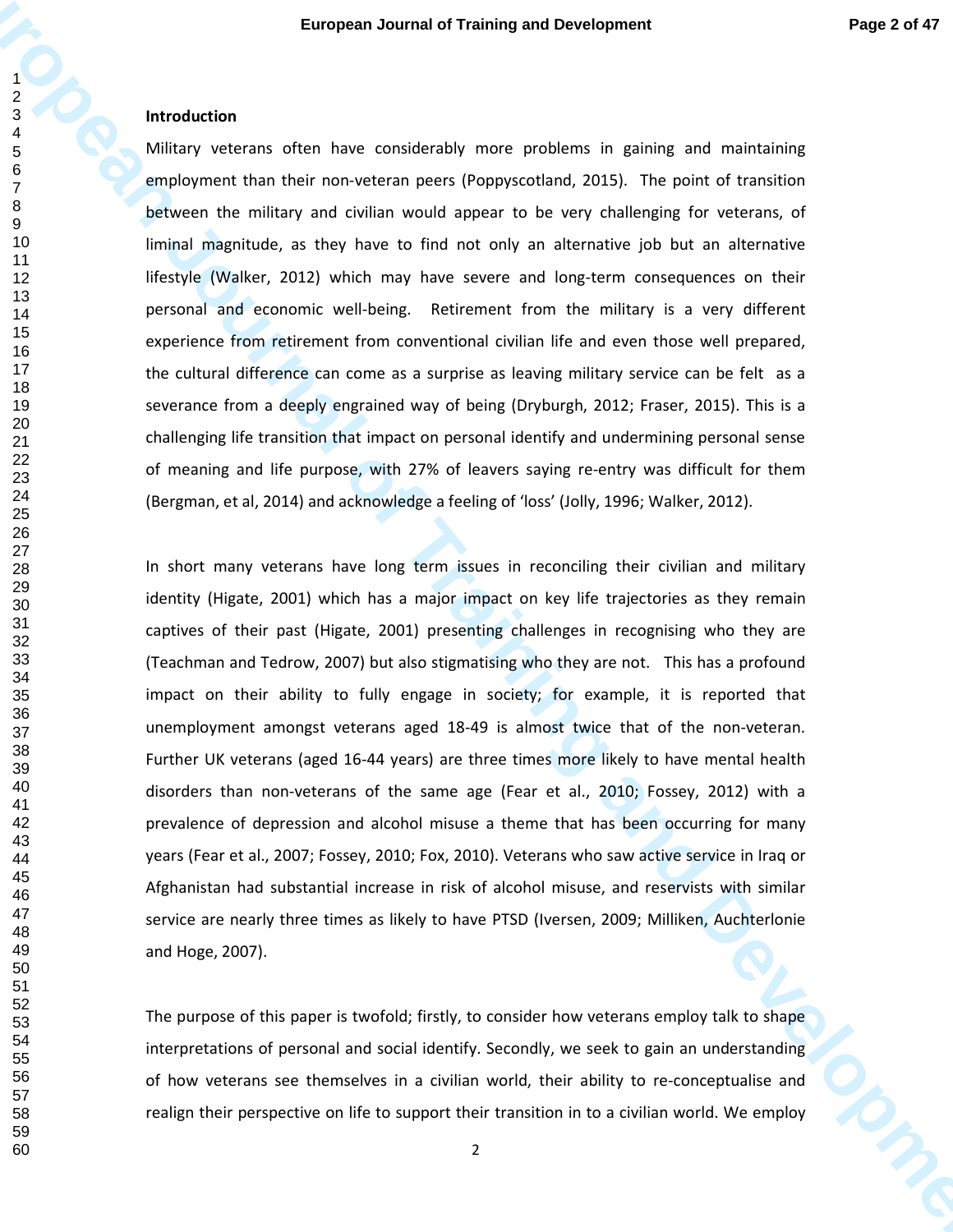coaching as an enabler of transition and a source of research data. We begin with a consideration of Ricoeur's (1984) hermeneutic theory of narrative identity which underpins our approach to working with veterans.

#### **Ricoeur's theory of narrative identity and military lives**

**European Journal of Training and Development**<br> **European Journal of Training and Development**<br> **Convention and the convention of the convention of the same state of the same of the same of the same state<br>
or convention of** Ricoeur's theory of narrative identity (1984; 1985) offers insights in to meanings and linguistic mediators in the shaping of identity, projecting narrative as a living concept which can be employed to gain greater insight into identity in organisational contexts (Brown, 2001; Coupland, 2007). Narrative identity theory focuses on representing how we interpret reality and re-display it to ourselves throughout our lives. We create a self-reflexive framework that enables this construction of self. This is influenced by the interactions with others and is temporal in nature encompassing a multiplicity of ongoing revisions (Brown, 1998) as the individual attempts to construct an ongoing dynamic yet coherent interpretation of self as they move through time and space taking on different roles and relationships (Czarniawska-Joerges, 1995). It is also entwines in our actions and employment of cultural products such as car, cloths, titles etc.

Ricoeur refers to this process projection and imitation as "mimesis" creating reflections or interpretations of the real world. It involves the act of arranging of events that fashion a plot, that collates and narrates one's life experiences in order to make sense of the world setting its' own protocols and coherence. Constantly in a state of flux, looking back whilst projecting forwards, negotiating and adapting but contained within the author's temporal present (Ricoeur, 1992; Mallett and Wapshott, 2011).

Here we distinguish between ipse and idem identity, that is between 'the self' and 'the same' (Ricoeur, 1992: 117-8) or a generalised other that is dynamic and constructs roles in response to our interactions with others, who I am changing through time shaped to the needs to accommodate the generalised other, altering from moment to moment (ipse – the self). This retains a sense of sameness, with change going unnoticed but producing an evolving autobiography. Our fixed idem is shaped by our memories which in turn influences our expectations, and although we feel the same person, we are different, maintaining a sustained sense of selfhood (idem – the same) entwined narrative based episodic stories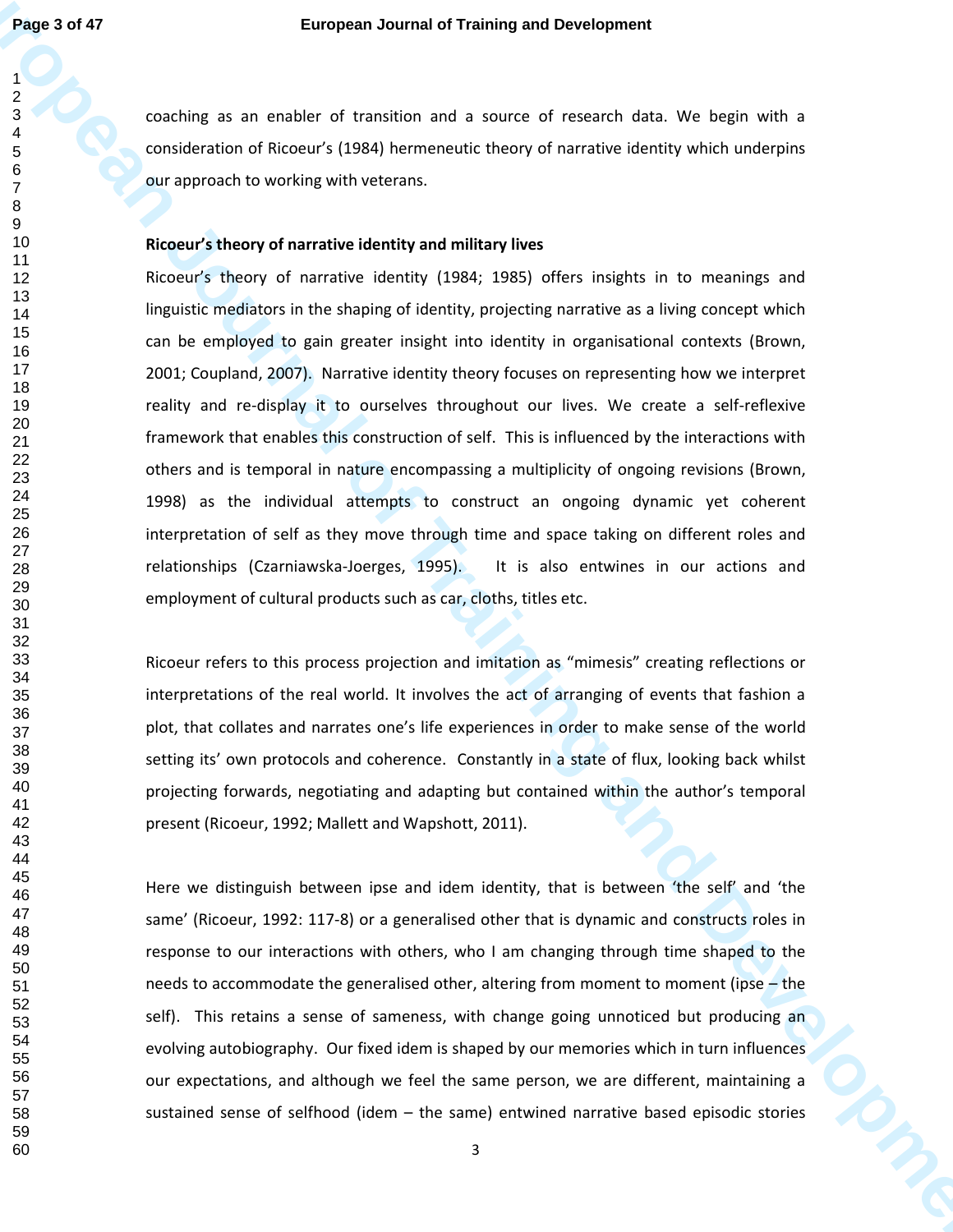that shapes us and re-shapes us without end (Ricoeur, 1991). This is a subtle journey, where the tensions of difference provide greater insight in to understanding the full dimensions and consequences of personal identity. It uncovers an inherent multiplicity in our personal identities governed by our perceptions of contexts; we perceive, act and present ourselves differently dependent on our needs, wants and goals. Each time our stories are told we present the potential of a multitude of cascading and competing narratives to be created, facilitating the enactment of an evolving story of overlapping and subsuming plots exerting a pervasive influence on our unfolding day-to-day life and world outlook.

European Journal of Training and Development<br>
<sup>2</sup><br>
<sup>2</sup><br>
<sup>2</sup><br> **European Journal of difference areasis in concernent in the anisotropy and the state of the state of difference areas in the state of the state of the state of** Ricoeur, (1984) introduces St Augustine's 'threefold present' (the past, present and future) and Aristotle's Poetics and 'emplotment' and 'mimesis'; (prefigurations of collective references; (present) presenting competing fictions to be navigated and (the future) a reconfiguration)). Presenting a subjective and complex interweaving of fictional and historical narrative interpreted from the narrator's perspective (as author and the subject) a flowing narrative fashioning a personal imaginative representation of the real world. A polyadic reflexivity (Laitinen, 2007) generating a dynamic and mediated narrative, continually integrating and mediating meaning (Mallett and Wapshott 2011). A narrative that moves between contrasting interpretations of the world and one's place within it, a shape-shifting epistemology that provides a broader plurality of meaning (Hefner, 2014) present radically contrasting interpretations and realignment challenges (Geertz, 1973).

Fluidity of personal interpretations can lever power to or from the author's past depending on the strength of their personal belief and the current context, presenting hegemonic tensions between individuals and their current dominated groups (Clegg, 1989) as a shared narrative is fashioned between groups (Humphreys and Brown, 2002; Brown et al., 2005). From this we develop our dispositions and life habits and social groupings, establishing our individual and collective actions and rituals, what we do and who we do it with.

Interpretations of being are idiosyncratic in nature but are also shaped by the local context and therefore can be seen to be constructed of and constituted by our local backgrounds. This includes our relations and interactions with others (Walker, 2012) thereby enacting a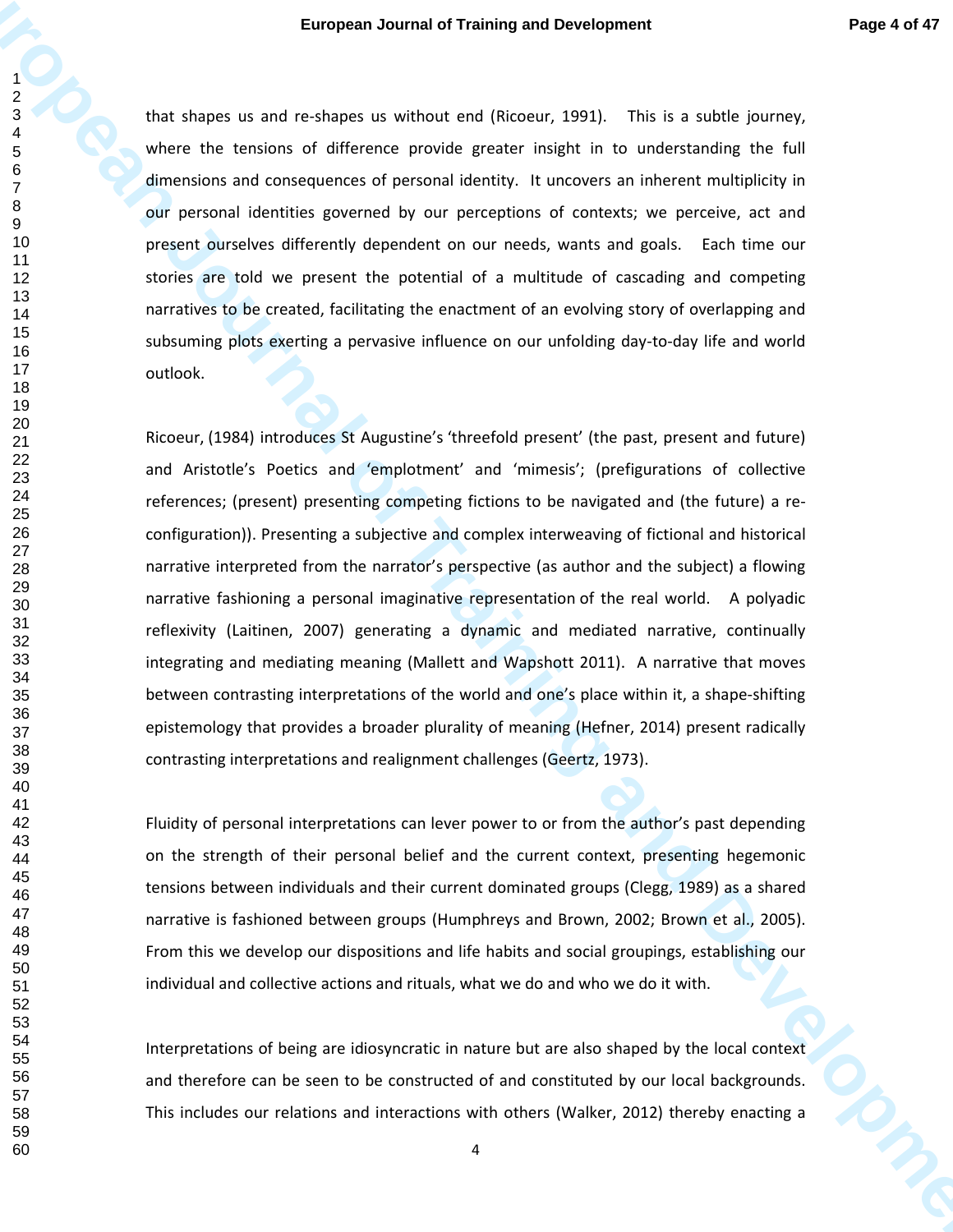transient self, a collaboratively shaped and constructed self that cannot be defined without reference to others (Ybema et al., 2009). Temporal definitions of who we are, 'who we want to be', who we are not an intersubjective and dialogical attainment of self that provide interpretations of meaning that are concurrently historically and culturally situated (Forster, 2011) but gradually shifting.

**European Journal of Training and Development**<br> **European Journal of Training and Development**<br> **European Journal of Training and Development**<br> **European Journal of Training and Development**<br> **European Journal of Training** Ricoeur's theory has considerable relevance to veterans and how they engage in their civilian employment and how they reflect on their past and future through the prism on now. Personal identity is shaped through subtle socialisation processes (Sveningsson and Alvesson, 2003) as individuals continually review their sense of self. This is fashioned by their personal desires set within context to the social interactions with others, therefore they are exposed to the challenges of the background organisational context (Ybema et al., 2009).

Higate (2012) provides insight in to the nature and extent of military and militarized masculinity across a range of contexts from the war to the mundane and every day (Arkin and Dobrovsky 1990; Higate and Henry 2009). Militarised practice, tradition and espoused values contribute to the construction of intra-masculine bonds within a wider hierarchy of men through norm-bound practices that cement through time and space heteronormative relations among its members.

The importance of developing a strong group cohesion and commitment as a means of gaining a sustain advantage in a warzone cannot be underestimated, however this not attained without running the risk of broader personal and social consequences, as there will be unintended, consequences of training individuals in the art of physical combat. for example, groups create inter-group hierarchies through framing the inferiority of 'others' thereby emphasising impression that the enemy is inferior to you can reinforced the belief that the ensuing combat will have a positive outcome.

As a means of deepening understanding of military identity the concept of fratriarchy provides insights (Dussel 2007). Fratriarchy describes a close relationships male group that is devoid of children or women. The roles of caring and sharing life with loved ones is also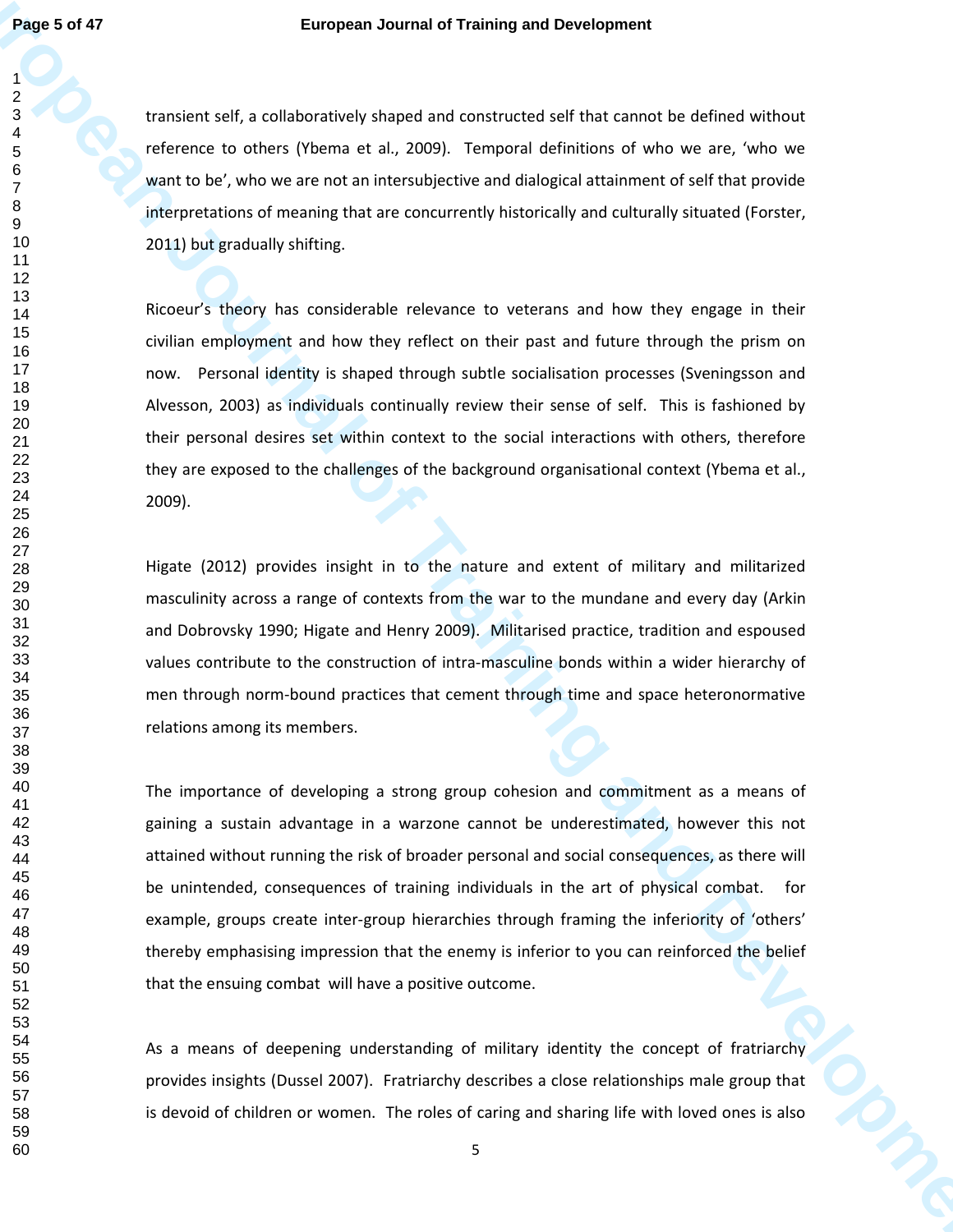absence from the immediacy of the group (Remy 1990). The group is pre-occupied with interest others than paternity and parenting (Hearn 1998). Such groups emanates patriarchal values male moral authority, social privilege and power control but unlike a father dominate groups here men rule as brothers providing an environment where men can compete but also provide a united front detached from the 'others' (Jordan and Cowan 1995: 727).

Evidence suggest that some members remain 'psychologically trapped in fraternal fellowship [with some] thriving on the conflict and aggression characteristic of . . . male association' (Jewkes 2005: 48 cited in Higate, 2012), and will seek out such fratriarchy linking back to their former military career.

**European Journal of Training and Development**<br> **Expression of Training and Development**<br> **Expression of the interaction of the properties** (them 1968), See process entranies<br> **Expression of the interaction and the method** In Higate's research this related to Iraq deployed security firms but similar association can be made to other groups. For example, employment in uniformed services or civilian firms linked to the military, or joining associations and other groups i.e. reserve forces, regimental federations. This demonstrates the heteronormative draw of such groups; likewise such associating are not devoid of social or political context with the group reinforcing old legacies. Whilst one cannot make vast generalisation as to the impact these associations will make, it can be seen as a background or contributing factor to the challenges for veterans entering a civilian environment.

Walker (2012) conducted research with 28 service personnel preparing to leave the military, identifying five category 'Constructive Typology' of pre-exit orientations:-

- a) **Transformed**: those who suggested that they were better or superior to civilian and that they would deal with the transition process, were committed to the chance and that the military had made them in to what they are a real soldier; a pragmatic individual a cut above (civilians) that will wade in and get things done.
- **b) Soldier Scam:** those that felt there were not ''real soldiers'' (mainly from non-teeth arms i.e. infantry or armoured regiments) in part they distanced themselves from the stereotypical military figure.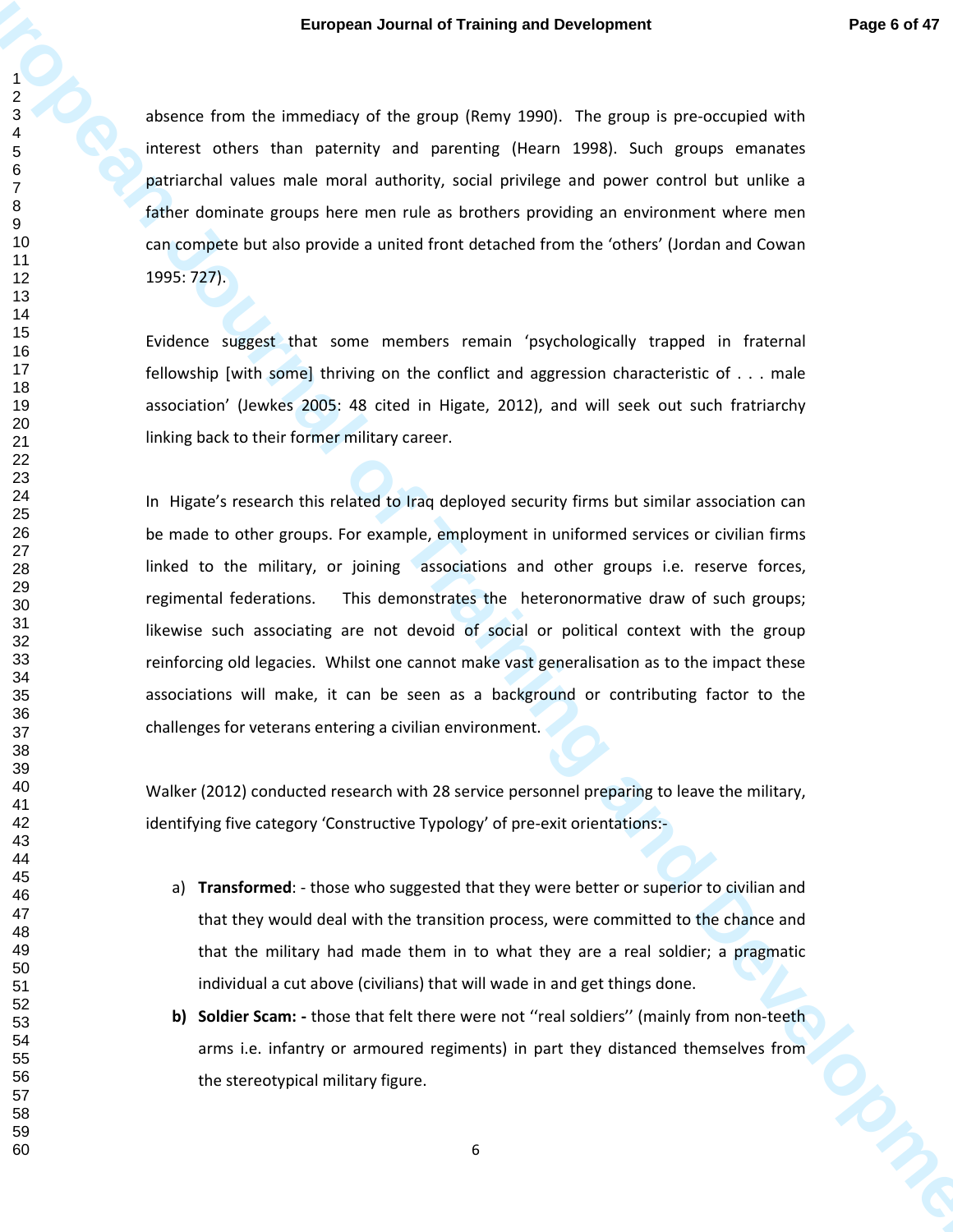- c) **No-difference**: those who claimed service has had little effect on self-conceptions, these individual had limited career progression and had even gave examples of discipline problems, but still conformed to the system across the length of their service.
- d) **Disavowed:** a routine change in their life rendered continuing in service untenable – this included marriage or childbirth.
- e) **Blighted:** a disruptive events forced a changed injury, ill-health trauma and mental illness, potentially detached from current circumstances.

The typology provides a range of interpretations of personal history underpinning different but consistent narratives of army life from which future career and life style projections grow. Walker's work reinforced the sustained belief in a military identify, which in part projects a stable coherence of who they are, their contribution and who they are not. Even though their individual military experiences were very different and provide different career trajectories, there was still a common underpinning belief.

Critical is the understanding that this military coherence or common and idiosyncratic congruence needs to provide a positive yet realistic perspective of the current and future self thereby providing the essential building blocks and readiness and preparedness to move from a relatively stable career environment to a more uncertain and looser career and life style.

#### **Methodology**

**European Journal of Training and Development**<br> **European Journal of Training and Development**<br>
2. (**We difference** - Usine which discussed by the filled effect on self-development<br>
2. (**Business policine**, and all content A subjectivist ontology was adopted employing an interpretivist epistemology to give emphasis to the nature and form of local and specific co-constructed realities, which enabled the research to expose insights as to meaning-shaping through the dynamics of social relationships between individuals (Burr, 2003). This enabled the reflexive multiplicity of interpretations developing the context, depth, and local knowledge (Ramey & Grubb, 2009), through the medium of language simultaneously constructs and is constructed by a local reality (Gee, 2005). This brings to the foreground interpretive and co-authored reflexive processes as a way to explore participants' constructs of meaning with specific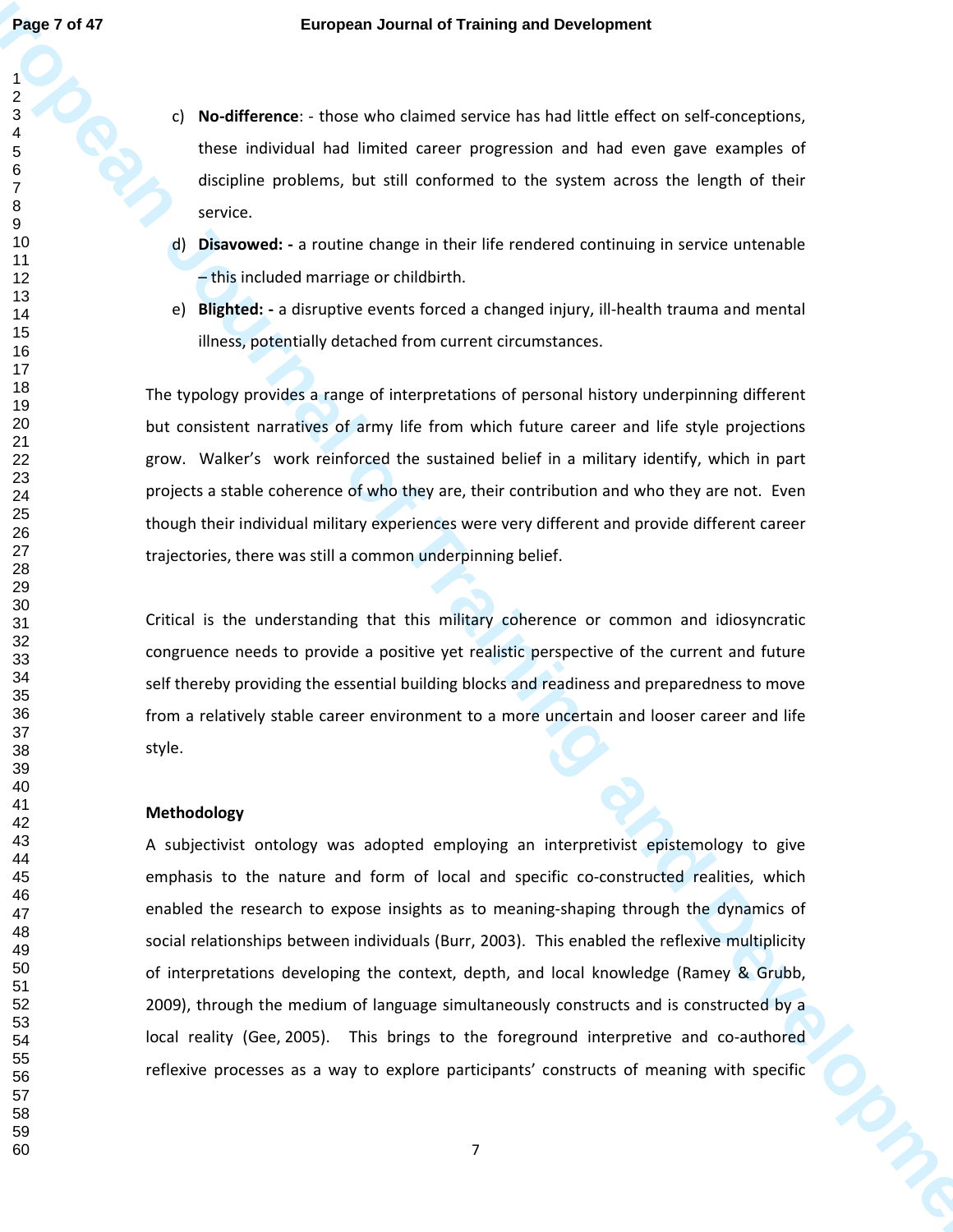reference to a more polyadic reflexivity allowing sharing and deliberating on a number of interpretations of meanings.

European Journal of Training and Development<br> **European Journal of Training**<br> **European Journal of Training and Development**<br> **European Journal of Training and Development of Training and deliberating on a number of<br>
<b>Euro** A coaching intervention was selected as a suitable time, environment and engagement format, with its focus on the individual and its emphasis on gaining deep learning insights through the development of a support and authentic interpersonal dialogue. Coaching interventions enable others to gain and share deeper insights in to their world, from which they can develop new ways of interpreting, feeling and engaging with life and their situation (Schein, 2006). This is gained through the medium of facilitating a supportive dialogue and honest feedback (Garvey and Garrett-Harris, 2008); it provides a foreground for the coachee to build awareness and sense-making that helps the coachee to grow (Bluckert, 2006; Reissner, 2008). Participants were made aware of the context and value of the research and that they would retain anonymity and informed consent was sought and gained.

The work is based on the coaching of five veterans from infantry backgrounds, who have a similar range of experiences with length of service ranging from 8-15 years. All had a minimum of 6 years veteran experience in relatively low skilled occupations. The two periods provided participants with sufficient time to have developed a clear identification with the military and to have experience of transition in to civilian working environments. This provided an opportunity to explore their past and current perceptions of self, their experience of civilian life and the potential legacies and echoes of the personal identity military service had endowed them. The coaching method, with its developmental ethos, encouraged participants to fully engage in the conversations which were later analysed developing the themes of enquiry employing a similar method employed by Walker (2012)

The emphasis on meaning required a journey of narrative exploring the veterans' pasts (military and civilian), present, and anticipated future. The environment provided a collegiate and familiar space to build rapport to encourage participants to freely articulately their stories. Quasi-civilian/military vernacular was evident and employed to elucidate events and enrich meaning. Profanities or military idioms were not discouraged but appreciated as part of their linguistic repertoire helping participants to provide depth and make sense of their world.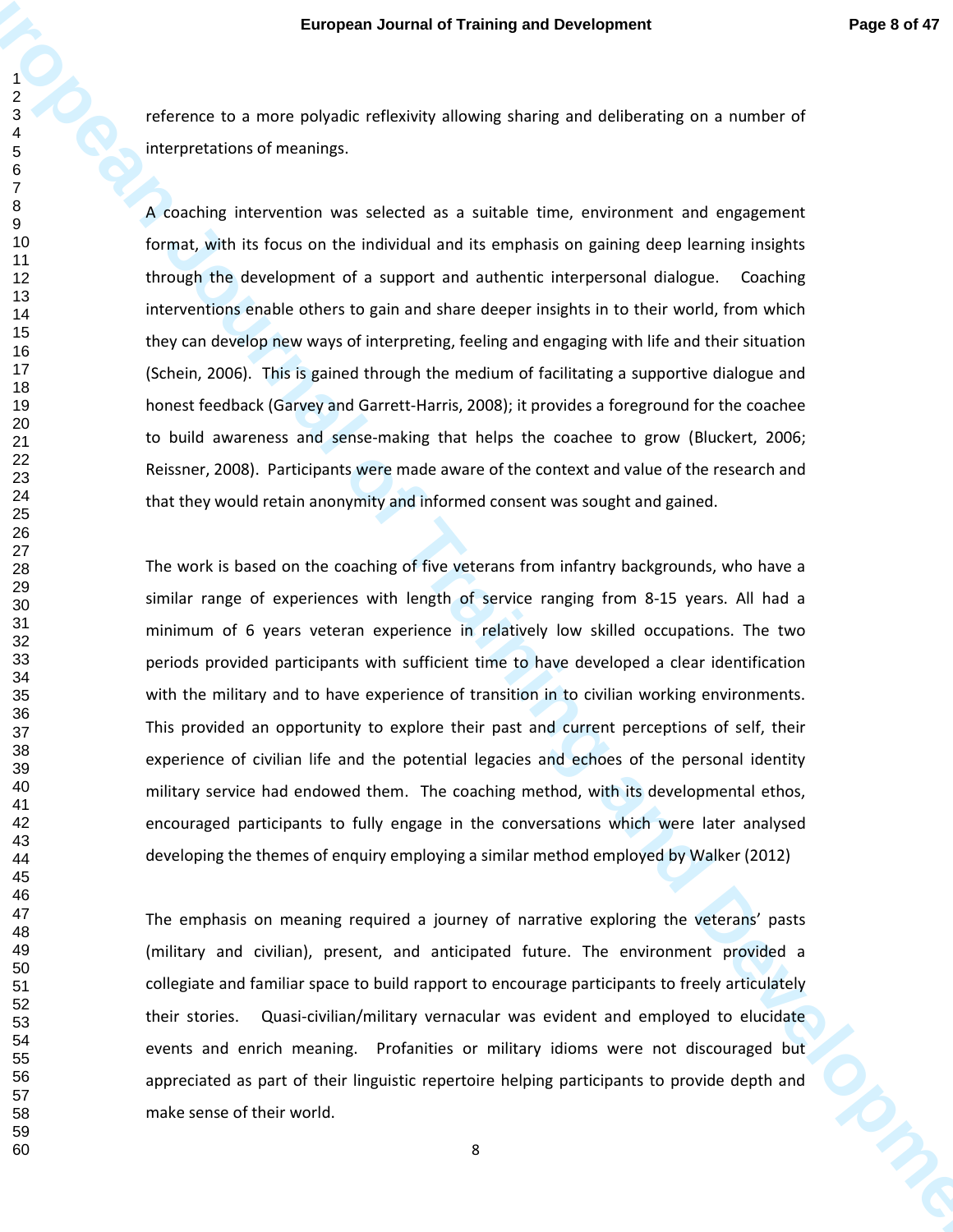# **Analysis of Findings**

**European Journal of Training and Development**<br> **European Journal of Training**<br> **Analysis of Finding<br>
<b>E**<br> **Analysis of Finding**<br> **European Journal of Finding**<br> **European Journal of Finding and Development**<br> **European Jou** We provide a selection of micro-narrative extracts from conversations with all five veterans which have been grouped in to two sections; firstly veterans' reflections on the past and secondly their reflections on the present and future to provide insights in to their interpretations of the world.

1. Reflections on the Past

# **a. Participant A (Ex-Warrant Officer - postman):**

*I enjoyed my time in the army, I made some good friends.* 

We knew how to work and play hard, ... there were bad days; weather conditions did not *help but you all mucked in and you knew who you could rely on particularly when the chips were down.* 

*I still miss the old days but I don't think I would go back. I am quite a bit older now, and I am not as fit.* 

*It was good to work in the regiment … you felt you were really doing something that mattered.* 

# **b. Participant B (***Ex-Sergeant – lorry driver***):**

*I am proud of my regiment what we did, we always got the job done ... I think we made a difference.* 

*I've done my bit now.* 

*I felt it taught me about leadership and commitment, but also what trust is all about.* 

# **c. Participant C (***Ex-Sergeant – warehouse worker***):**

*Had a blood good time, running up and down the hills, lots of action, shooting and beer!* 

*I had some good NCO's who really knew their stuff and could be relied on … we knew how to get the job done.* 

*I remember one time one of the Junior NCO's got burnt, pretty bad … we had to do first aid and get him evacuated pronto … worked like a dream, good team we know what to do. We also had some good back up … good planning and execution … the kit was there when we needed it … never get that in civvy land.* 

**d. Participant D (***Ex-Sergeant – retired businessman***):**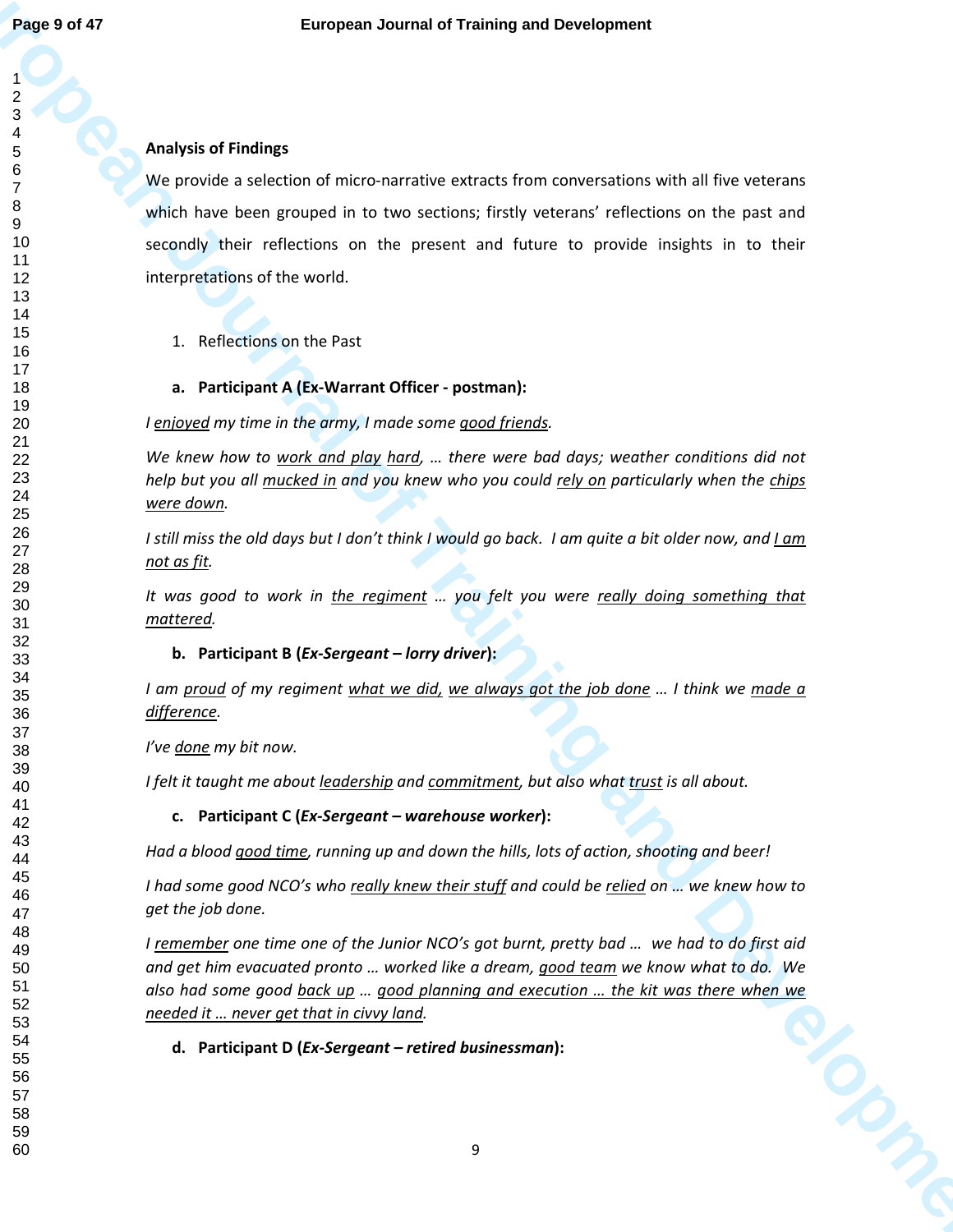*Difficult to say why they were good times, it was tough. But we always got the job done … it seemed to bring us together … living together 24/7 you get to know your buddies … you sort of know what they are thinking … a team.* 

*Just a good set of mates.* 

 *I miss it but life moves on.* 

**e. Participant E (***Ex-Sergeant – driver***):**

*I really enjoyed the adventure and team work … living life to the full. I felt we made a difference.*

**European Journal of Training and Development**<br> **European Journal of Training and Development**<br> **Experimental of the set of the set of the set of the set of the set of the set of the set of the set of the set of the set of** All five extracts demonstrated a journey into their personal histories. Firstly by invoking images of a past masculine self; extracts such as *"work and play hard", "when the chips were down", "living life to the full", "good times, it was tough" and "I am not as fit"*. These stories' also demonstrated undertones reinforcing both a deep seated comradeship and fraternal association with their peers and the development of a sense of purpose *"really doing something that mattered".* Combined with evidence of collective shared hardship reinforcing a key theme "*there were bad days" … "mucked in", "knew who you could rely on", "when the chips were down", "the kit was there when we needed it"* marking their place in time. Marking a personal and collective presence in time and space, of making a stand in a challenging world where you and your peers are collaboratively accountable to each other and can be relied upon*.* Clearly these personal reflections invoke a series of properties that the individual applies to themselves, ones that are reinforced through the interpretations and reinterpretations of events of their past, a re-construction and personal authorship of their personal and possible heroic self. There was a great drive on getting things done, demonstrating professional skills, and that they were well trained to surmount the tasks set, that worked within strong 'band of brothers' relationship noting this as a fictive kinship but also providing an authenticity of collaborative action. They stood together (when an almost fictive others did not) and that they rose to the call and stood at a significant event, projecting the image of the military as a personal calling rather than employment<br>(Biderman, 1959). (Biderman, 1959).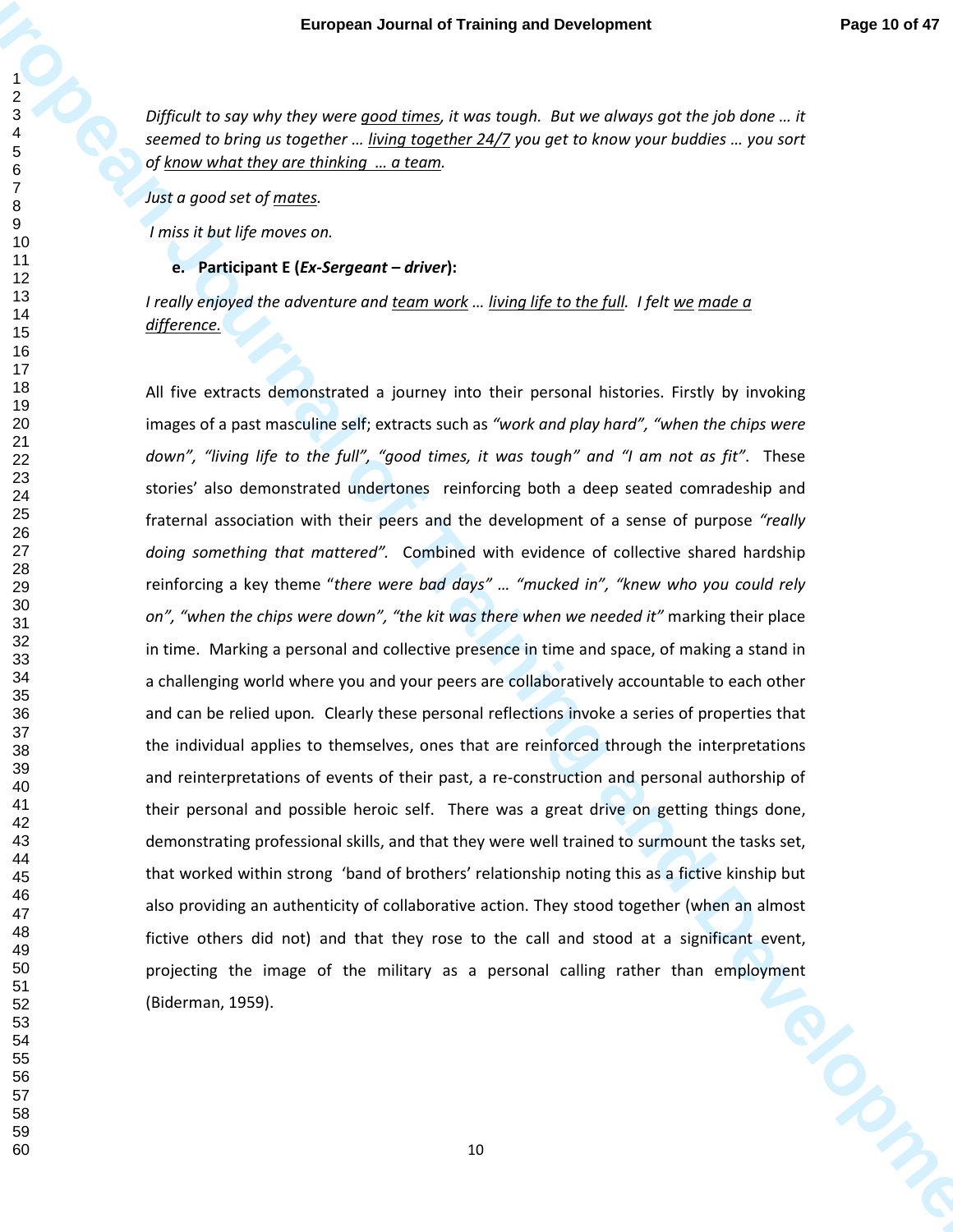This identifies themes and differentiates from who they are not, reinforcing a time and a state of *civilian other,* those who did not and were not. Such statements were absent when describing their civilian past, reinforcing different relationships and sense of purpose.

**European Journal of Training and Development**<br> **European Journal of Training and Development**<br> **European Journal of Training and Development**<br> **European Journal of the United State of the United State and State of the Un** We can also notw how "*the regiment*" provides a specific personal reference point, not to the military but to the individual's corps or Battalion, a much more specific branch. This links to Walker (2012) typology where the participant holds themselves as being "real" soldiers having seen action and therefore holding authentic credentials rather than a "soldier scam". The latter are those who in part claim they are not real soldiers, i.e. those holding an appointment as a clerk or working in a back office role in the military, presenting a difference from what they would define as a hard extreme military profile. The former can present an image that the military has permanently changed them for the good and that they are "a cut above" (p.293) who will make their mark on the world as they get things done.

One also can suggest that these narratives demonstrated a nostalgic reminiscence of the past, "*I still miss the old days*" and a realisation that things had moved on, "*I don't think I would go back*" but with a justification of being "*not as fit",* possibly suggesting a loss of a masculine status and personal pride.

What is apparent is that narrative identity was derived from deeds and activities, the action of being a soldier, in what you do, who you were with, where you were at important moments in time and the hardship you suffered. This can be seen to challenge the current notions of military identities as being based on factors such as race or class following similar themes to Woodward and Jenkings (2011) but this is also reinforcing the notion that people are practical beings (Ricoeur 1984) and we identify with what we do.

2. Reflections on the Present and Future

# **a. Participant A (Ex-Warrant Officer - postman):**

*I enjoy being a postman like to get out and about ... keeps me fit ... don't get a lot (remuneration) but with my pension I'm fine … I'm really just looking for retirement*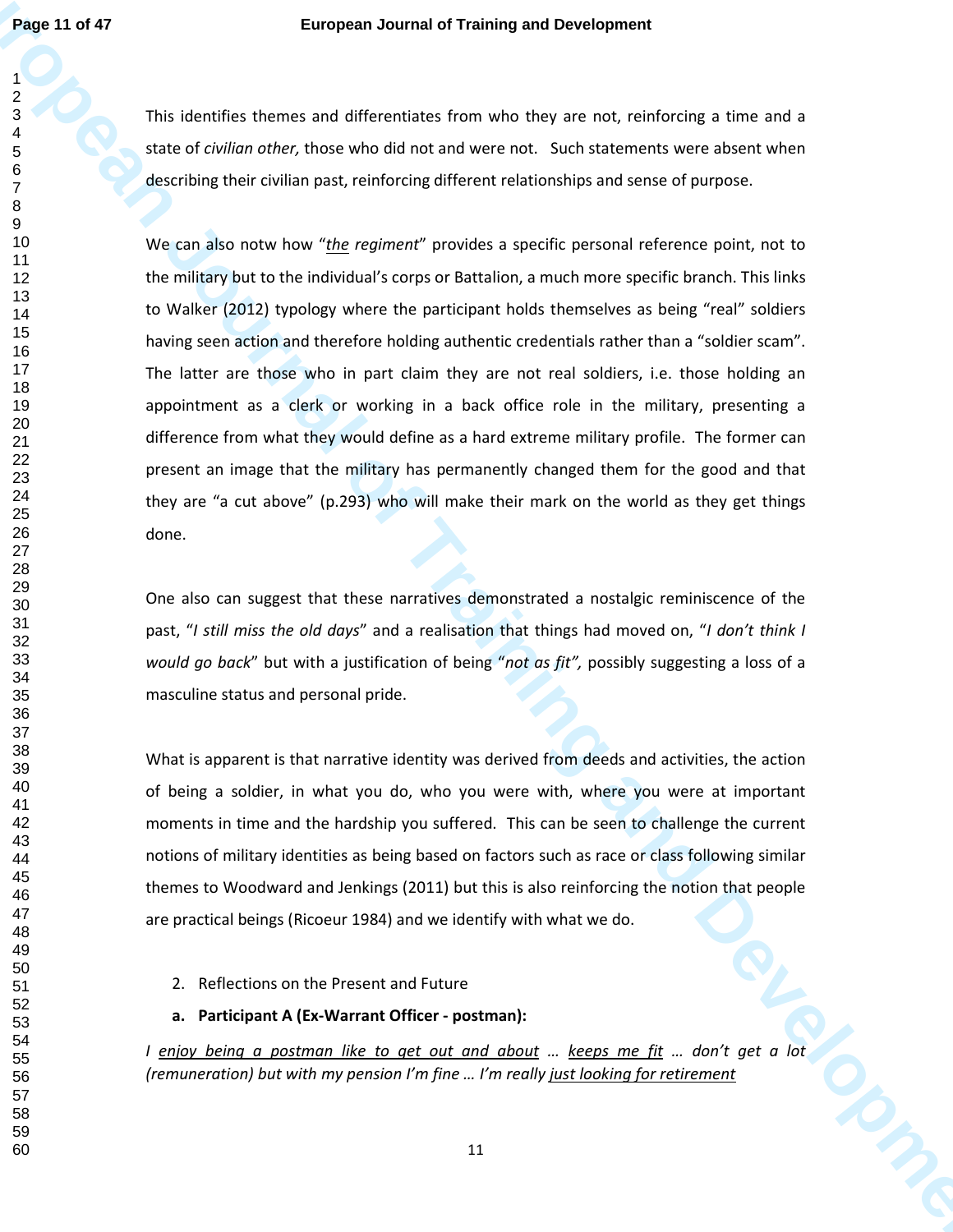*I* would tell them to get their arse in gear! (joke), they need to give some leadership and *commitment to their people.* 

*It's like watching children at play – sometimes just hopeless.* 

## **b. Participant B (***Ex-Sergeant – lorry driver***):**

*I enjoy my job and there is nothing really wrong with being a civvy … sometime I feel it is not enough … definitely not exciting … but the pay is good and I enjoy being with the family.* 

*Sometimes I do feel there are lots of meetings, lots of talking but no one really gets on with it.* 

*Don't think that grasp what leadership is all about.* 

## **c. Participant C (Ex***-Sergeant - warehouse worker***):**

*It is nothing like the military in civvy world … they do their best but they really do not have team work, you need to live with folk to really get that.* 

*"They only have one pace … don't seem to get urgent".* 

*I'm just a driver … I don't have to be particularly motivated at work … don't think they have any idea of what I have done … offered to do stuff but they do not get it"* 

*"Think I could help on the planning and speeding up lead times … also could motivate the troops … bit stronger leadership* 

*"I think I have many skills I could offer them … but it is too much effort"* 

# **d. Participant D (***Ex-Sergeant – retired businessman***):**

European Journal of Training and Development<br> **Example and the content of the state of the state of the state of the state of the state of the state of the state of the state of the state of the state of the state of the s** *I know with my business I could get contracts because I could turn things around quickly and I did a good job, think it gave me a lot of advantage … I just got on with it and the clients like this.* 

*Often the clients had simple problems but just could not get their act together … I think my ex-military experience gave me considerable advantage.* 

*I* was willing to stick my neck out and take a chance and get on with it something they *seemed unwilling to do.* 

#### **e. Participant E (***Ex-Sergeant – driver***):**

*Works OK but I do not feel as motivated as when I was in the regiment. When I left I was under no delusion of what I was coming to.* 

Clear use and distinctions were made by veterans of their time in the military past and their civilian present, a theme that has cascaded through the transition process with military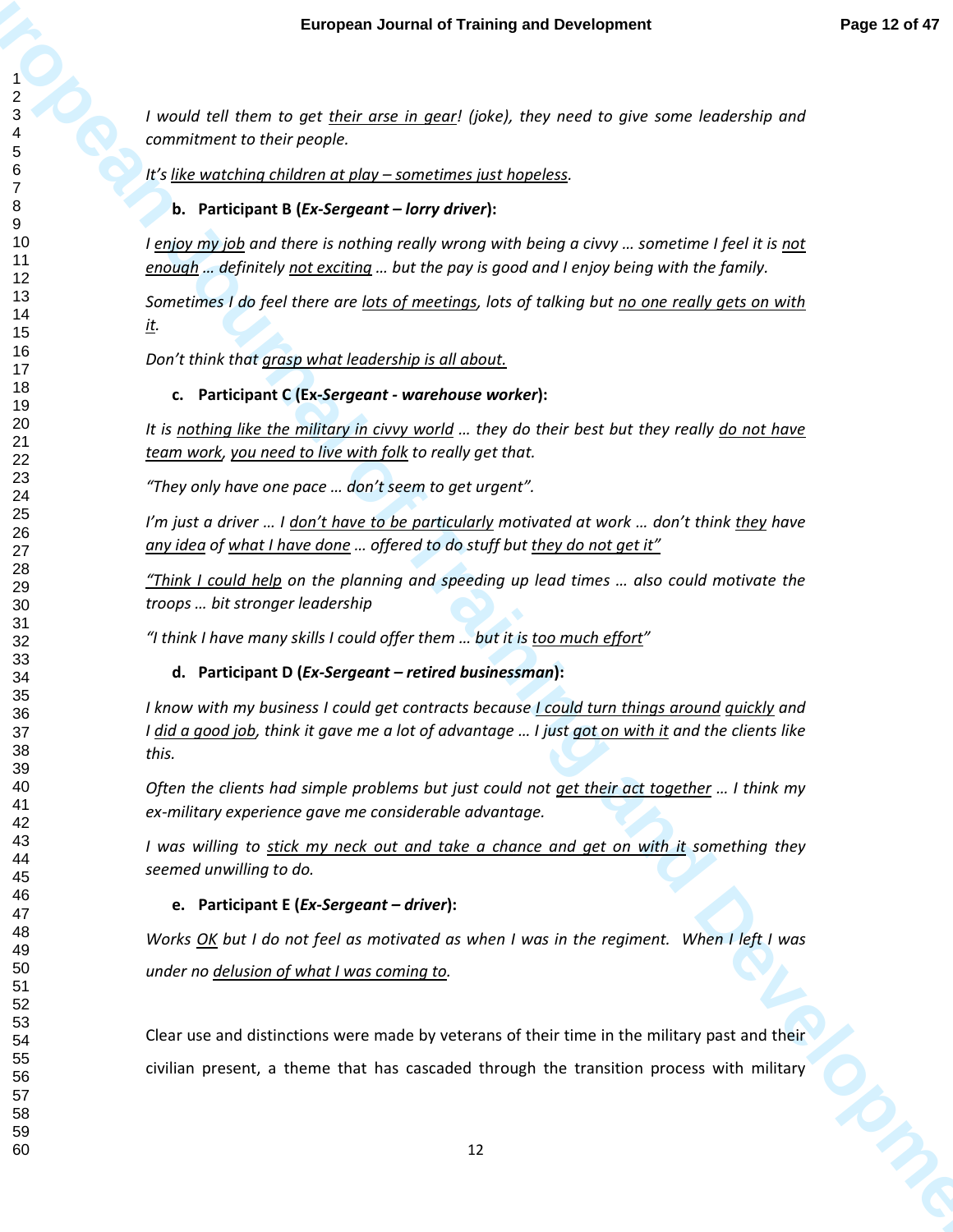personnel not expected to gain high levels of satisfaction from their civilian occupation (Jolly 1996).

There appeared to be a clear conflict between perceptions of what 'real' team-work or leadership is supposed to be (military) and what civilians practice, with comments such as; "*watching children at play", "sometimes just hopeless",* and *"really do not have team work*". There was a constant comparison to their past for final definitions and examples of how they understood real teamwork, with a focus on getting things done, demonstrating an inference that civilians could not quite get it right.

**European Journal of Training and Development**<br> **European Journal of Training and Development**<br> **European Journal of Training and Development**<br> **European Journal of the European Journal of Training and Development**<br> **Euro** This also created personal challenges with the "civilian other" reinforced by; "*they do not get it", "they only have one pace", "no one really gets on with it", "get their arse in gear", "like watching children at play", "sometimes just hopeless" "bit stronger leadership"* and *"I just got on with it".* The stories positioned the military as being the superior route but also demonstrated a background belief that the civilian way was either wrong or not fully appropriate and that civilians needed more motivation, projecting an implication of inferiority. Further there appeared to be an absence of fictive kinship impacting on their sense of belonging; it can be suggested that in part this is something they have come to terms with but there is a missed element to their 'lives' for this relationship and it may well block developing civilian relationships. What was interesting was the comment, "*but it is too much effort*", almost abrogating a responsibly to actively engage in their civilian world, becoming complacent to their fate.

What did appear in all cases was not an alienation to the civilian world but a passive acceptance of events. Walker's (2012) work on final year soldiers identified that they anticipated a down scaling of job role, personal status and a feeling of loss creating a sense of anxiety for their future which could invoke a process of confirmation bias (Nickerson, 1998) therefore their past experience shapes both how they see the world and what they will expect to see. It was obvious that their current world shaped their expectations but the degree of influence from the past was significant and building on the work of Walker, reinforced the important influence their past had on their aspirations of career progression as a civilian/veteran.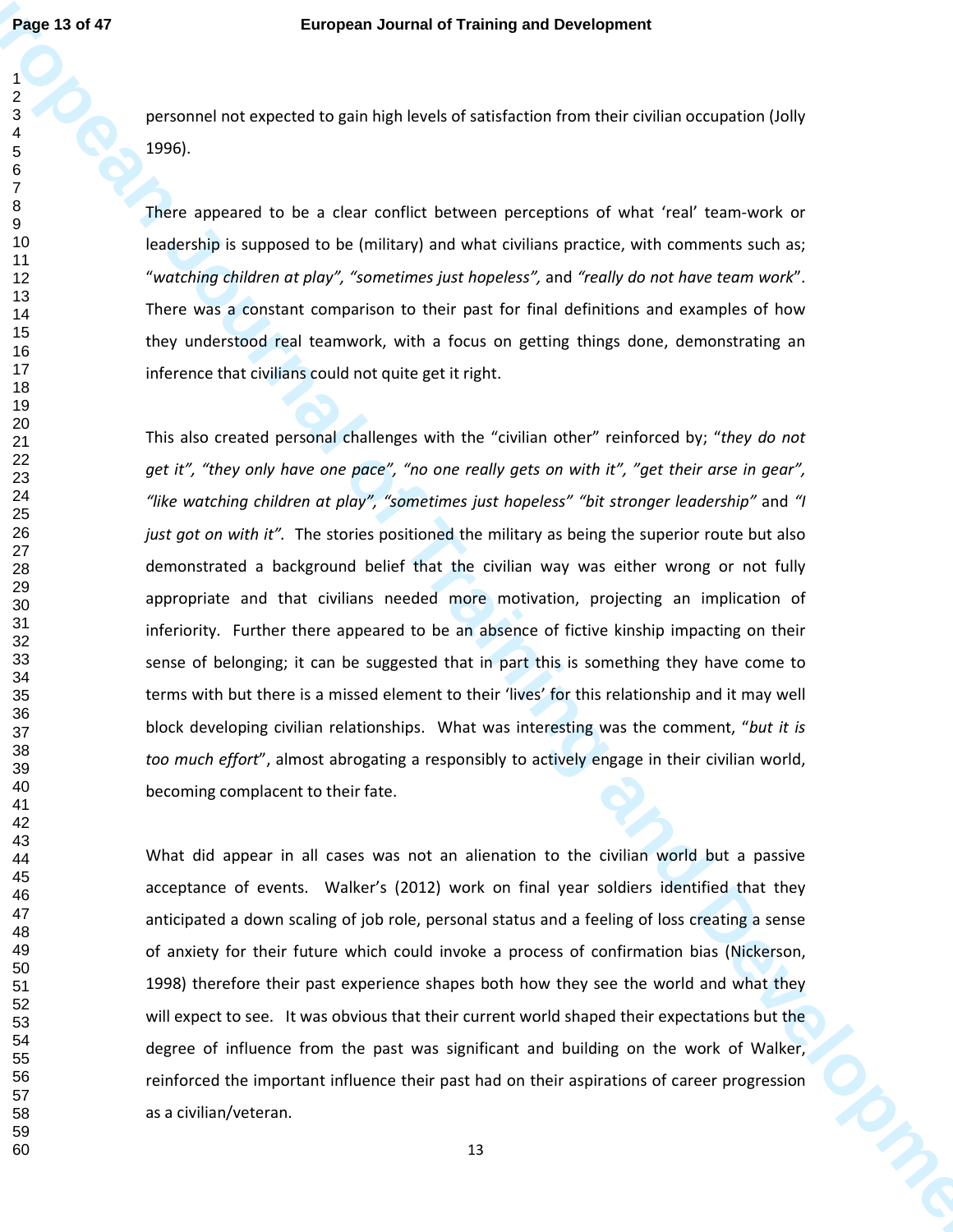European Journal of Training and Development<br>
Page t4 of H<br>
2<br>
Page t4 of H<br>
2<br>
Page t4 of H<br>
2<br>
Page t4 of H<br>
2<br>
Page t4 of H<br>
2<br>
Page t4 of H<br>
2<br>
Page t4 of H<br>
2<br>
Page t4 of H<br>
2<br>
Page t4 of H<br>
2<br>
Page t4 of H<br>
2<br>
Page t What did appear was a conflicting desire to be back in but lack of willingness to want to actually do it, likewise their history was used both to enhance their status but also to reminisce on how that world was providing a certainty and moral position. What was apparent were no reflections on the bad times in the forces; this could indicate a degree of selective and possibly embellished authorship, a reseeding of vivid memories of the past, a key feature of Ricoeur's Narrative Identity. Even though the past is itself can be seen to be an unstable and fleeting, it provided a point of reference to contrast their civilian present, a platform to base current and future interactions upon. In so doing, this creates a dynamic tension that challenges and redefines preconceived constructs that initially appear stable but are temporal and illusive and thereby undermining the core of veteran's sense of self and there by create greater vulnerability. The comment, "*but it is too much effort",* could well demonstrate the impact of the clash of identities has on the veteran with a defence mechanism of disengage being a consequence of this. Veterans clearly demonstrated acts of reflexive identity accessing their past in part to interpret and make sense of their current position and future, it was clear history showed a strong regard or even yearning for the past and was employed to benchmark and reinforce and a coherent sense of self. Veterans made references to status, teamwork and the 'civvy' other, which clearly reinforced parallels to the dynamic of convergence or divergence between national militaries and their civil societies (Moskos, 1977).

Few indicated great trouble in gaining employment but few indicated that they felt the jobs they undertake were on a par to their regular roles; this point of references did not appear to help them in their transition, reinforcing the work Jolly, (1996), Wolpert, (2000) and Walker, (2012).

#### **Discussion**

The interviews exposed how stories act as key instruments that establish and reinforce personal and social identity. Further, the influence of Ricoeur's threefold mimesis was evident across the interviews, firstly uncovering the power and legacy of a pre-narrative framework (mimesis state 1, (predating the individual)) reinforcing traditions and providing collective references (idem) from which the present (mimesis state 2) will be viewed.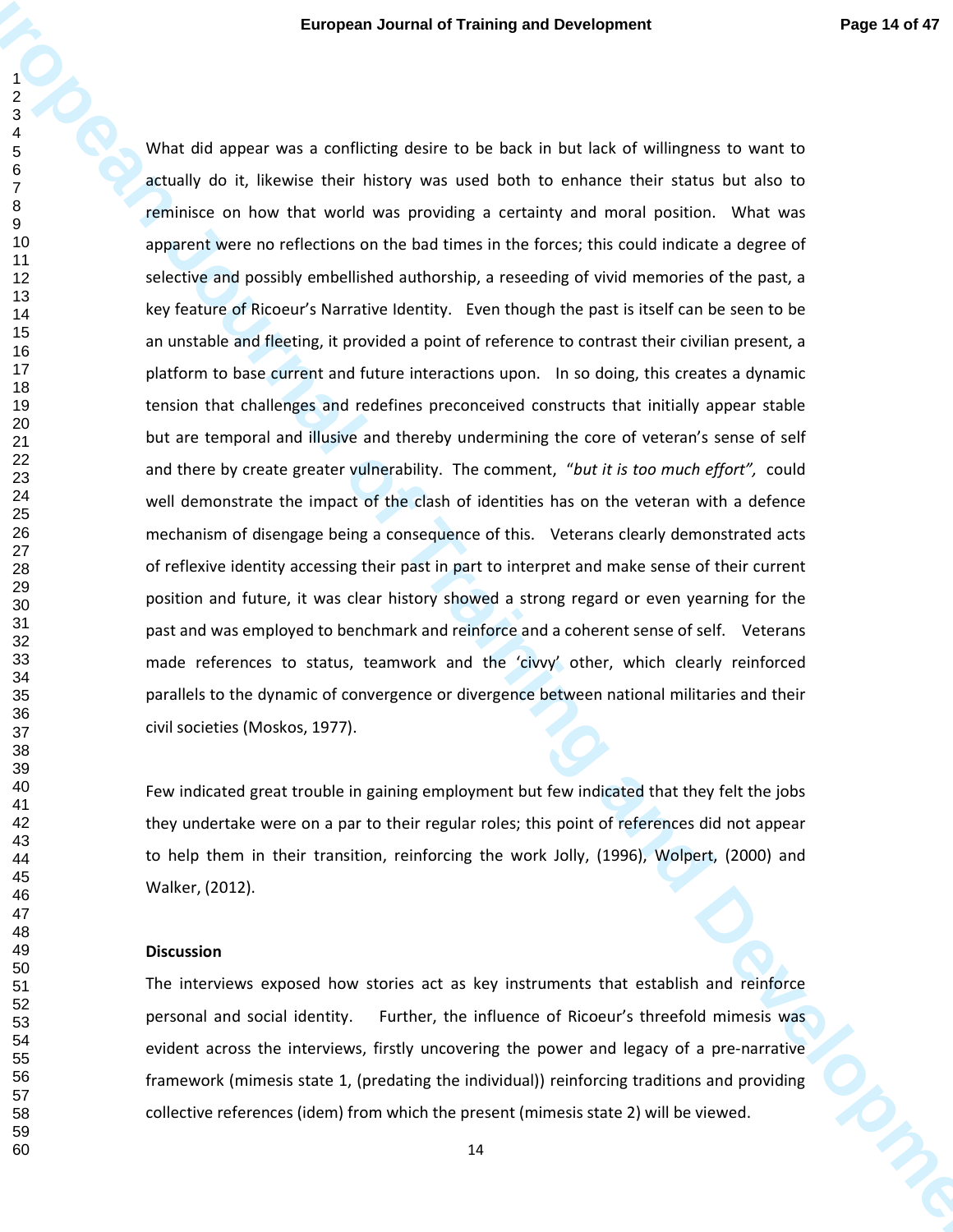**European Journal of Training and Development**<br> **European Journal of Training and Bevelopment**<br> **European Journal of Training and Bevelopment**<br> **European Continue II** and Training and Bevelopment<br> **European Journal of Trai** The 'mimesis state 2' presents competing and socially contextualising interpretations that shape self-identity through culturally and socially mediated self-definitions, drawn from their new civilian world, that influence the re-seeing of self (ipse) and the past (selfhood and sameness). However, the author is both object and storyteller (in the present both lived and told (Ricoeur, 1991)) influencing accounts of events and circumstances (Ricoeur, 1987) though a blurring of constituting events, entwining facts and fictions, the author and the reader presenting a flux of vying interpretations. In turn this struggle of the past and present influences (mimesis state 3) a re-configuration and projection of the future.

One of the opportunities is for the coach to help the coachee to explore their journey as both object and storyteller (Ricoeur, 1992) but to raise awareness that the coachee is the recipient of such story's and how they influence the shaping of life projections. Such narrative based approach might encourage academics and practitioners alike to apply a more holistic and reinvigorated approach to organizational theory (Czarniawska, 1998) by providing insights in to the power of collective and personal narratives that fashion story's that embed meaning, purpose and expectations in everyday working life.

Such insights can reinforce their role of the coach as co-author who can help reseat the narratives of the past to uncover a positive present, which then can enable an attainable vision of the future.

In context to the veteran and their past, it would be difficult to see a more institutionally socialised group who through the establishment of traditions gain a clear sense of personal identity set within a stable organisational context. The challenges of this deeply engrained past identity is that they are temporal in nature and therefore presents the potential to create long-term post-exit vulnerability.

All participants indicated a loss of social status and a fictive kinship but also an undermining of personal values and purpose. The nature of belief in their distinctiveness (Biderman, 1959) to the level of calling and the importance of they placed on their 'pragmatic', 'will do' attitude reinforce a hero like self. The work raises important questions as to the nature and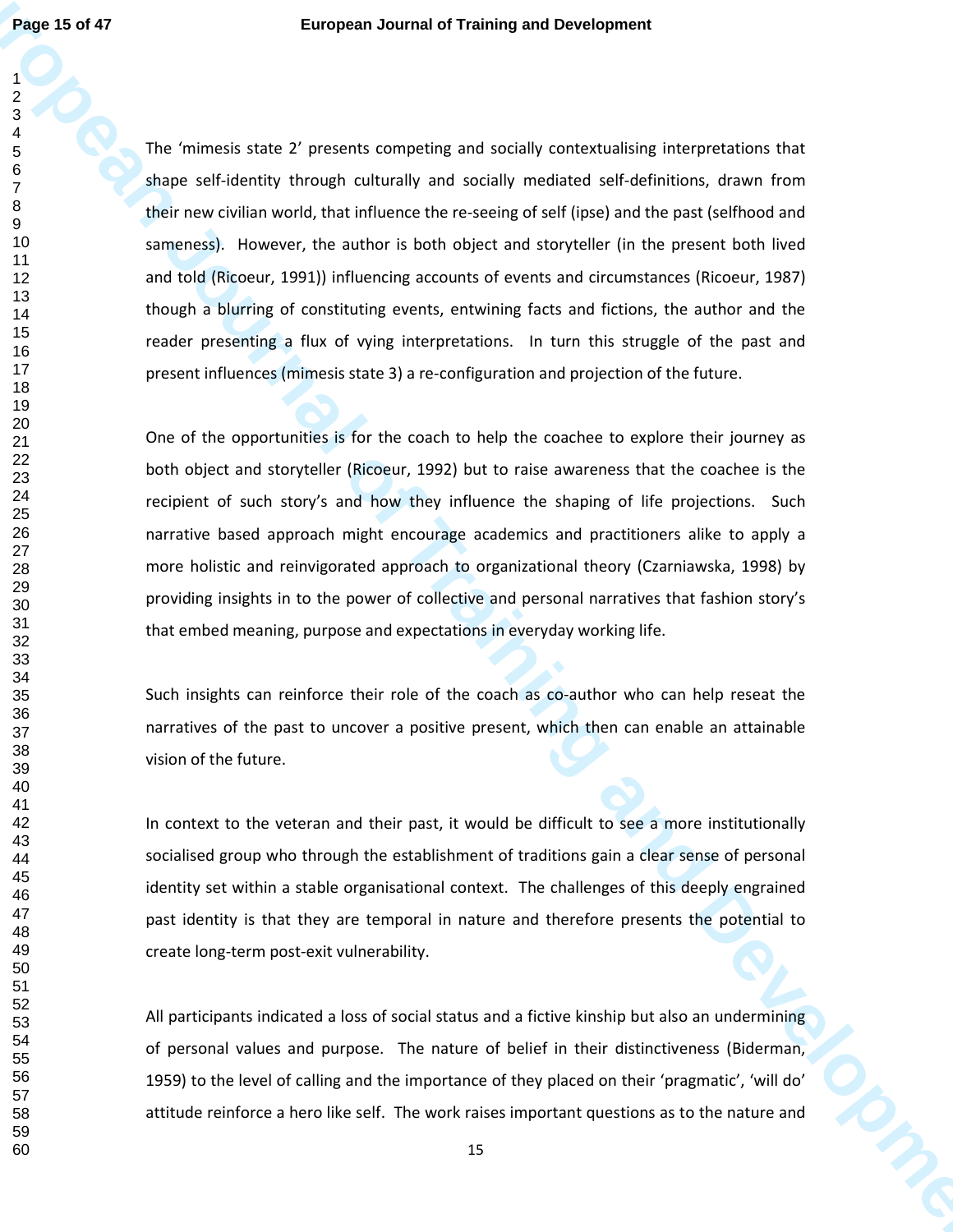consequences of such fundamental lifestyle change and how this loss of the past undermines self-worth and vision of the future, as such can present challenges when they perceive they are embarking on a 'non-distinctive' civilian second a career.

**European Journal of Training and Development**<br> **European Journal of Training and Development**<br> **Experiments of Such Turbulnumide Training and Development**<br> **Experiments before the stress of the factor, as and one present** An area overlooked in other research is the nature of veteran's pre-services past. What was apparent from discussion was a strong association with historically situated and male dominated social class backgrounds and how this affected their lives. Association can be seen to hegemonic masculinity (Connell and Messerschmid, 2005), whilst the concept is not without criticism military institutions do reinforce strong masculine traits a pattern echoed in working class society. Veterans often re-enter such family and social groups on leaving the military, presenting dual stories that reinforce old stereotypes shaping the past in the present.

Veterans do provide a distinct example of the challenges these groups face in transition but these are not alone. Most individuals will have backgrounds that influence their personal identity that which may hamper life transition. Therefore, Rancour's work can contribute to a range of contexts, from coaching elite groups through career transition such as in lost status through bankruptcy, redundancy or retirement or in supporting cultural or lifestyle transition for example for immigrants, refugees or those suffering from trauma. It can also help a coach's own life journey and that of their relationship with coachees, particularly in gaining insights in to the magnitude of the change and challenges they encounter.

The impact of personal identity can be profound, it was evident that all veterans reached deep in to their past to benchmark their current work roles. It was also evident that he process of life style change many still retained their ties to the regiment by attendance at regimental day, federations, social media or special events such as the annual remembrance parade. However, such connections could be a double-edged, both helping veterans adjust to civilian life by providing a support but also reinforcing a deep kinship old comrades who inadvertently reinforce generic stereotypes.

Generally, military careers provides secure, stable and coherent social framework that reinforces an institutionalised self-belief and commitment to a common cause, reinforcing a communitarian theme. The initial commitment for a recruit is set by the public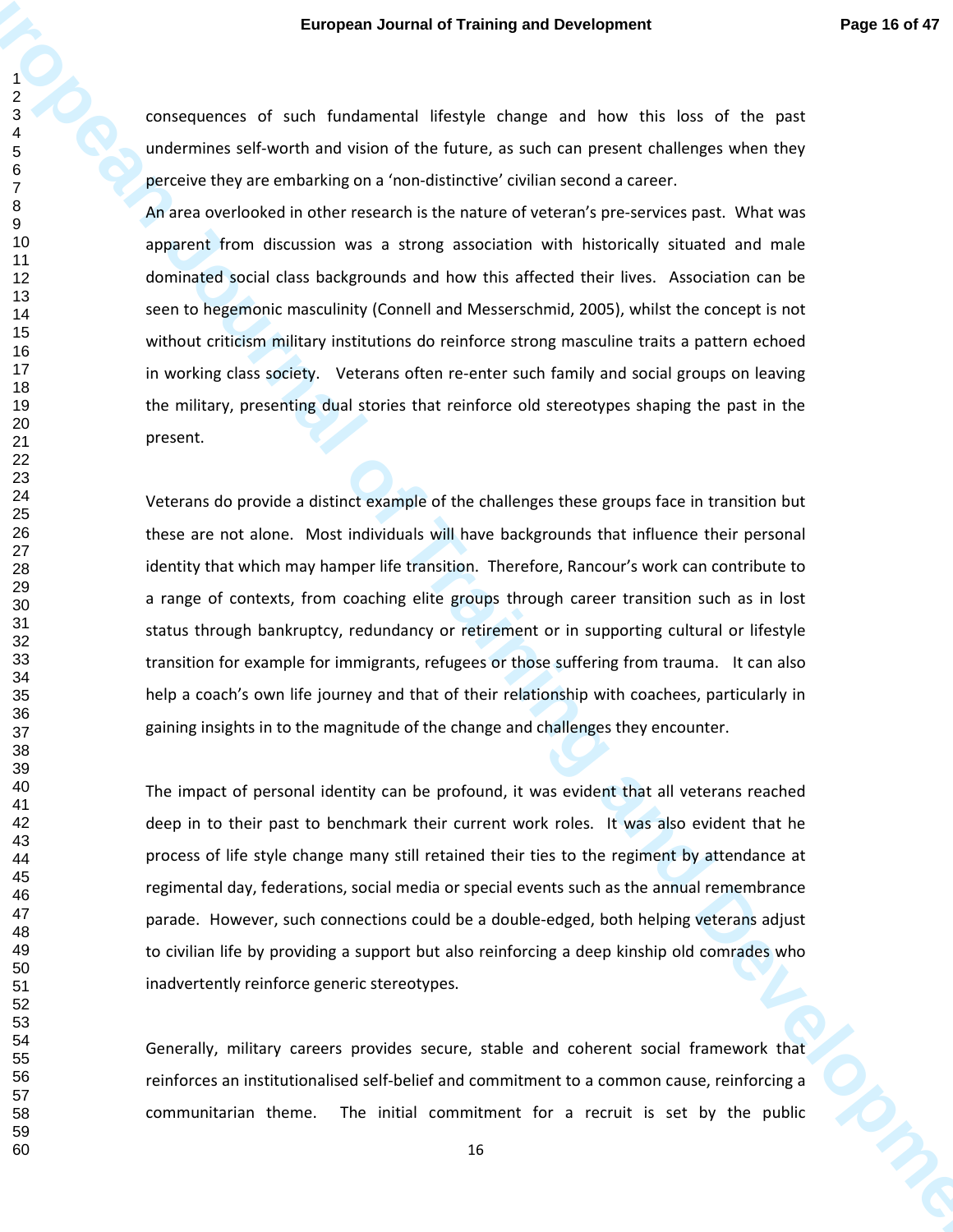proclamation of an oath of allegiance, swearing by God *"to be faithful and bear true allegiance"* to the monarch (state), as if a personal calling. This is reinforced through recruit training, entering the regimental system and wearing a common uniform systemically reinforcing a common collective identity setting them apart from others and fashions a common sense of self and collective purpose and establishing accepted norms and rules for personal conduct. Such rules are reinforced through the system and by peer influence creating a social web that can constrain or enable on human action imposed through a constant living and cohesive narrative that reinforce a common social state. This not only define what is or is not permitted, but also who is included and excluded and thereby who is inferior and superior, reinforcing a past history and establishing a legacy of deep-seated beliefs that stay with an individual throughout their lives.

**European Journal of Training and Development**<br> **European Journal of Training and Development**<br> **European Journal of Training and Development**<br> **European Journal of Training and Development**<br> **European Journal of Training** This sustained institutionalisation provides a background that fashion a cohesive sense of the individual and collective self (Walker, 2012) with individuals depicting themselves as self-reliant members of a warrior class, who have demonstrate their worthiness through their acts and deeds. Veterans can portray themselves as practitioners of a martial craft holding a 'special' professional craft, competent professionals who made a committed contribution to nationhood (Zirker et al; 2008). This reinforces the notion of personal presence, firstly that they were present at a significant national or global event and secondly they played as significant role in it, (Woodward and Jenkings, 2011) they stood and were accounted for alongside their 'comrades in arms' a band of brothers reinforcing a close fictive kinship. This has considerable significance as this also infers who was not there and therefore are excluded group the 'civvy' reinforced in social culture *"shall think themselves accurs'd they were not here, and hold their manhood cheap"* (Shakespeare, 1559, Act IV Scene iii 18–67).

Such self-authored belief system that veterans ascribed to themselves sets their future legacy, for example, many leavers have low expectations of becoming civilians (Walker, 2012) living in a world of parochial and mundane which can invoke many challenges for personal adjustment unleashing feelings of anxiety, fear, despair and shame. Such perspectives expose veterans to the perils of confirmatory bias which limit expectations and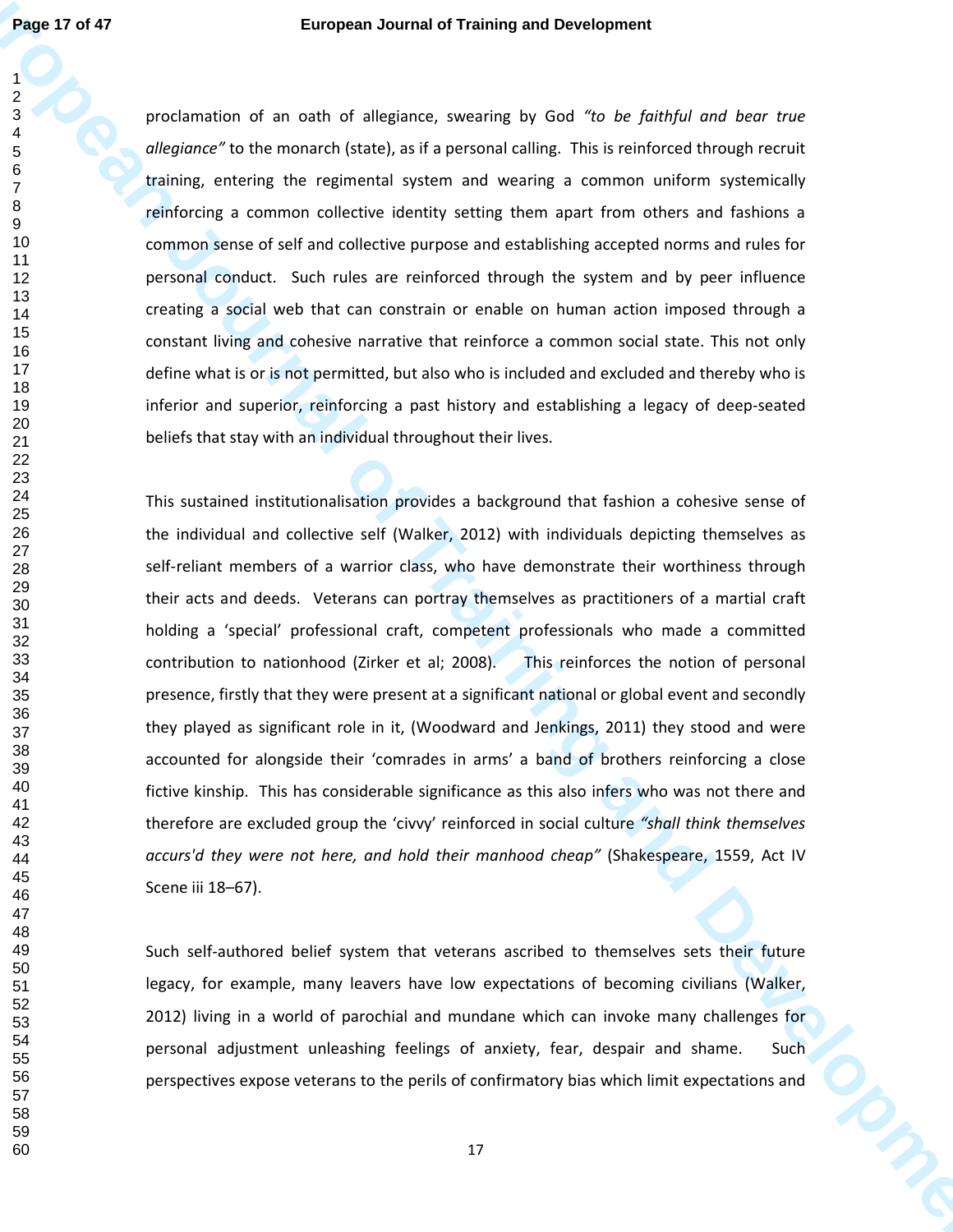life trajectories, summoning the need for a more informed and critical introspective to be taken, often lacking in leavers (Jolly, 1996).

All interviewees expressed feelings of loss and a nostalgia for what had been, they expressed their acceptance for their civilian predicament and acknowledge that they had to adjust to the demands of civilian life.

European Journal of Training and Development<br> **European Journal of Training and Development**<br> **European Journal of the comparison of the stress control of the stress profile of the comparison of the stress control of the s** As the veteran takes on the role of author, their stories of the past and projections of the future can evolve. Identify is constructed in a social context through discourse with others raising the need for arbitration and reconciliation as they negotiating meaning to make sense of their new worlds. This exposes veterans to a dynamic tension of instability and inequitably that can expose inherent vulnerability to the shaping of their (and continually moving) post-exit identity. Veterans are exposed to new peers who have minimal experience of a military world, who will have difficulty in comprehending or valuing a veteran's history, experience, emotional exposure or social/moral worth presenting challenges of conflicting dialogue and understanding.

All 5 veterans had links to veteran associations and whilst these provided support they also presented the dilemma of a counter narrative, allowing them to reinforce and re-play their past story's with their old peers. Here the relationships reinforce the echoes of the past rekindle kinships and faith with the cause.

Delving in to a veterans 'pre-enlistment' past we see a deeper social legacies as educational attainment among soldiers is much lower than the national average (MoD, 2004) as many enlistees come disproportionately from socio-economically disadvantaged backgrounds (DCSF, 2009:31) some with increased risk of social exclusion (Agulnik et al., 2002) and others joining the military as a last resort. What this exposes is that their past is more than their military service and their 'pre-enlistment' state may present a default position on returning to a civilian world, a secondary default position, assumed as a static place but one that has now moved on, presenting a double loss and the potential of having nowhere to go.

## **Conclusion**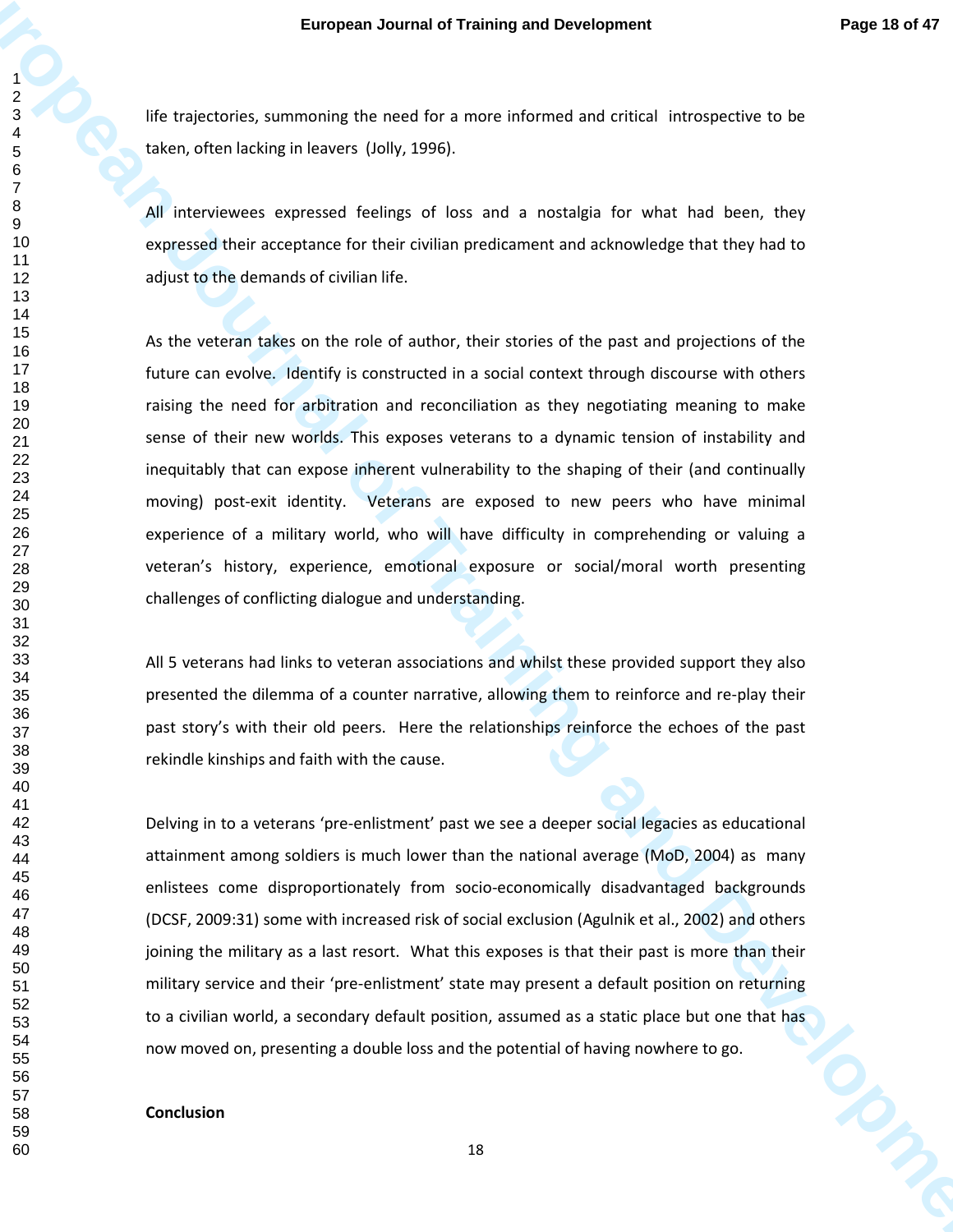The research contribution is that it provided insight into how veterans' past and current background provides a rich framework for the conceptualisation of military identities. In line with previous studies veterans' narratives stress their uniqueness and difference as resilient action orientated individuals which also provides insight as to how veterans see civilian others. The work reinforced the conceptualisations of military identities how their social categories emerged within the lived military experience, this in turn present legacies for future life. It also reinforces how through talk we can gain vivid insights in to how these relationships and identities unfold.

**European Journal of Training and Development**<br> **European Journal of Training and Development**<br> **European Journal of Training and Development**<br> **European Journal of Training and Development**<br> **European Journal of Training** Ricoeur's work refocused our attention at a micro level and through talk we can explore subjectivities of veterans personal military identities unfold. Providing valuable insights in to the nature of veterans past (idem) and the tensions and challenged they experience through their day-to-day lives. The work reinforces and extends the work of Woodward and Jenkins (2003) that veteran identities link to practice and the act of being present, taking a moral stand, but also demonstrates the ongoing influence of the fratriarchy (Higate, 2003). Finally, the work supports Walker (2012) research 'constructive typology' particularly individuals who described themselves as cut above civilians. What was also apparent was a nostalgic sense of loss for the past and a need for recognition.

The works provides another perspective from which to understand, engage and employ a pool of human resources that may well be overlooked and undervalued.

# **Bibliography**

Agulnik, P., (2002), (Ed.) Hills, J. Julian Le Grand, J and David Piachaud, D. *Understanding Social Exclusion*, Oxford University Press

Arkin, W., and Dobrovsky, L. R. (1990). Military Socialization and Masculinity. In Making War, Making Peace: The Social Foundations of Violent Conflict. Francesca M. Cancian and James William Gibson, eds. Belmont CA: Wadsworth Publishing Company. .

Bergman, B. P., Burdett, H. J. and Greenberg, N., (2014), *Service Life and Beyond – Institution or Culture?* RUSI Journal Nov. http://www.kcl.ac.uk/kcmhr/publications/assetfiles/2014/Bergman-2014a.pdf

Biderman, A. D. (1959). "The Prospective Impact of Large Scale Military Retirement." Social Problems 7(1): 88-92.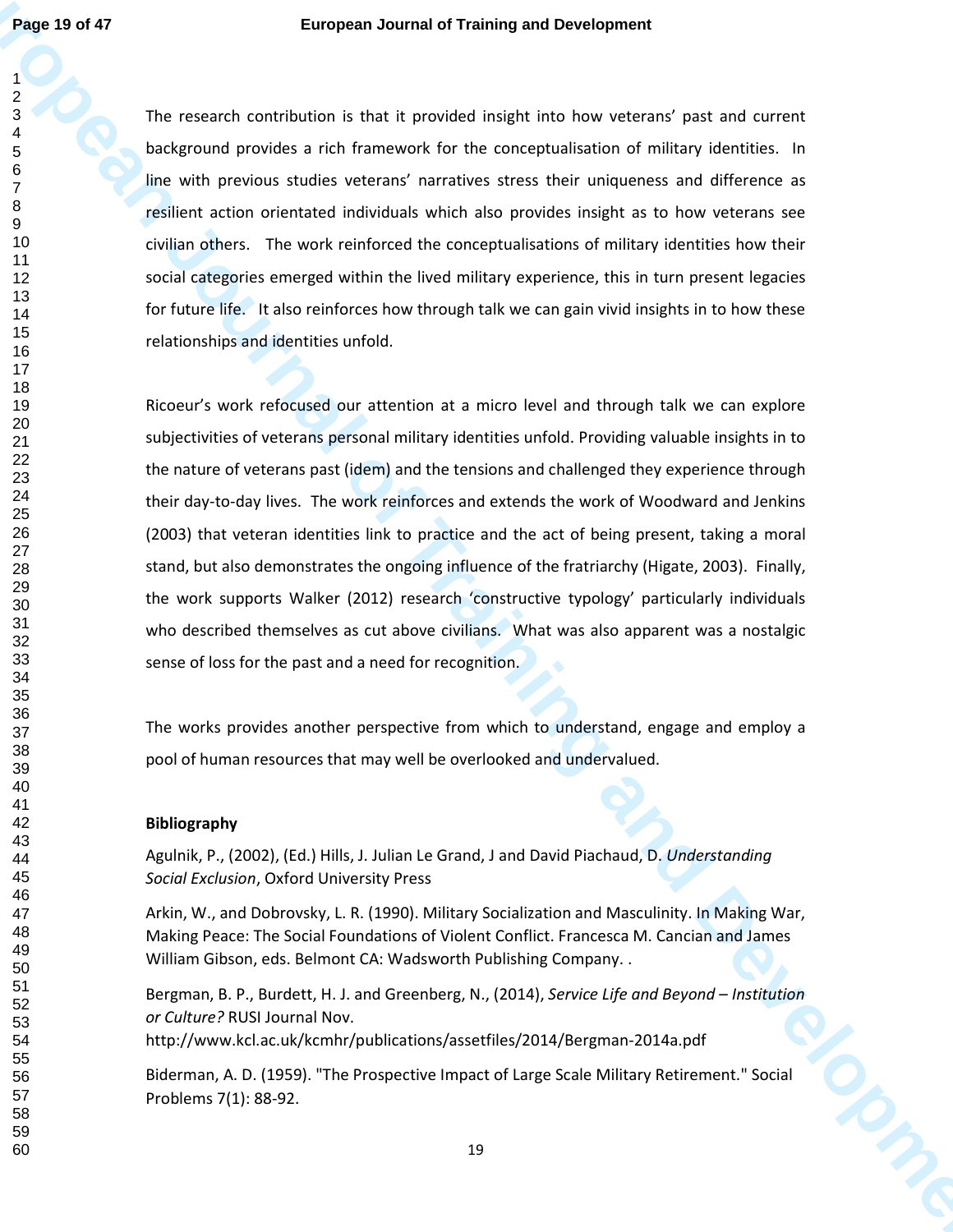Bluckert, P. (2006) *Psychological Dimensions to Executive Coaching (Coaching in Practice),* Open University Press; 1 edition

Brod, H. 1996. 'Pornography and the Alienation of Male Sexuality', in May, L.,StrikwerdaR. A. and Hopkins R. D. (eds) Rethinking Masculinity: Philosophical Explorations in Light of Feminism, pp. 46–59. London: Rowman and Littlefield.

Brown M.H. (1985) That reminds me of a story: speech action in organizational socialization, Western Journal of Speech Communication, 49, 27-42.

Brown, A.D. (2000) Making sense of inquiry sensemaking. Journal of Management Studies, 37, 45–75.

Brown, A. D., Humphreys, M. and Gurney, P. M. (2005),"Narrative, identity and change: a case study of Laskarina Holidays", Journal of Organizational Change Management, Vol. 18 Iss 4 pp. 312 – 326

Brown, A. D. and Stacey, P. and Nandhakumar, J. (2008). Making Sense of Sensemaking Narratives, *Human Relations*, Vol. 61, p. 1035, 2008. Available at SSRN: https://ssrn.com/abstract=1632910

Burr, V. (2003). Social Constructionism (2nd Ed). London: Routledge.

Butler P. (2016) *Most Britons regard themselves as working class, survey finds*, the Guardian, 29 June https://www.theguardian.com/society/2016/jun/29/most-brits-regard-themselvesas-working-class-survey-finds [accessed 2nd Dec 2016]

Clegg, S.M. (1989), Frameworks of Power, Sage, London

Connell, R.W. and James W. Messerschmidt. "Hegemonic Masculinity: Rethinking the Concept". *Gender and Society*, 19 (6): 829-859.

Czarniawska-Joerges, B. (1994), Narratives of individual and organizational identities, Annals of the *International Communication Association* 17 (1), 193-221

Czarniawska, B. (1998) 'A four times told tale: combining narrative and scientific knowledge in organization studies', Organization, 4(1): 7-30.

Dryburgh, K (2012) *Civvy Street: The New Frontline Meeting the advice needs of the Armed Forces community in Scotland,* Citizens Advice Scotland

Dussel, E. 2007. 'From Fraternity to Solidarity: Towards a Politics of Liberation', Journal of Social Philosophy 38 (1): 73–92.

**European Journal of Training and Development**<br> **European Journal of Training and Development**<br> **Eq. (a)** We consider the consideration of the second of the second of the second of the second of the second of the second of Fear, N. T., Jones, M., Murphy, D., Hull, L., Iversen, A. C., Coker, B., Machell, L., Sundin, J., Woodhead, C., Jones, N., Greenberg, N., Landau, S., Dandeker, C., Rona, R. J., Hotopf, M. & Wessely, S. (2010) What are the consequences of deployment to Iraq and Afghanistan on the mental health of the UK Armed Forces? A cohort study. The Lancet, 375, 1783-1797.

Forster, M., (2011) 'Genealogy', American Dialectic 1:2 230-250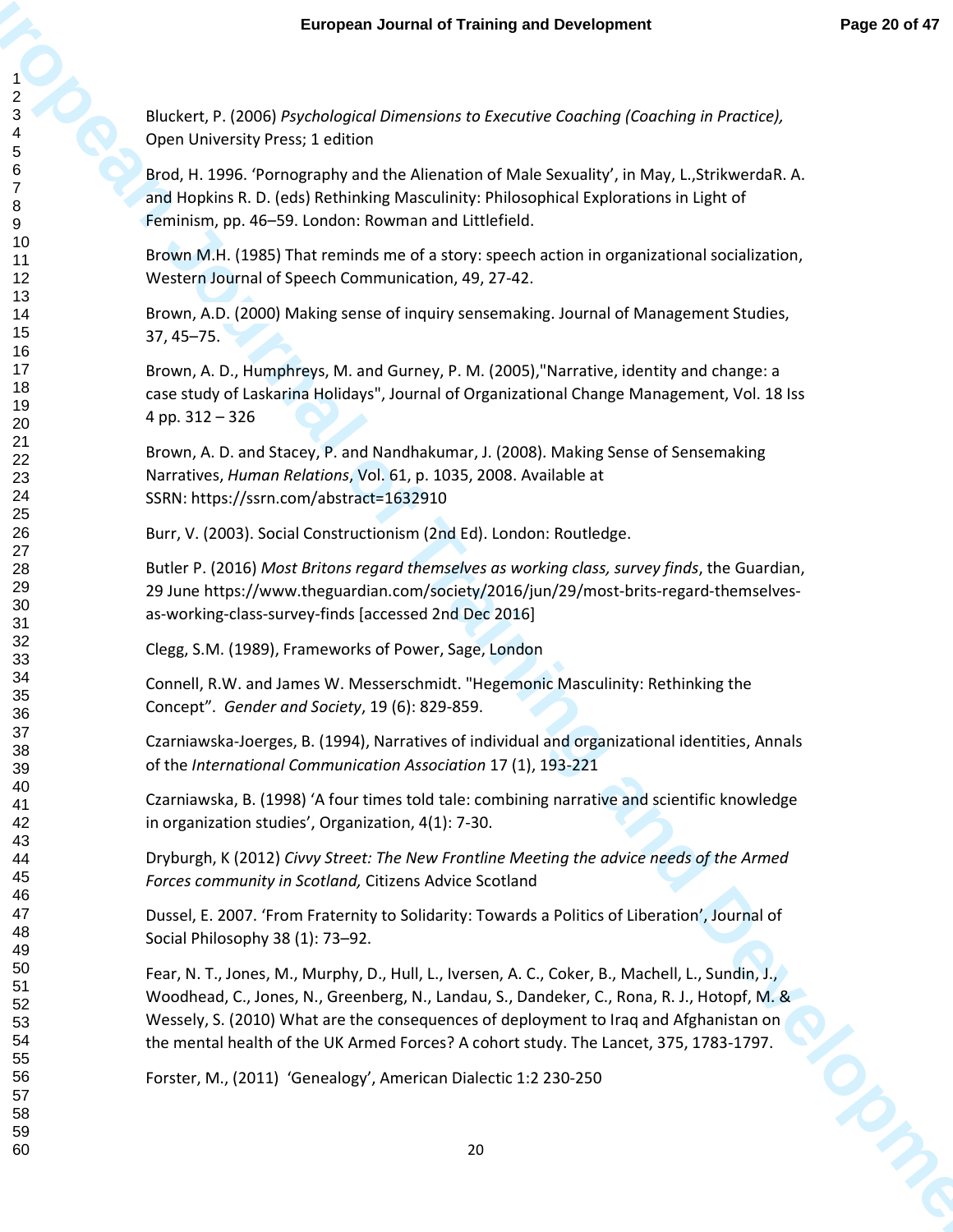Fossey, M. (2010) Across The Wire : Veterans, Mental Health And Vulnerability, London, Centre For Mental Health.

Fossey, M. (2012) Unsung Heroes: Developing a better understanding of the emotional support needs of Service families, Centre for Mental Health, 4

Fox, A. (2010) Drink and duty: Alcohol use and the British Army. Phd, Imperial College, University Of London.

Fraser, E. (2015) *Transition in Scotland*, Scottish Veterans Commission, http://www.gov.scot/Resource/0047/00474235.pdf

Garvey, B. and Garrett-Harris, R. (2008) 'The Benefits of Mentoring: A literature review for East Mentor's Forum.' Sheffield: Sheffield Hallam University.

Gee, J. 2005. *An introduction to discourse analysis*, 2nd ed., New York, NY: Routledge

Geertz, C., (1973). The interpretation of cultures. New York: Basic Books. Garvey.

**European Journal of Training and Development**<br>
2.<br>
2. Covers M.13015) Accus <sup>The</sup> Wire : Veterian, Veteria<sup>n</sup> Selforby Valversid<sup>30</sup>, Lomony,<br>
2. Covers M.13015 (Accus The Wire : Veterian, Veteria Training of the emergine Hearn, J. 1998. 'Troubled Masculinities in Social Policy Discourses: Young Men', in Popay, J., Hearn, J. and Edwards, J. (eds) Men, Gender Divisions and Welfare, pp. 37–62. London: Routledge.

Higate, P. (2001), Theorizing Continuity: From Military to Civilian Life. *Armed Forces and Society* 27(3): 443-460.

Higate, P. (ed.). (2003). Military Masculinities: Identity and the State. Westport, CT: Praeger.

Higate, P. (2012), Drinking Vodka from the 'Butt-Crack', *International Feminist Journal of Politics,* Vol*.* 14 , Iss. 4.

Higate, P. and Henry M. (2009) Insecure spaces: peacekeeping, power and performance in Haiti, Kosovo and Liberia, London, New York: Zed Books

Humphreys, M. and Brown, A.D. (2002) Narratives of organizational identity and identification: A case study of hegemony and resistance. Organization Studies, 23: 421-447.

Iversen A, van Staden L, Hughes J, et al. (2009) The prevalence of common mental disorders and PTSD in the UK military: using data from a clinical interview-based study. BMC Psychiatry;9:68. .

Jewkes, Y. (2005). 'Men Behind Bars: "Doing" Masculinity as an Adaptation to Imprisonment', Men & Masculinities 8 (1): 44–63.

Jolly, R (1996) *Changing Step – From Military to Civilian Life: People in Transition*, 1st ed. (London: Brassey's.

Jordan, E. and Cowan, A. (1995). 'Warrior Narratives in the Kindergarten Classroom: Renegotiating the Social Contract?' *Gender and Society,* 9 (6): 727–43.

Laitinen, A. (2007) 'Sorting out aspects of personhood: Capacities, normativity and recognition', Journal of Consciousness Studies, 14(5-6): 248-270.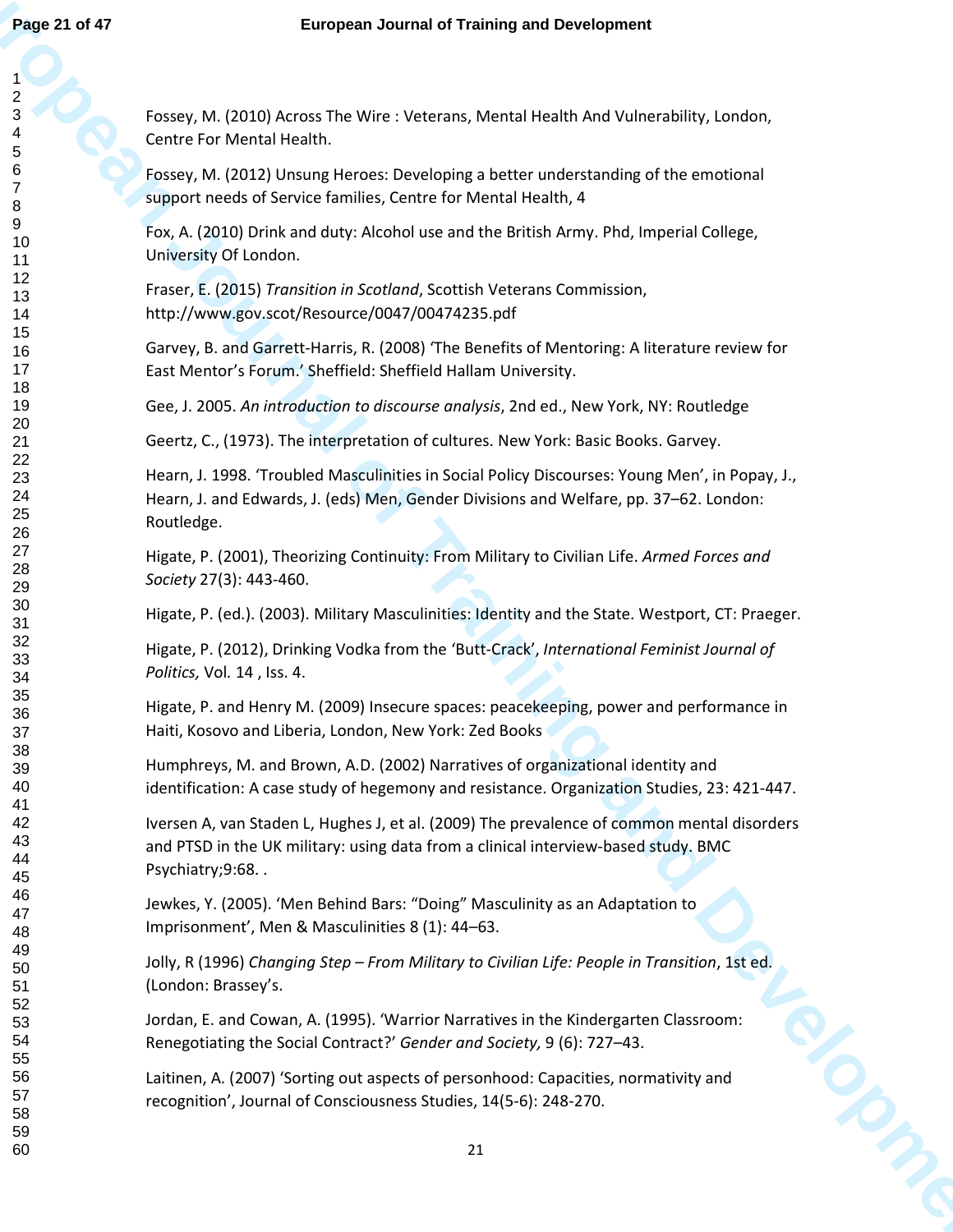Mallett, O. and Wapshott, R. (2011), The challenges of identity work: Developing Ricoeurian narrative identity in organisations, ephemera, volume 11(3): 271-288

Milliken C, Auchterlonie J, Hoge C. (2007) Longitudinal assessment of mental health problems among active and reserve component soldiers returning from the Iraq war. J Am Med Assoc, 298:2141–8.

Mitroff, I.I. and Killman, R.H. (1975) Stories Managers Tell: A New Tool for Organizational Problem Solving, Management Review, July: 18-22.

**European Journal of Training and Development**<br> **European Journal of Training and Development**<br> **European Journal of Training and Development**<br> **European Journal of Training and Development Constraine (European Voltaine Co** Mitroff, I.I. and Killman, R.H. (1976) On Organizational Stories: An Approach to The Design And Analysis Of Organizations Through Myths And Stories, in R.H. Killman, L.R. Pondy and D.P. Slevin (Eds.) The Management of Organizational Design (vol. 1). 189-207. New York: NorthHolland

MoD (2004). 'Analysis of socio-economic and educational background of non-officer recruits' \*Memorandum to the House of Commons Defence Committee, 2004+, cited in House of Commons Defence Committee. (2005). Ministry of Defence Duty of Care (Third Report of Session 2004-05), Vol 2, Ev 255-257

Nickerson, R.S., (1998). Confirmation bias: a ubiquitous phenomenon in many guises. Rev. Gen. Psychol. 2, 175–220.

Poppyscotland, (2015), *Six years on: Revisiting the Employment Support Needs of Veterans in Scotland – update to the 2009 findings,* Royal British Legion, New Haig House Logie Green Road Edinburgh EH7 4HQ, February

Ramey, H. L. and Grubb, S. (2009) 'Modernism, postmodernism and (evidence-based) practice', *Contemporary Family Therapy*, 31, 75–86.

Reissner, S. C. (2008a), "Narrative and story: New perspectives on coaching", International Journal of Mentoring and Coaching, Vol. 6, No. 3, pp. 1-5.

Ricoeur, P. (1984) Time and narrative: Volume 1, trans. K. McLaughlin and D. Pellauer. Chicago: University of Chicago Press.

Ricoeur, P. (1985) Time and narrative: Volume 2, trans. K. McLaughlin and D. Pellauer. Chicago: University of Chicago Press.

Ricoeur, P. (1988) Time and narrative: Volume 3, trans. K. McLaughlin and D. Pellauer. Chicago: University of Chicago Press. Ricoeur, P. (1991a) 'Narrative identity', Philosophy Today, 35(1): 73-81

Ricoeur, P. (1992) Oneself as another, trans. K. Blamey. Chicago: University of Chicago Press

Sveningsson, S. and Alvesson, M. (2003) 'Managing managerial identities: Organizational fragmentation, discourse and identity struggle', *Human Relations*, 56(10): 1163-1193.

Teachman, J. and Tedrow, L. (2007). ''Joining Up: Did Military Service in the Early All Volunteer Era Affect Subsequent Civilian Income?,'' *Social Science Research* 36, no. 4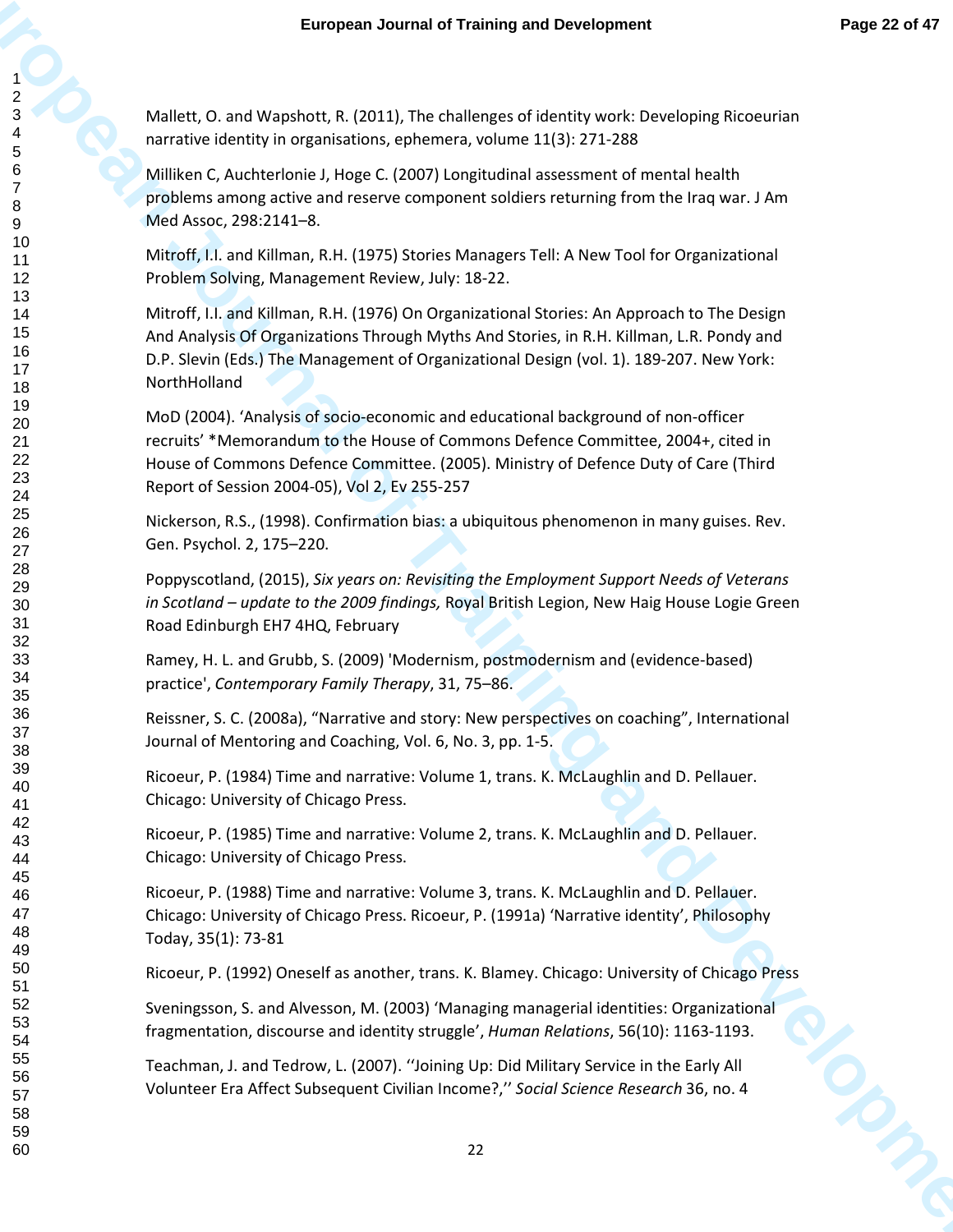Walker, D. I. (2012). *Anticipating Army Exit: Identity Constructions of Final Year UK Career Soldiers*, Armed Forces & Society, 39(2) 284-304

Wolpert D. S. (2000). ''Military Retirement and the Transition to Civilian Life. in The Military Family, ed. J. A. Martin, L. N. Rosen, and L. .R Sparacino, London: Praeger

Woodward, R. and Jenkings, K. N. (2011). Military Identities in the Situated Accounts of British Military Personnel. *Sociology* 45(2): 252-268.

Ybema, S., T. Keenoy, C. Oswick, A. Beverungen , N. Ellis and I. Sabelis (2009) 'Articulating identities', *Human Relations*, 62(3): 299-322.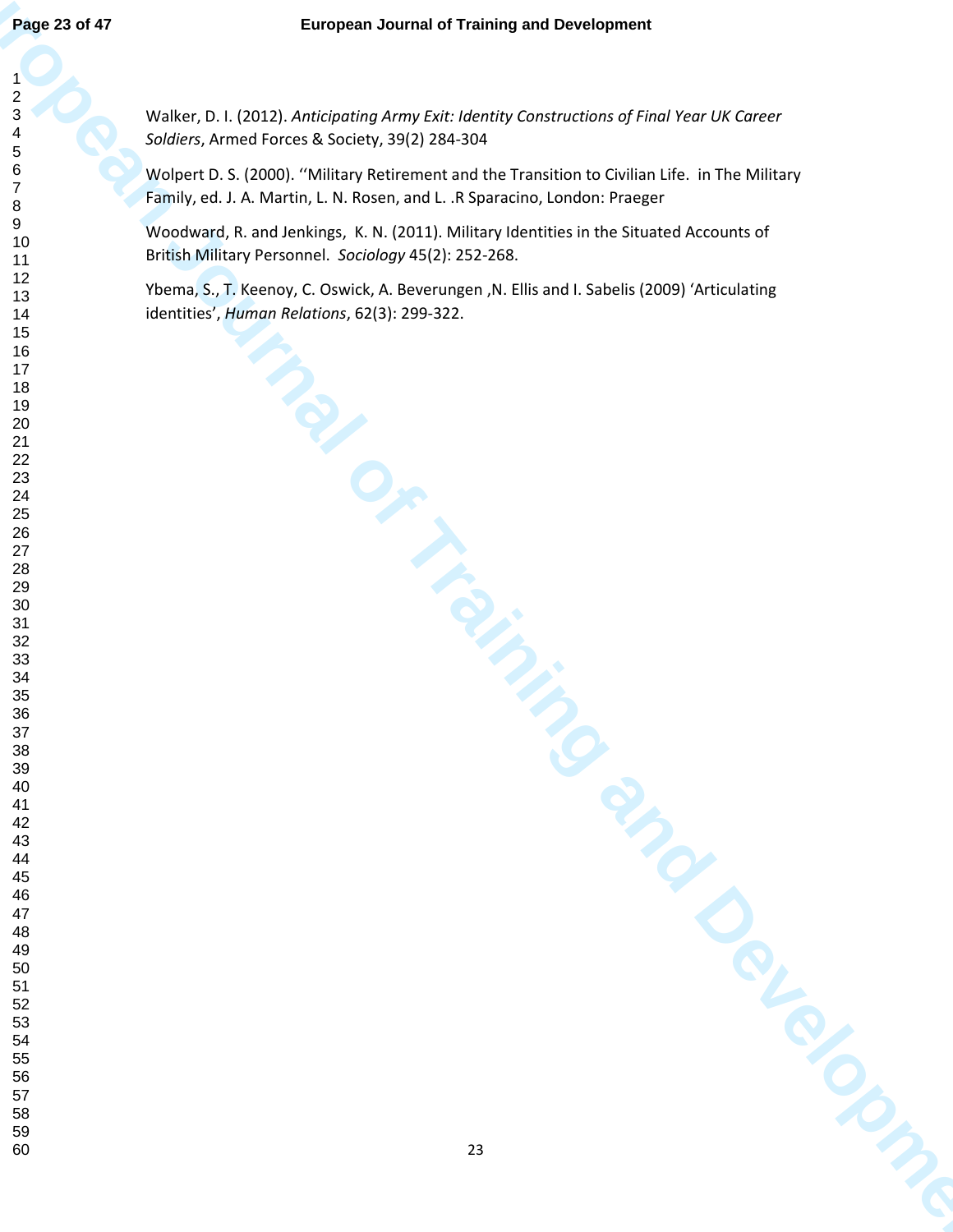#### **Military Lives: Coaching Transitions**

#### **Abstract**

**Purpose –** The purpose of this study is firstly to consider how veterans employ talk to shape interpretations of personal and social identify. Secondly, we seek to gain an understanding of how veterans see themselves in a civilian world, their ability to re-conceptualise and realign their perspective on life to support their transition in to a civilian world.

**Design/methodology/approach** – Underpinned by Ricoeur's theory of narrative identity, the work provides a qualitative analysis data from coaching interviews with five veterans

European Journal of Training and Development<br> **European Journal of Training and Development**<br> **Experimental of the matrix of Training and Development**<br> **European Continue Theorem (Figure 2018)**<br> **European Continue Training Findings** – The findings revealed the on-going legacy of military life and how its distinctiveness and belief centred on kinship shapes personal identity and the way they see their civilian world. The work sheds light on to the benefits of this Ricoeur's self-reflexive approach and how it can be used to provide a deeper insight in to the nature of personal transitions and how narrative can be used to expose complexities of the narratives of personal history and meaning as the narrator becomes both the seeker and what is sought.

**Practical implications –**the work reinforces the value of Ricoeur's self-reflexive approach identifying narrative mediating between two 'poles' of identity and the act of mimesis; prefiguration, configuration and refiguration as veterans project stories of their world and their place within it.

**Originality/value –** The paper provides new insights in to the importance of narrative identify broadening its potential application with engagement across diverse communities, thereby providing depth and rigour of its conceptual understanding of personal identify. The work further provides insights in to the challenges facing veterans to integrate within a civilian society.

**Keywords** –narrative identity, military veterans, coaching, Ricoeur

**Paper type** - Research paper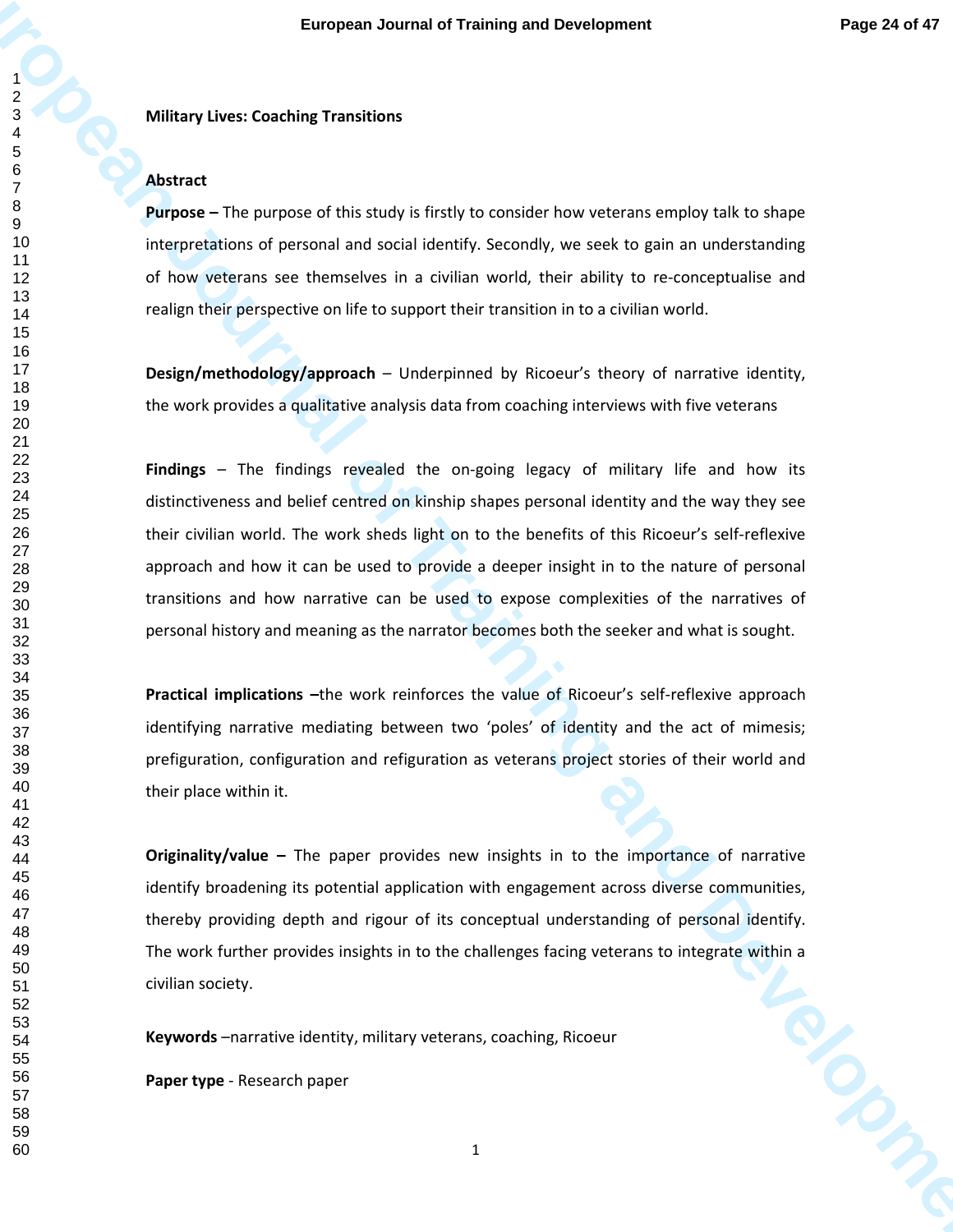#### **Introduction**

Military veterans often have considerably more problems in gaining and maintaining employment than their non-veteran peers (Poppyscotland, 2015). The point of transition between the military and civilian would appear to be very challenging for veterans, of liminal magnitude, as they have to find not only an alternative job but an alternative lifestyle (Walker, 2012) which may have severe and long-term consequences on their personal and economic well-being. Retirement from the military is a very different experience from retirement from conventional civilian life and even to those well prepared, the cultural difference can come as a surprise as leaving military service can be felt as a severance from a deeply engrained way of being (Dryburgh, 2012; Fraser, 2015). This is a challenging life transition that impacts on personal identify and undermines a personal sense of meaning and life purpose with 27% of leavers saying re-entry was difficult for them (Bergman, et al, 2014) and acknowledge a feeling of 'loss' (Jolly, 1996; Walker, 2012).

**European Journal of Training and Development**<br> **European Journal of Training and Development**<br> **European Journal of Training and Development<br>
<b>European Journal of Training and Development distribution**<br> **European Journal** In short many veterans have long term issues in reconciling their civilian and military identity (Higate, 2001) which has a major impact on key life trajectories as they remain captives of their past (Higate, 2001) presenting challenges in recognising who they are (Teachman and Tedrow, 2007) but also stigmatising who they are not. This has a profound impact on their ability to fully engage in society; for example, it is reported that unemployment amongst veterans aged 18-49 is almost twice that of the non-veteran. Further UK veterans (aged 16-44 years) are three times more likely to have mental health disorders than non-veterans of the same age (Fear et al., 2010; Fossey, 2012) with a prevalence of depression and alcohol misuse a theme that has been occurring for many years (Fear et al., 2007; Fossey, 2010; Fox, 2010). Veterans who saw active service in Iraq or Afghanistan had substantial increases in risk of alcohol misuse, and reservists with similar service are nearly three times as likely to have Post-traumatic stress disorder (PTSD) (Iversen, 2009; Milliken, Auchterlonie and Hoge, 2007).

The purpose of this paper is twofold; firstly, to consider how veterans employ talk to shape interpretations of personal and social identify. Secondly, we seek to gain an understanding of how veterans see themselves in a civilian world, their ability to re-conceptualise and realign their perspective on life to support their transition in to a civilian world. We employ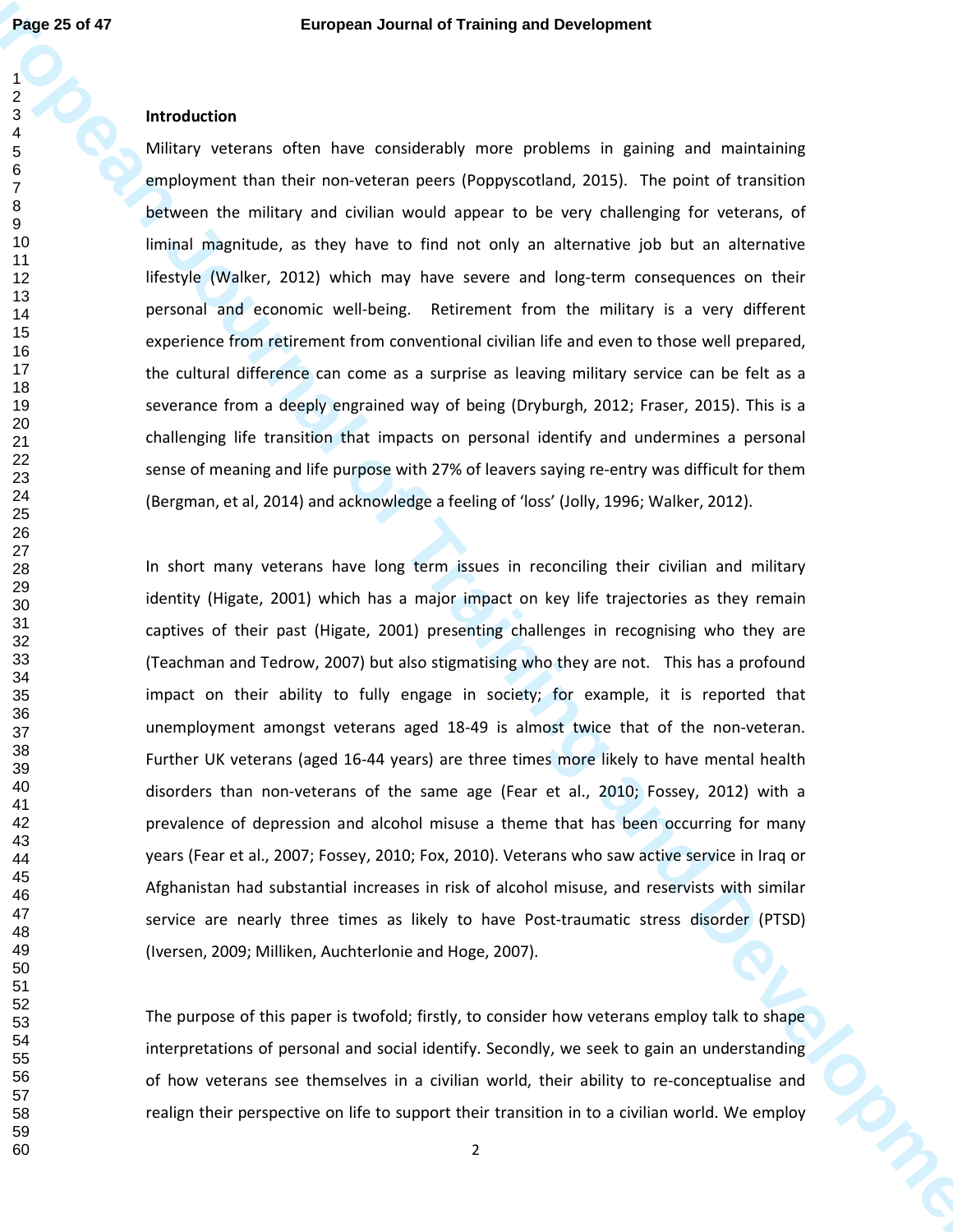coaching as an enabler of transition and a source of research data. We begin with a consideration of Ricoeur's (1984) hermeneutic theory of narrative identity which underpins our approach to working with veterans.

#### **Ricoeur's theory of narrative identity and military lives**

European Journal of Training and Development<br> **European Journal of Training and Development**<br> **Example 18** are analogous of the state of tensorial of the state of tensorial of the state of the state<br>
or any constraints are Ricoeur's theory of narrative identity (1984; 1985) offers insights in to meaning and the role of linguistic mediators in the shaping of identity, projecting narrative as a living concept which can be employed to gain greater insight into identity in organisational contexts (Brown, 2001; Coupland, 2007). Narrative identity theory focuses on representing how we interpret reality and re-display it to ourselves throughout our lives. We create a selfreflexive framework that enables this construction of self. This is influenced by the interactions with others and is temporal in nature encompassing a multiplicity of ongoing revisions (Brown, 1998) as the individual attempts to construct an ongoing dynamic yet coherent interpretation of self as they move through time and space, taking on different roles and relationships (Czarniawska-Joerges, 1995). It is also entwined in our actions and employment of cultural products such as car, clothes, titles etc.

Ricoeur refers to this process projection and imitation as mimesis creating reflections or interpretations of the real world. It involves the act of arranging events that fashion a plot, that collates and narrates one's life experiences in order to make sense of the world, setting its' own protocols and coherence, constantly in a state of flux, looking back whilst projecting forwards, negotiating and adapting but contained within the author's temporal present (Ricoeur, 1992; Mallett and Wapshott, 2011).

Here we distinguish between ipse and idem identity, between *'the self'* and '*the same'*  (Ricoeur, 1992: 117-8) or a generalised other that is dynamic and constructs roles in response to our interactions with others. A dynamic defining who I am but changing through time and space, shaped to the needs to accommodate the generalised other, altering from moment to moment (ipse – the self). This retains a sense of sameness, with change going unnoticed but producing an evolving autobiography. Our fixed idem is shaped by our memories which in turn influences our expectations, and although we feel the same person, we are different, maintaining a sustained sense of selfhood (idem – the same)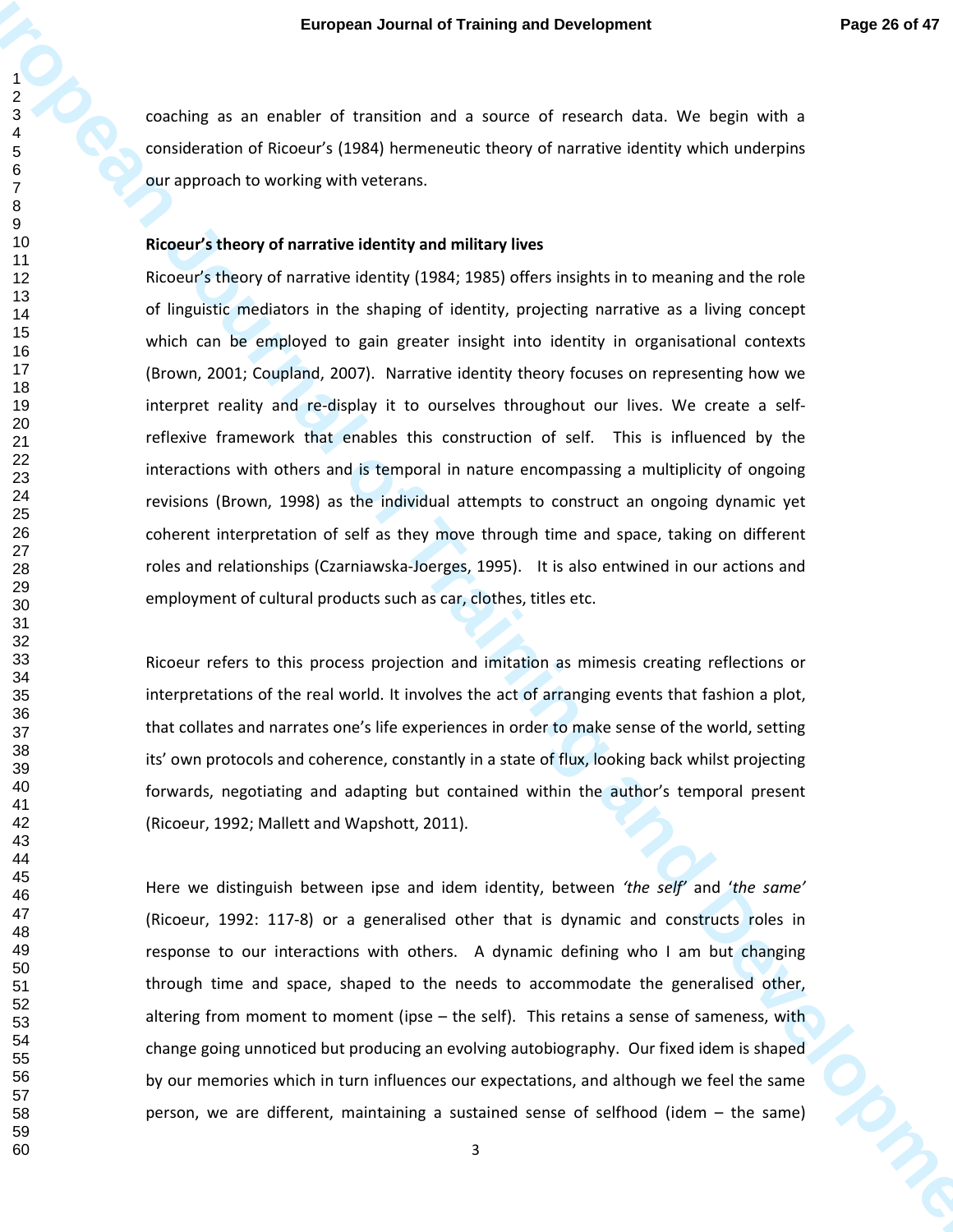entwined narrative based episodic stories that shapes us and re-shapes us without end (Ricoeur, 1991). This is a subtle journey, where the tensions of difference provide greater insight in to understanding the full dimensions and consequences of personal identity. It uncovers an inherent multiplicity in our personal identities governed by our perceptions of contexts; we perceive, act and present ourselves differently dependent on our needs, wants and goals. Each time our stories are told we present the potential of a multitude of cascading and competing narratives to be created, facilitating the enactment of an evolving narrative of overlapping and subsuming plots exerting a pervasive influence on our unfolding day-to-day life and world outlook.

**European Journal of Training and Development**<br> **European Journal of Training and Development**<br> **European Journal of Training and Development**<br> **European Journal of Training and Development**<br> **European Journal of Training** Ricoeur, (1984) introduces St Augustine's 'threefold present' (the past, present and future) and Aristotle's Poetics and emplotment and mimesis; (prefiguration of collective references; (present) presenting competing fictions to be navigated and negotiated, engendering a reconfiguration of the future. The process creating a subjective and complex interweaving of fictional and historical narrative interpreted from the narrator's perspective (as author and the subject) fashioning a personal imaginative representation of the real world. A polyadic reflexivity (Laitinen, 2007) generating a dynamic and mediated narrative, continually integrating and mediating meaning (Mallett and Wapshott 2011); a narrative that moves between contrasting interpretations of the world and one's place within it, a shape-shifting epistemology that provides a broader plurality of meaning (Hefner, 2014) presenting radically contrasting interpretations and realignment challenges (Geertz, 1973).

Fluidity of personal interpretations can lever power to or from the author's past depending on the strength of their personal belief and the current context, presenting hegemonic tensions between individuals and their current dominated groups (Clegg, 1989) as a shared narrative is fashioned between groups (Humphreys and Brown, 2002; Brown et al., 2005). From this we develop our dispositions and life habits and social groupings, establishing our individual and collective actions and rituals, what we do and who we do it with.

Interpretations of being are idiosyncratic in nature but are also shaped by the local context and therefore can be seen to be constructed of and constituted by our local backgrounds. This includes our relations and interactions with others (Walker, 2012) thereby enacting a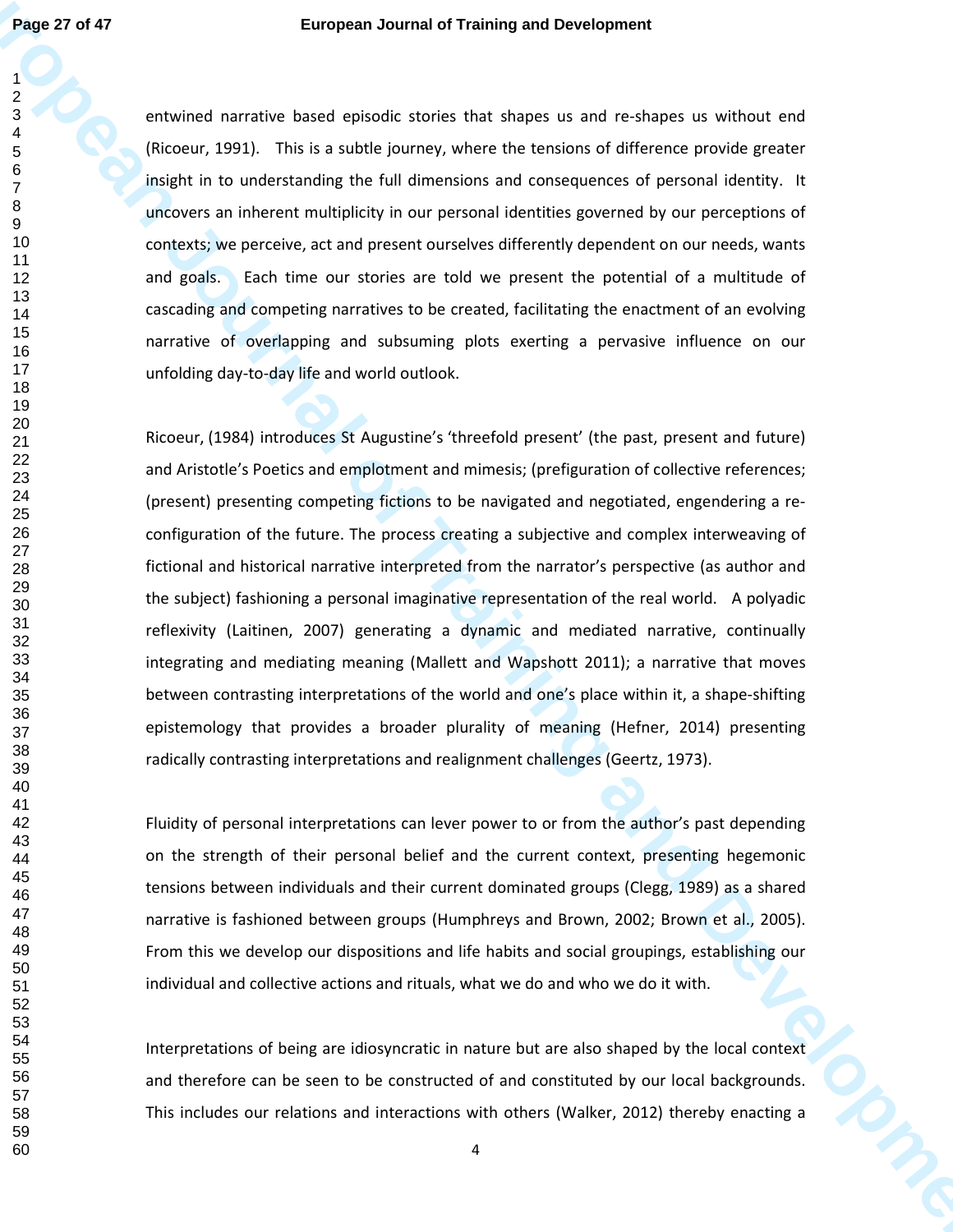transient self, a collaboratively shaped and constructed self that cannot be defined without reference to others (Ybema et al., 2009). This provides temporal definitions of who we are, who we want to be, who we are not an intersubjective and dialogical attainment of self that provides interpretations of meaning that are concurrently historically and culturally situated (Forster, 2011) but gradually shifting.

Ricoeur's theory has considerable relevance to veterans and how they engage in their civilian employment and how they reflect on their past and future through the prism on now. Personal identity is shaped through subtle socialisation processes (Sveningsson and Alvesson, 2003) as individuals continually review their sense of self. This is fashioned by their personal desires set within context to the social interactions with others, therefore they are exposed to the challenges of the background organisational context (Ybema et al., 2009).

Higate (2012) provides insight in to the nature and extent of military and militarized masculinity across a range of contexts from the war to the mundane and every day (Arkin and Dobrovsky 1990; Higate and Henry 2009). Militarised practice, tradition and espoused values contribute to the construction of intra-masculine bonds within a wider hierarchy of men through norm-bound practices that cement through time and space heteronormative relations among its members.

European Journal of Training and Development<br> **European Journal of Training and Development**<br> **Example 1988**<br> **Example 2008**<br> **Example 2008**<br> **Example 2008**<br> **Example 2008**<br> **Example 2008**<br> **Example 2008**<br> **Example 2008**<br> The importance of developing a strong group cohesion and commitment as a means of gaining a sustainable advantage in a war zone cannot be underestimated, however this is not attained without running the risk of broader personal and social consequences, as there will be unintended consequences of training individuals in the art of physical combat. For example, groups create inter-group hierarchies through framing the inferiority of 'others' thereby projecting that the enemy is inferior to you, and thereby reinforcing the belief that the ensuing combat will have a positive outcome thus strengthening morale and personal resolve and commitment.

As a means of deepening understanding of military identity the concept of fratriarchy provides insights (Dussel 2007). Fratriarchy is a fusion of 'patriarchy' and 'fraternity'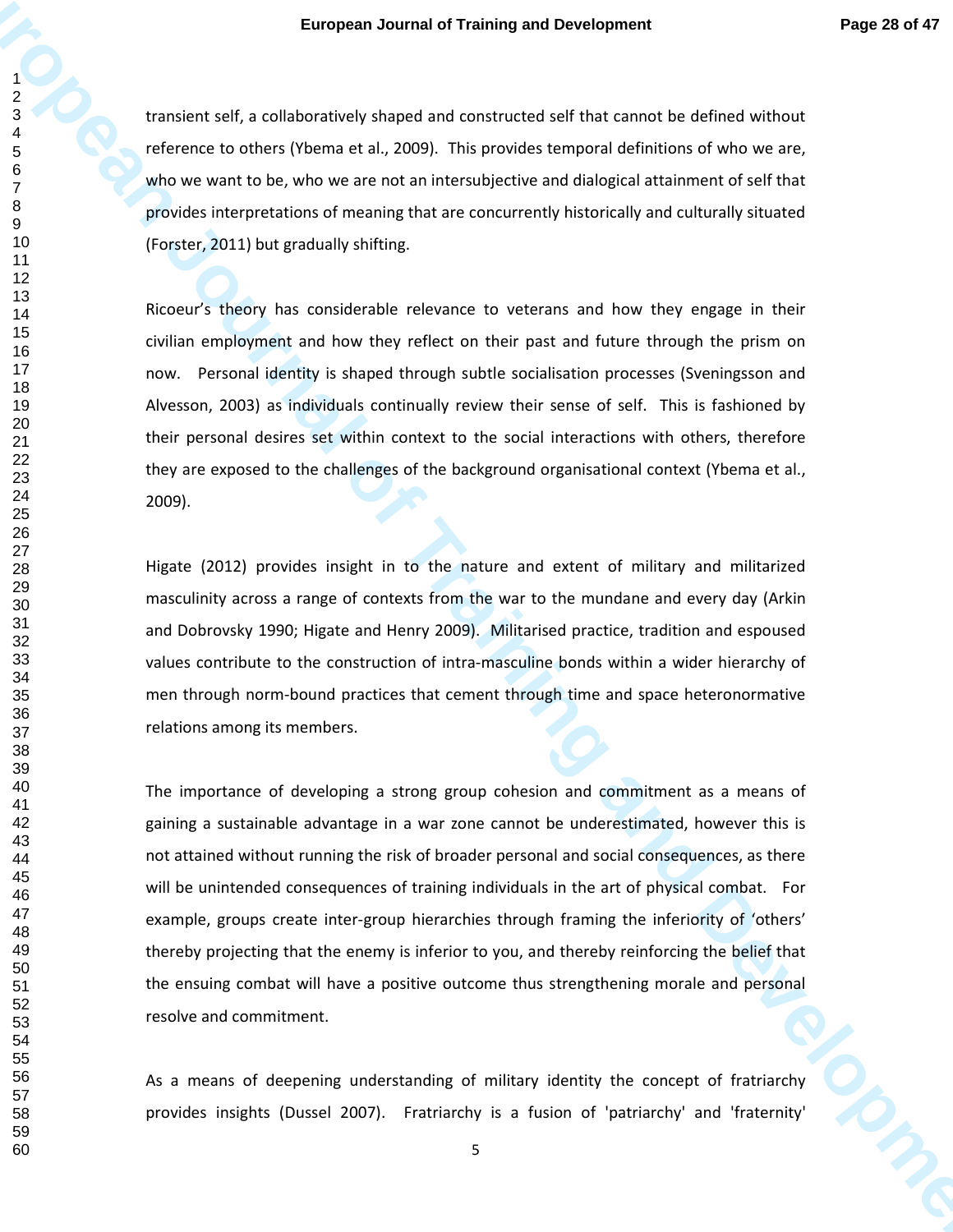depicting a close relationship within male groups that is devoid of children or women. The roles of caring and sharing life with loved ones is also absent from the immediacy of the group (Remy 1990) and is pre-occupied with interests other than paternity and parenting (Hearn 1998). Such groups emanate patriarchal values a dominance of male moral authority, social privilege and power control, but unlike a father dominant group, men rule as brothers providing an environment where men can compete but also provide a united front detached from the 'others' (Jordan and Cowan 1995: 727).

Evidence suggests that some members remain *'psychologically trapped in fraternal fellowship [with some] thriving on the conflict and aggression characteristic of . . . male association'* (Jewkes 2005: 48 cited in Higate, 2012), and will seek out such fratriarchy linking back to their former military career.

**European Journal of Training and Development**<br> **European Journal of Training and Development**<br> **Evrope of Caring and Schemic life with loved ones is also observe from the intermedies of the<br>
proper from 1990, share prospe** Higate's research related to civilian security firms working in Iraq but similar association can be made to other groups. For example, employment in uniformed services or civilian firms linked to the military, or joining associations and other groups i.e. reserve forces, military associated cadet forces, regimental federations etc. Parallels can be drawn with the heteronormative fratriarchy nature of such groups; likewise, such associations are not devoid of social or political context particularly as they reinforce old legacies. Whilst one cannot make vast generalisations as to the impact these associations will have, they do present a pervasive background or contributing factor that can influence veterans entering and working in an unfamiliar civilian environment.

Walker (2012) conducted research with 28 service personnel preparing to leave the military, identifying five categories 'Constructive Typology' of pre-exit orientations:-

a) **Transformed**: - those who suggested that they were better or superior to civilians and that they would deal with the transition process, were committed to the change and that the military had made them in to what they are, a real soldier; a pragmatic individual a cut above (civilians) that will wade in and get things done.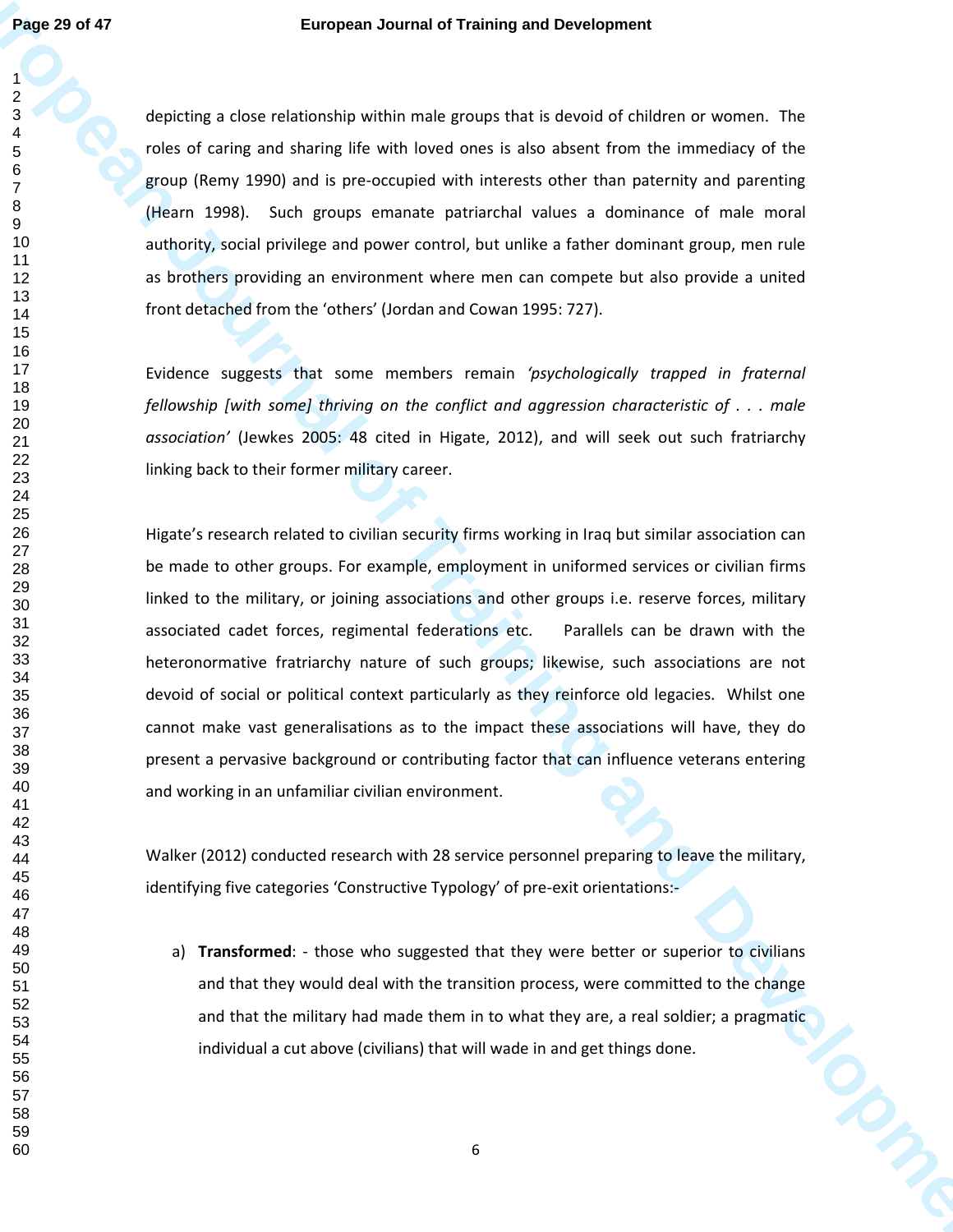- **b) Soldier Scam:** those that felt there they were not ''real soldiers'' (mainly from nonteeth arms i.e. infantry or armoured regiments) in part they distanced themselves from the stereotypical warrior military figure.
- c) **No-difference**: those who claimed service has had little effect on self-conceptions, these individuals had limited career progression an even gave examples of discipline problems, but still have conformed to the military system across the length of their service.
- d) **Disavowed:** a routine change in their life rendered continuing in service untenable – this included marriage or childbirth.
- e) **Blighted:** a disruptive event forced a change, injury, ill-health, trauma and mental illness, potentially detached from current circumstances.

**European Journal of Training and Development Page 30 of 47**<br> **European Journal of Training and Development**<br> **European Journal of the training and Development**<br> **European Journal of the training and Development**<br> **Europ** The typology provides a range of interpretations of personal history underpinning different but consistent narratives of army life from which future career and life style projections grow. Walker's work reinforced the sustained belief in a military identify, which in part projects a stable coherence of who they are, their contribution and who they are not. Even though their individual military experiences were very different and provide different career trajectories there was still a common underpinning belief.

Critical is the understanding of the power of military coherence, an established and accepted common belief that provides idiosyncratic congruence for its members. However, personal congruency needs to provide a positive yet realistic perspective of the current and future self, thereby providing the veteran with the essential building blocks to enable them to move from a relatively stable career environment to a more uncertain career, and possibly holistic, life style change.

## **Methodology**

A subjectivist ontology was adopted employing an interpretivist epistemology to give emphasis to the nature and form of local and specific co-constructed realities, which enabled the research to expose insights as to meaning shaping through the dynamics of social relationships between individuals (Burr, 2003). This enabled the reflexive multiplicity of interpretations developing the context, depth, and local knowledge (Ramey & Grubb,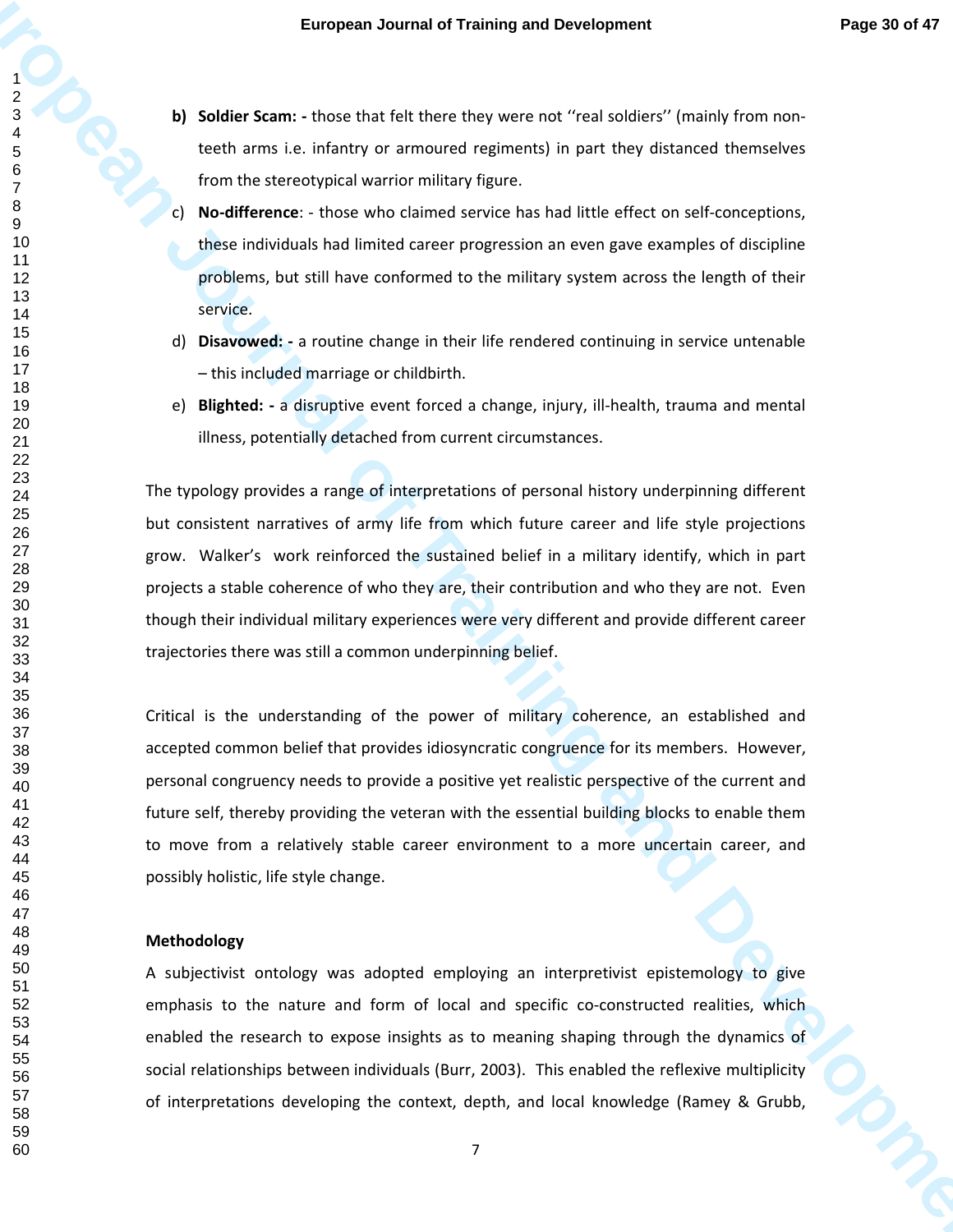2009), through the medium of language as it simultaneously constructs and is constructed by a local reality (Gee, 2005). This brings to the foreground interpretive and co-authored reflexive processes as a way to explore participants' constructs of meaning with specific reference to a more polyadic reflexivity allowing sharing and deliberating on a number of interpretations of meanings.

**European Journal of Training and Development**<br> **European Journal of Training and Development**<br> **European Journal of Training and Development**<br> **Eventual of the training and Development**<br> **Eventual of the straining and Dev** Coaching interventions where selected as they presented a suitable time, environment and engagement format, they focused on the individual with an emphasis in gaining deep learning insights through the development of supportive and authentic interpersonal dialogue. Coachee's engaged in 2 sessions over an 8 week period as part of an exploration in to coaching practice with the aim to provide them with insights in to how it could be used to enhance and develop their skills and improve their personal effectiveness. This included reflecting on their military learning and experience in context to their civilian life. All participants were made aware of the context and value of the research and that they would retain anonymity and informed consent was sought and gained.

Coaching interventions enable others to gain and share deeper insights in to their world, from which they can develop new ways of interpreting, feeling and engaging with life and their situation (Schein, 2006). This is achieved through the medium of facilitating a supportive dialogue and honest feedback (Garvey and Garrett-Harris, 2008); it provides a foreground for the coachee to build awareness and sensemaking that helps the coachee to grow (Bluckert, 2006; Reissner, 2008) by providing the clarity to look at past events and assign a new meaning to them.

The work is based on the coaching of five veterans from infantry backgrounds who have a similar range of experiences with length of service ranging from 8-15 years. All had a minimum of 6 years veteran experience in relatively low skilled occupations. The two experiential periods (as serving members of the military and a civilian (veteran)) provided participants with sufficient time to have developed a clear identification with the military and to have experience of transition in to civilian working environments. This provided an opportunity to explore their past and current perceptions of self, their experience of civilian life and the potential legacies and echoes of the personal identity military service had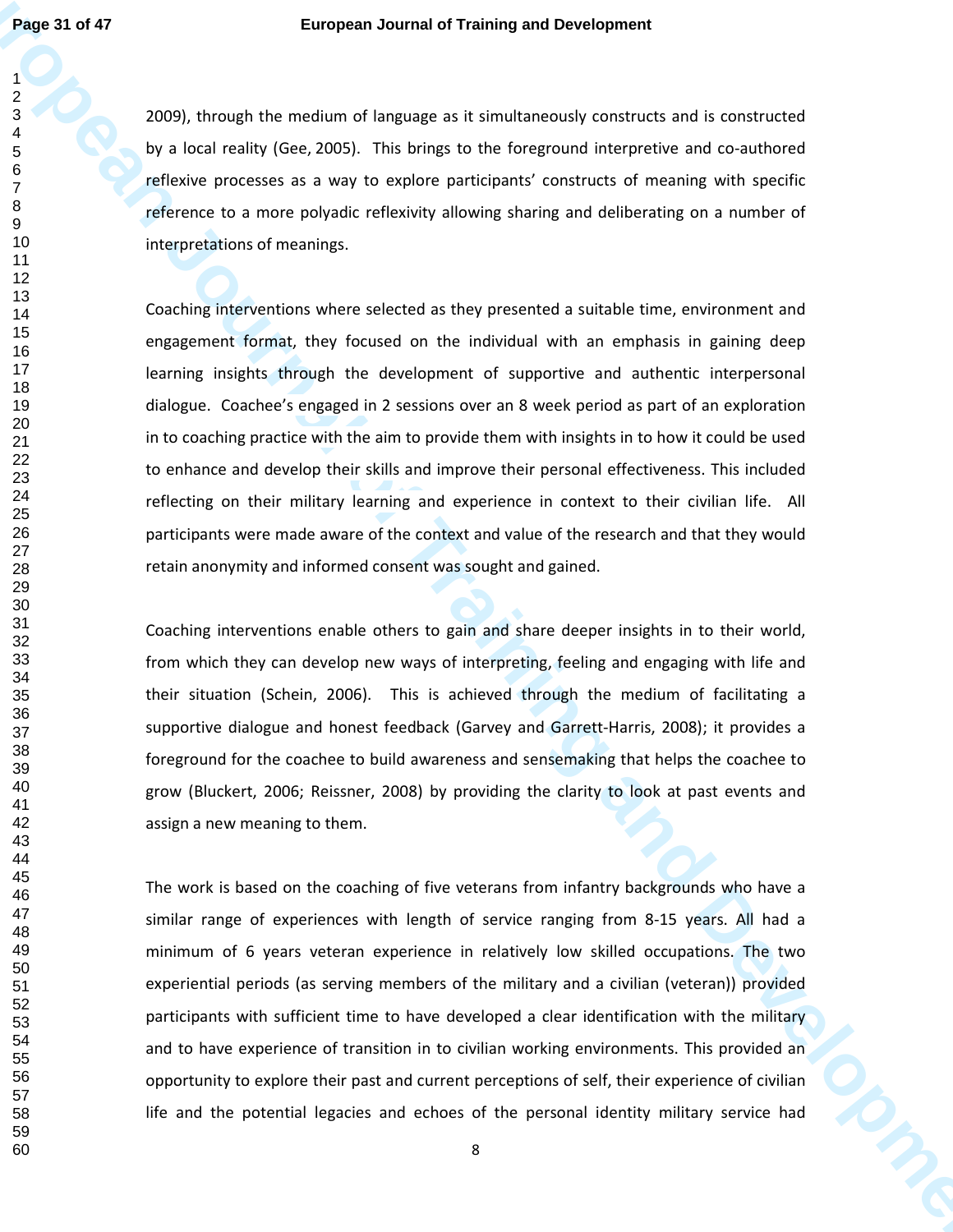endowed them. The coaching method, with its developmental ethos, encouraged participants to fully engage in the conversations, which were later analysed developing the themes of enquiry employing a similar method employed by Walker (2012)

European Journal of Training and Development<br> **European Journal of Training medical and Sovieties and Sovieties and Sovieties and Sovieties and Sovieties and Sovieties and Sovieties and Sovieties (i.e. the content of the c** The emphasis on meaning required a journey of narrative exploring the veterans' pasts (military and civilian), present, and anticipated future. The environment provided a collegiate and familiar space to build rapport to encourage participants to freely articulate their stories. Quasi-civilian/military vernacular was evident and employed to elucidate events and enrich meaning. Profanities or military idioms were not discouraged but appreciated as part of their linguistic repertoire helping participants to articulate and elaborate on events providing depth and insight in to how they make sense of their world.

#### **Analysis of Findings**

We provide a selection of micro-narrative extracts from conversations with all five veterans which have been grouped in to two sections; firstly veterans' reflections on the past and secondly their reflections on the present and future to provide insights in to their interpretations of the world.

1. Reflections on the Past

#### **a. Participant A (Ex-Warrant Officer - postman):**

*I enjoyed my time in the army, I made some good friends.* 

*We knew how to work and play hard, … there were bad days; weather conditions did not help but you all mucked in and you knew who you could rely on particularly when the chips were down.* 

*I still miss the old days but I don't think I would go back. I am quite a bit older now, and I am not as fit.* 

*It was good to work in the regiment … you felt you were really doing something that mattered.* 

## **b. Participant B (***Ex-Sergeant – lorry driver***):**

*I am proud of my regiment what we did, we always got the job done ... I think we made a difference.* 

*I've done my bit now.*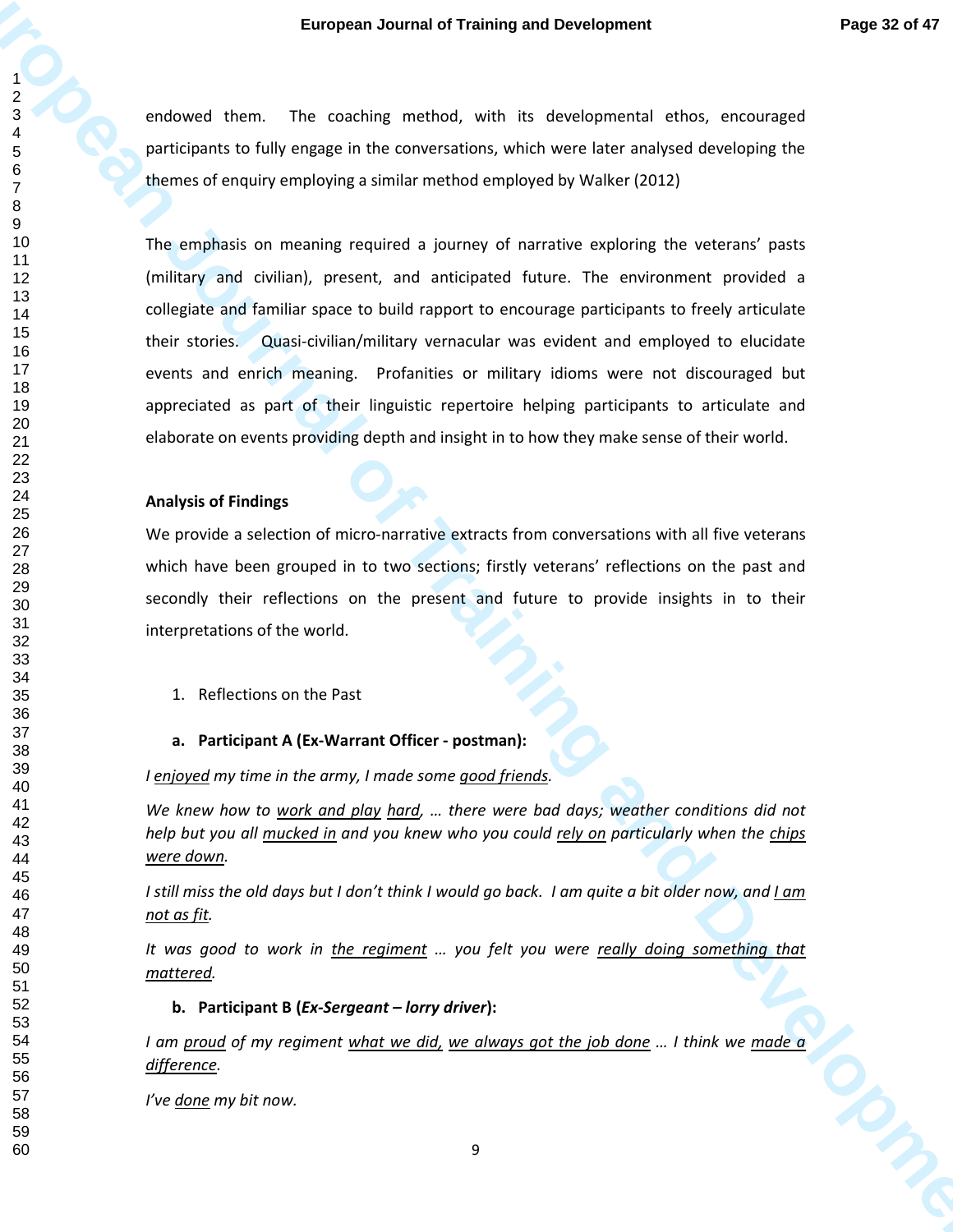*I felt it taught me about leadership and commitment, but also what trust is all about.* 

# **c. Participant C (***Ex-Sergeant – warehouse worker***):**

*Had a blood good time, running up and down the hills, lots of action, shooting and beer!* 

*I had some good NCO's who really knew their stuff and could be relied on … we knew how to get the job done.* 

*I remember one time one of the Junior NCO's got burnt, pretty bad … we had to do first aid and get him evacuated pronto … worked like a dream, good team we know what to do. We also had some good back up … good planning and execution … the kit was there when we needed it … never get that in civvy land.* 

# **d. Participant D (***Ex-Sergeant – retired businessman***):**

*Difficult to say why they were good times, it was tough. But we always got the job done … it seemed to bring us together … living together 24/7 you get to know your buddies … you sort of know what they are thinking … a team.* 

*Just a good set of mates.* 

 *I miss it but life moves on.* 

# **e. Participant E (***Ex-Sergeant – driver***):**

*I really enjoyed the adventure and teamwork … living life to the full. I felt we made a difference.*

**European Journal of Training and Development**<br>  $\frac{1}{2}$ <br>  $\frac{1}{4}$ <br>  $\frac{1}{4}$ <br>  $\frac{1}{4}$ <br>  $\frac{1}{4}$ <br>  $\frac{1}{4}$ <br>  $\frac{1}{4}$ <br>  $\frac{1}{4}$ <br>  $\frac{1}{4}$ <br>  $\frac{1}{4}$ <br>  $\frac{1}{4}$ <br>  $\frac{1}{4}$ <br>  $\frac{1}{4}$ <br>  $\frac{1}{4}$ <br>  $\frac{1}{4}$ <br>  $\frac{1}{4}$ All five extracts demonstrated a journey into their personal histories. Firstly by invoking images of a past masculine self; extracts such as *"work and play hard", "when the chips were down", "living life to the full", "good times, it was tough"* and *"I am not as fit"*. These stories' also demonstrated undertones reinforcing both a deep seated comradeship and fraternal association with their peers and the development of a sense of purpose *"really doing something that mattered".* Combined with evidence of collective shared hardship reinforcing a key theme "*there were bad days" … "mucked in", "knew who you could rely on", "when the chips were down", "the kit was there when we needed it"* marking their place in time. This demonstrates a personal demarcation, marking a personal and collective presence in time and space; making a stand in a challenging world where you and your peers are collaboratively accountable to each other and can be relied upon*.* Clearly, these personal reflections invoke a series of properties that individuals apply to themselves, ones that are reinforced through the interpretations and reinterpretations of events of their past, a re-constructed authorship of their personal and possible projected heroic self.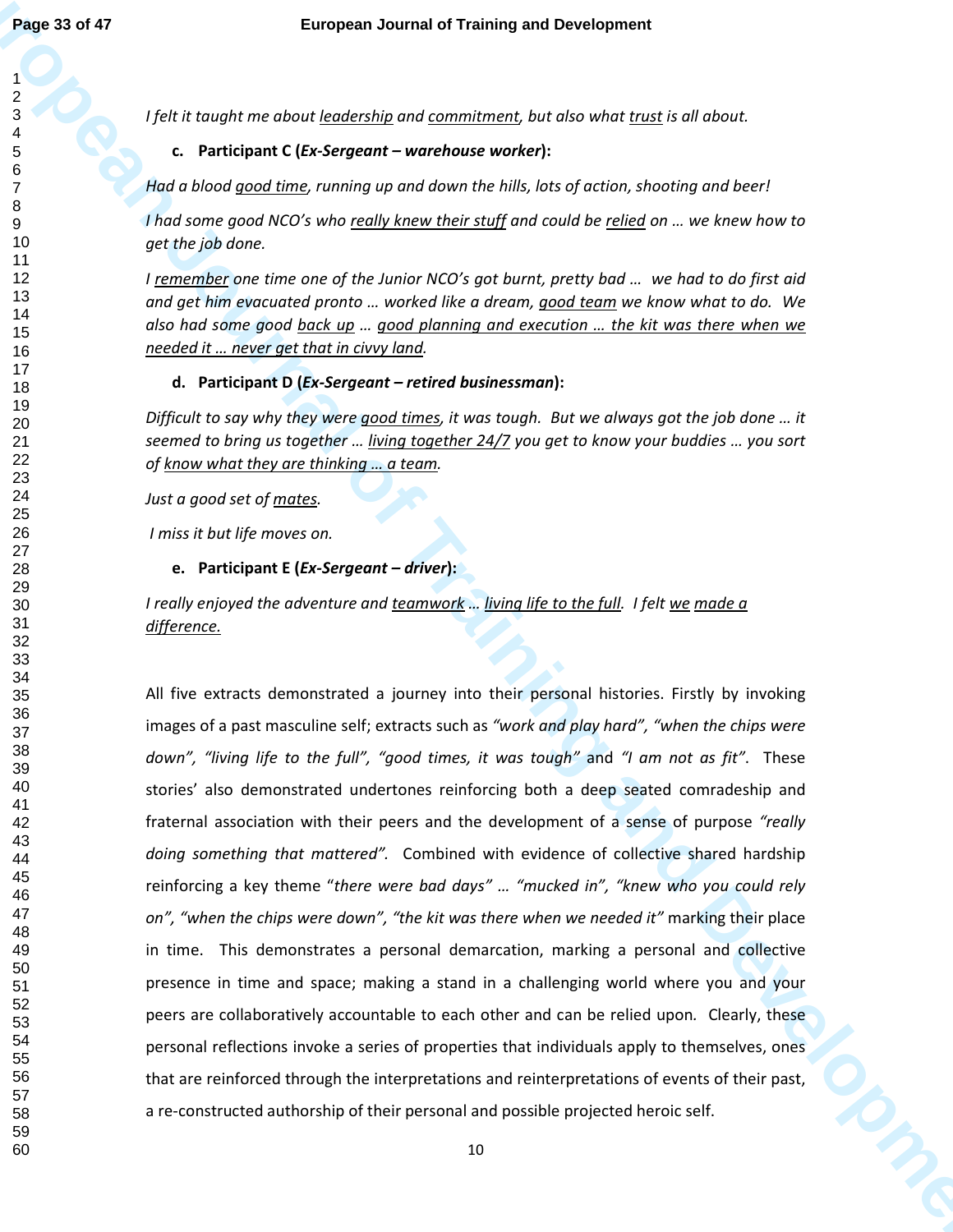There was evidence of a great pragmatic drive towards getting things done, demonstrating professional skills, that they were well trained to surmount the tasks set, and that they worked within a strong 'band of brothers' relationship, clearly linking to a fictive kinship but also providing an authenticity of collaborative action. They stood together (when others did not) and that they rose to the call and stood at a significant event, projecting the image of the military as a personal calling rather than employment (Biderman, 1959).

This identifies themes and differentiates from who they are not, reinforcing a time and a state of *civilian other,* those who did not and were not. Such statements were absent when describing their civilian past, reinforcing different relationships and sense of purpose.

European Journal of Training and Development<br> **Expression sections of the state of the state of the state of the state of the state of the state of the state of the state of the state of the state of the state of the state** We can also note how "*the regiment*" provides a specific personal reference point, not to the military but to the individual's particular unit or battalion, a much more specific niche grouping. This links to Walker (2012) typology where participants hold themselves as being "*real*" soldiers having seen action and therefore holding authentic credentials rather than a "soldier scam". The latter are those who in part claim they are not real soldiers, i.e. those holding an appointment as a clerk or working in a back office role in the military, presenting a difference from what they would define as a hard extreme military profile. The former can present an image that the military has permanently changed them for the good and that they are "*a cut above*" (Ibid. p.293) who will make their mark on the world as they get things done.

Such narratives are indicative of a nostalgic reminiscence of the past, "*I still miss the old days*" and a realisation that things had moved on, "*I don't think I would go back*" but with a justification of being "*not as fit",* possibly suggesting a loss of masculine status and personal pride reinforcing a change to civilian status.

What is apparent is that narrative identity was derived from deeds and activities, the action of being a soldier, in what you do, who you were with, where you were at important moments in time and the hardship you suffered. This can be seen to challenge the current notions of military identities as being based on factors such as race or class following similar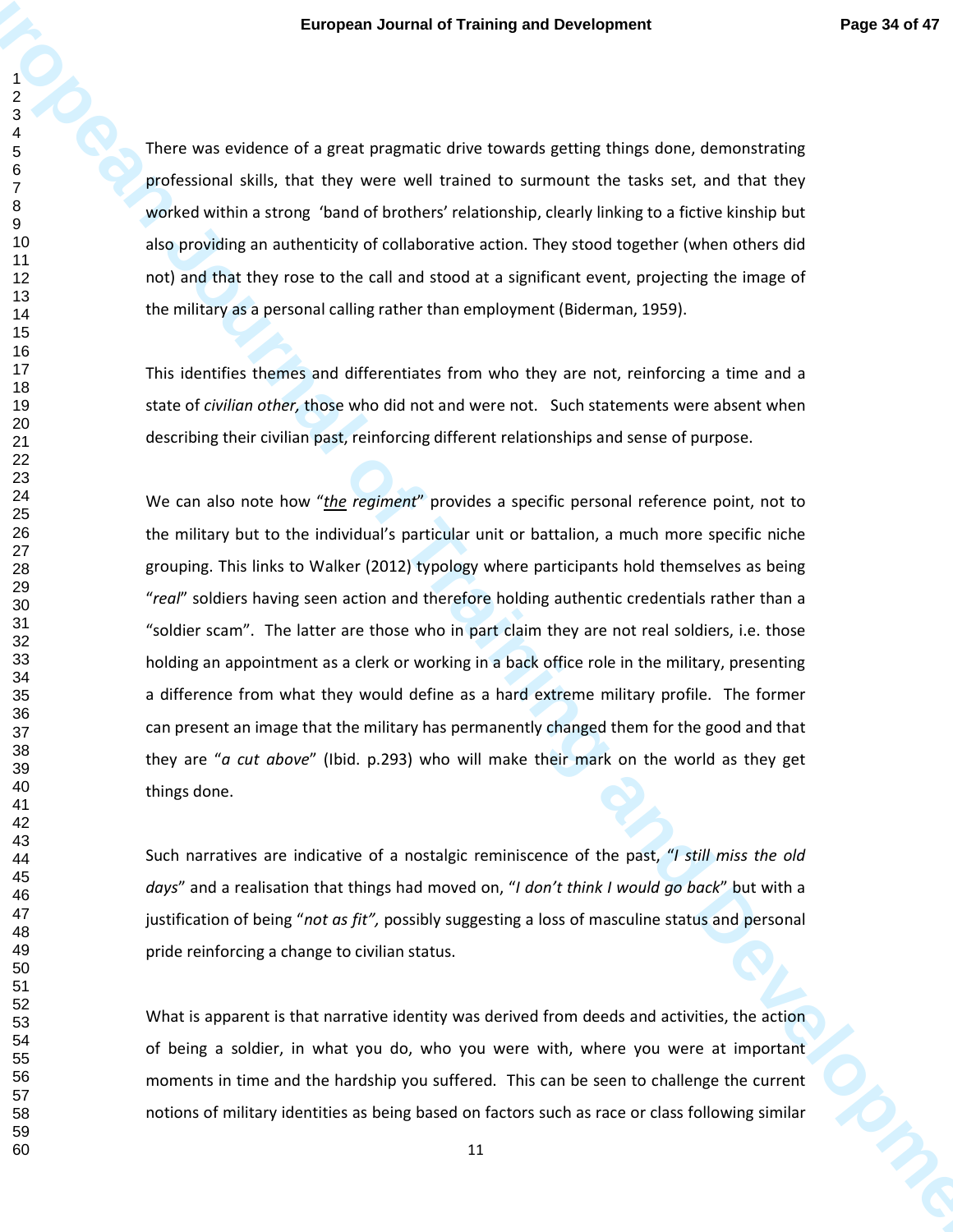themes to Woodward and Jenkings (2011) but this is also reinforcing the notion that the military are practical beings (Ricoeur 1984) who identify with what they do.

2. Reflections on the Present and Future

# **a. Participant A (Ex-Warrant Officer - postman):**

*I enjoy being a postman like to get out and about … keeps me fit … don't get a lot (remuneration) but with my pension I'm fine … I'm really just looking for retirement* 

*I* would tell them to get their arse in gear! (joke), they need to give some leadership and *commitment to their people.* 

*It's like watching children at play – sometimes just hopeless.* 

# **b. Participant B (***Ex-Sergeant – lorry driver***):**

*I enjoy my job and there is nothing really wrong with being a civvy ... sometime I feel it is not enough … definitely not exciting … but the pay is good and I enjoy being with the family.* 

*Sometimes I do feel there are lots of meetings, lots of talking but no one really gets on with it.* 

*Don't think that grasp what leadership is all about.* 

# **c. Participant C (Ex***-Sergeant - warehouse worker***):**

*It is nothing like the military in civvy world … they do their best but they really do not have team work, you need to live with folk to really get that.* 

*"They only have one pace … don't seem to get urgent".* 

I'm just a driver ... I don't have to be particularly motivated at work ... don't think they have *any idea of what I have done … offered to do stuff but they do not get it"* 

*"Think I could help on the planning and speeding up lead times … also could motivate the troops … bit stronger leadership* 

*"I think I have many skills I could offer them … but it is too much effort"* 

# **d. Participant D (***Ex-Sergeant – retired businessman***):**

**European Journal of Training and Development**<br> **European Journal of Training and Development**<br> **European Journal of Training and Development**<br> **European Journal of Training and Development**<br> **European Journal of Training** *I know with my business I could get contracts because I could turn things around quickly and I did a good job, think it gave me a lot of advantage … I just got on with it and the clients like this.* 

*Often the clients had simple problems but just could not get their act together … I think my ex-military experience gave me considerable advantage.* 

*I* was willing to stick my neck out and take a chance and get on with it something they *seemed unwilling to do.*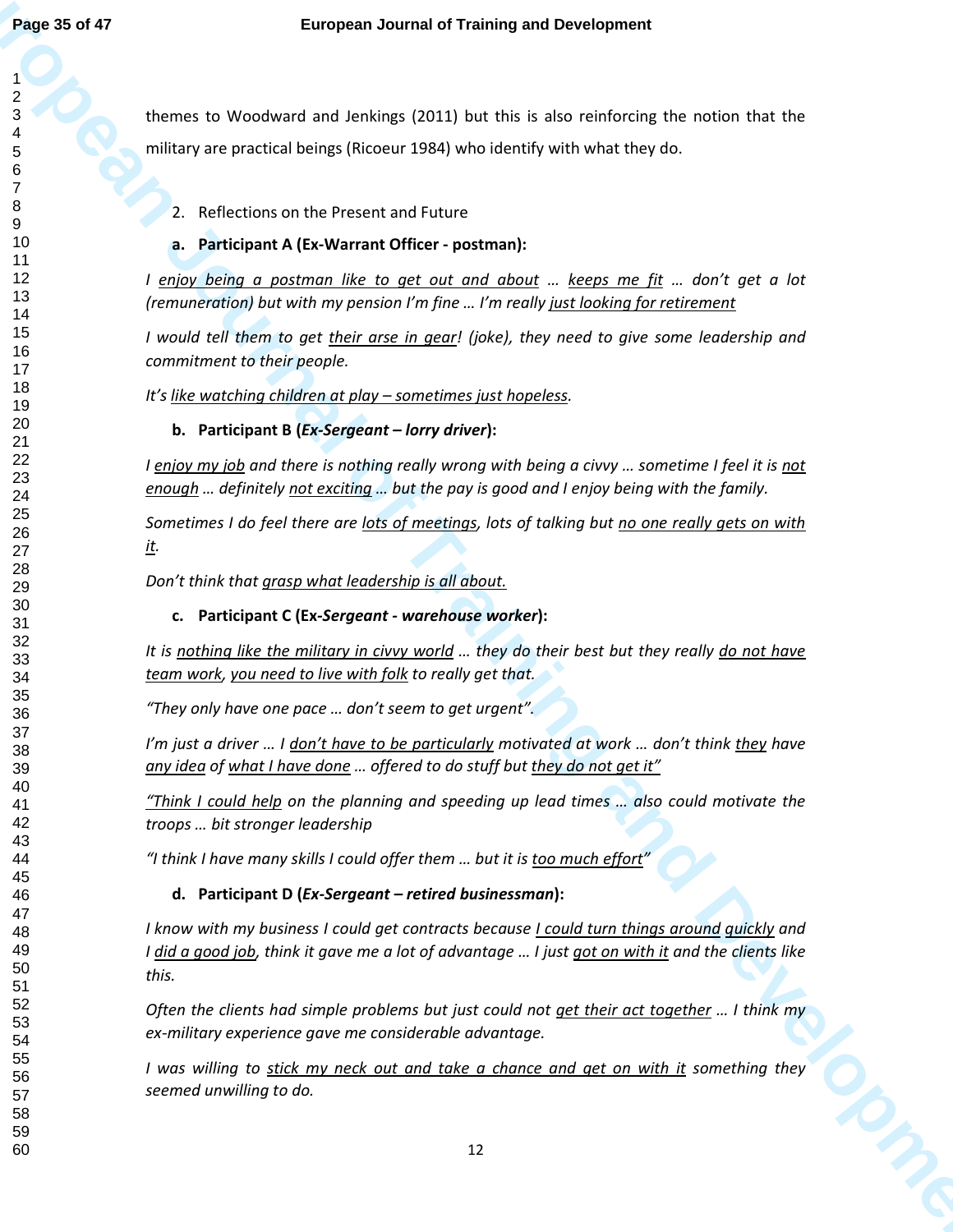## **e. Participant E (***Ex-Sergeant – driver***):**

*Works OK but I do not feel as motivated as when I was in the regiment. When I left I was under no delusion of what I was coming to.* 

Clear distinctions were made by veterans of their time in their military past and their civilian present, a theme that cascaded through the transition process was that military personnel did not expect to gain high levels of satisfaction from their civilian occupation (Jolly 1996) a theme that was supported in the veterans coaching sessions.

There appeared to be a clear conflict between perceptions of what 'real' team-work or leadership is supposed to be (military) and what civilians practice, with comments such as; "*watching children at play", "sometimes just hopeless",* and *"they really do not have team work*". There was a constant comparison to their past for final definitions and examples of how they understood real teamwork, with a focus on getting things done, demonstrating an inference that civilians could not quite get it right.

European Journal of Training and Development<br> **Experiment European Journal of Training and Development**<br> **Every of the Construction Constrainer of the Constrainer Constrainer Constrainer Constrainer Constrainer Constrainer** This also created personal challenges with the "civilian other" reinforced by; "*they do not get it", "they only have one pace", "no one really gets on with it", "get their arse in gear", "like watching children at play", "sometimes just hopeless" "bit stronger leadership"* and *"I just got on with it".* The stories positioned the military as being the superior route but also demonstrated a background belief that the civilian way was either wrong or not fully appropriate and that civilians needed more motivation, projecting an implication of inferiority. Further, there appeared to be an absence of fictive kinship within a civilian environment affecting the veteran's sense of belonging. This did appear to be something the coachees have come to terms with but that this is a missed element of their 'lives', which may well hinder developing civilian relationships. What was interesting was the comment, "*but it is too much effort*", almost abrogating a responsibly to actively engage in their civilian world, becoming complacent to their fate.

What did appear in all cases was not an alienation to the civilian world but a passive acceptance of events. Walker's (2012) work on final year soldiers identified that they anticipated a down scaling of job role, personal status and a feeling of loss creating a sense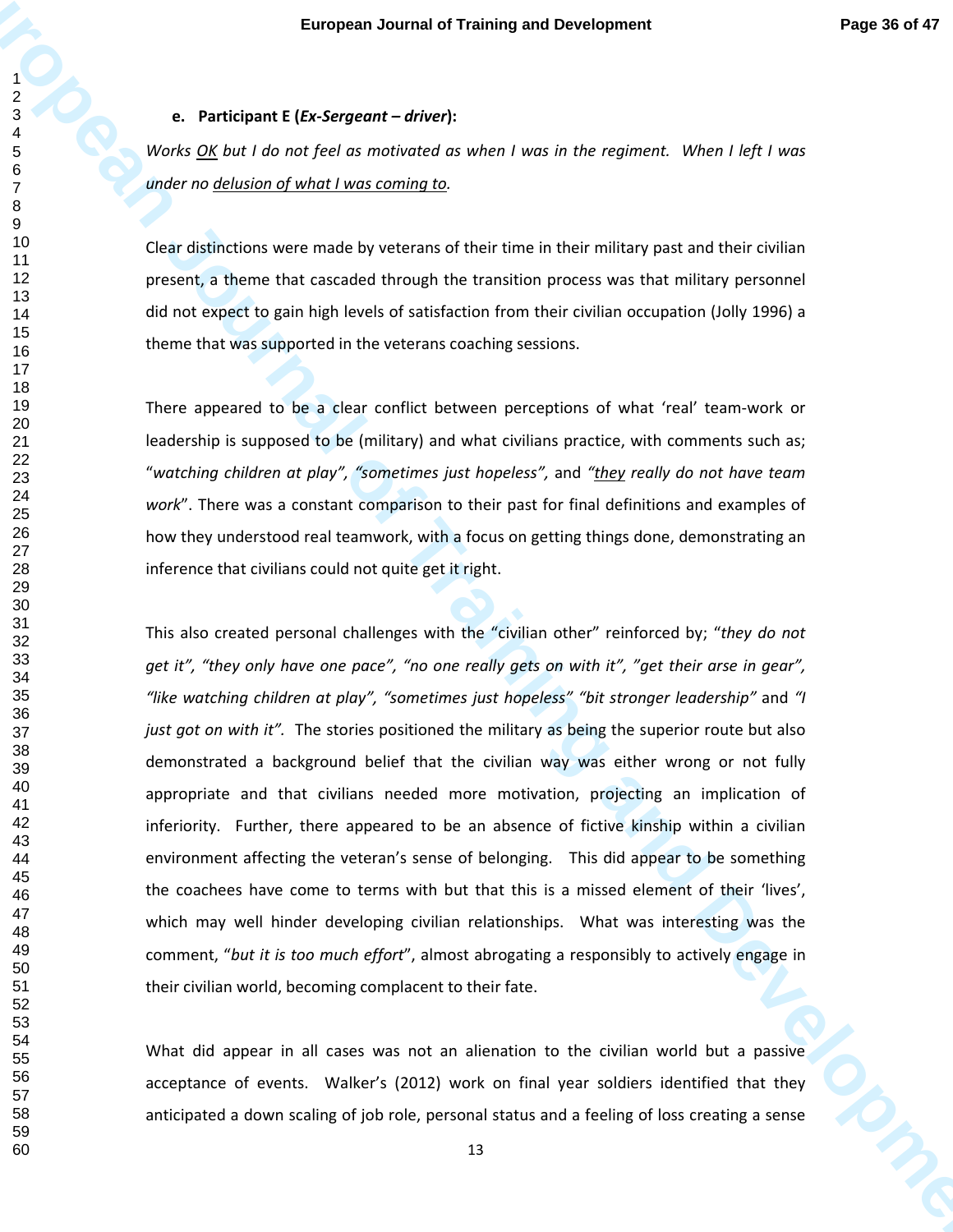of anxiety for their future which could invoke a process of confirmation bias (Nickerson, 1998) therefore their past experience shapes both how they see the world and what they will expect to see. It was obvious that the five veterans' current world shaped their expectations but the degree of influence from the past was significant and, building on the work of Walker, reinforced the important influence their past had on their aspirations of career progression as a civilian/veteran.

**European Journal of Training and Development**<br> **European Journal of Training and Development**<br> **European Journal of Training and Development**<br> **European Journal of Training and Development**<br> **European Journal of Training** What did appear was a conflicting desire to return to military life but a lack of willingness to actually do it, likewise their history was used both to enhance their status but also to reminisce on how that world was providing a certainty and moral position. What was apparent were only minimal reflections on the bad times in the forces; this could indicate a degree of selective and possibly embellished authorship, a reseeding of vivid memories of the past, a key feature of Ricoeur's Narrative Identity. Even though the past in itself could be seen to be unstable and fleeting, it provided a point of reference to contrast their civilian present, a platform to base current and future interactions upon. In so doing, this creates a dynamic tension that challenges and redefines preconceived constructs that initially appear stable but are temporal and illusive and thereby undermine the core of veteran's sense of self and creating greater vulnerability. The comment, "*but it is too much effort",* could well demonstrate the impact of the clash of identities has on the veteran with a defence mechanism to disengage being the consequence. Veterans clearly demonstrated acts of reflexive identity accessing their past in part to interpret and make sense of their current position and future, it was clear history showed a strong regard or even yearning for the past and was employed to benchmark and reinforce a coherent sense of self. Veterans made references to status, teamwork and the 'civvy' other, which clearly reinforced parallels to the dynamic of convergence or divergence between national militaries and their civil societies (Moskos, 1977).

The veterans did not indicate great difficulty in gaining employment but most did indicate that they felt the jobs they undertook were not fully on a par to their military roles; this point of reference did not appear to help them in their transition, reinforcing the work Jolly, (1996), Wolpert, (2000) and Walker, (2012).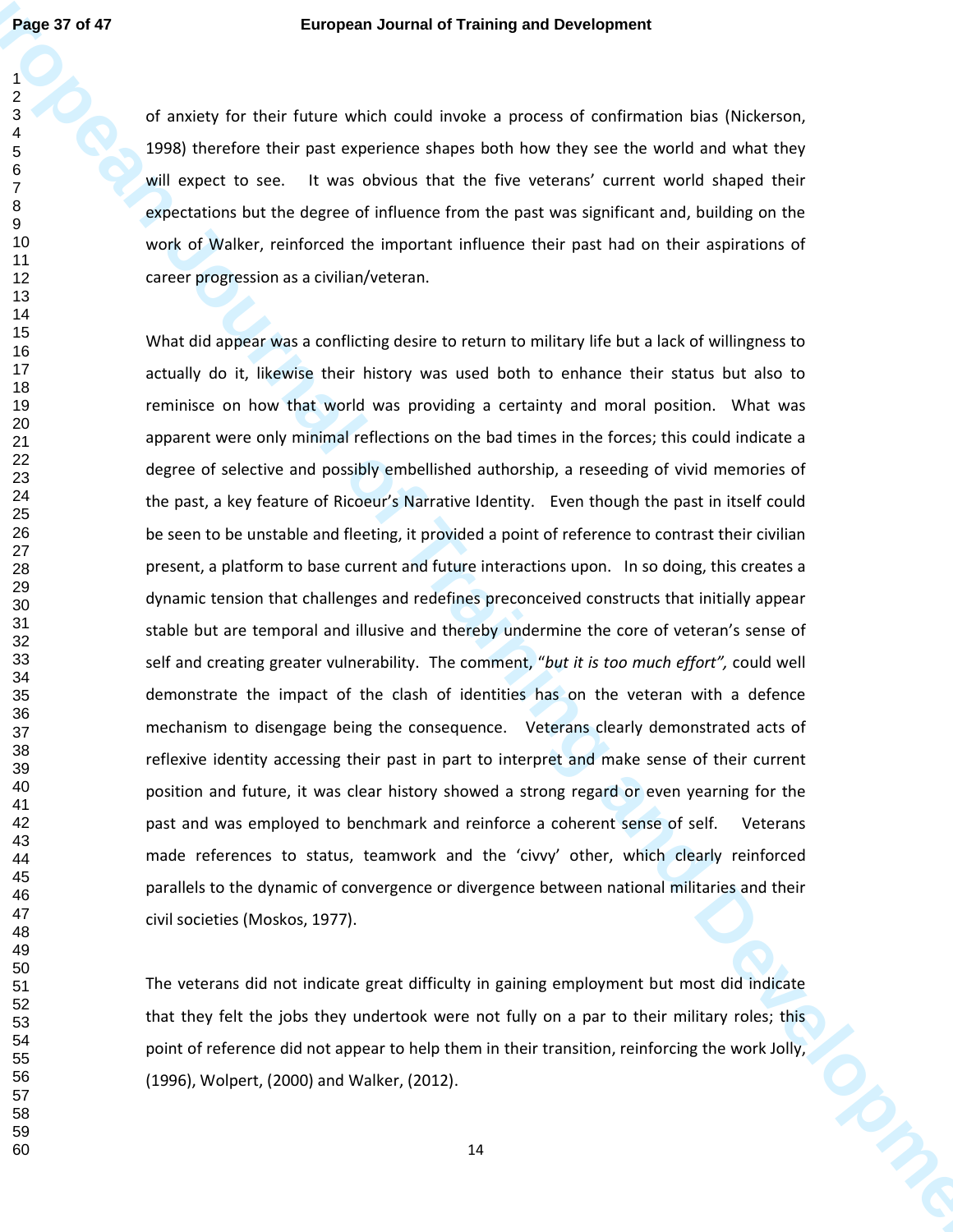#### **Discussion**

The interviews exposed how stories act as key instruments to establish and reinforce personal and social identity. Further, the influence of Ricoeur's threefold mimesis was evident across the interviews, firstly uncovering the power and legacy of a pre-narrative framework (mimesis state 1, (predating the individual)) reinforcing traditions and providing collective references (idem) from which the present (mimesis state 2) will be viewed.

European Journal of Training and Development<br> **Express the state of Training and Development**<br>
The intervenes stronged from theirs, the right incrementary are stated informed to<br>
point and the intervene function in the int The 'mimesis state 2' presents competing and socially contextualising interpretations that shape self-identity through culturally and socially mediated self-definitions, drawn from their new civilian world that influence the re-seeing of self (ipse) and the past (selfhood and sameness). However, the author is both object and storyteller (in the present both lived and told (Ricoeur, 1991)) influencing accounts of events and circumstances (Ricoeur, 1987) though a blurring of constituting events, entwining facts and fictions, the author and the reader presenting a flux of vying interpretations. In turn this struggle of the past and present influences (mimesis state 3) a re-configuration and projection of the future.

One of the opportunities is for the coach to help the coachee to explore their journey as both object and storyteller (Ricoeur, 1992) but to raise awareness that the coachee is the recipient of such story's and how they influence the shaping of life projections. Such narrative based approach might encourage academics and practitioners alike to apply a more holistic and reinvigorated approach to organizational theory (Czarniawska, 1998) by providing insights in to the power of collective and personal narratives that fashion story's that embed meaning, purpose and expectations in everyday working life.

Such insights can reinforce the role of the coach as co-author who can help individuals to reflect and reseat the narratives of the past, assign a new meaning and expose a more positive present, from which a more realistic and attainable vision of the future can be projected.

In context to the veteran and their past, it would be difficult to see a more institutionally socialised group who through the establishment of traditions gain a clear sense of personal identity set within a stable organisational context. The challenges of this deeply engrained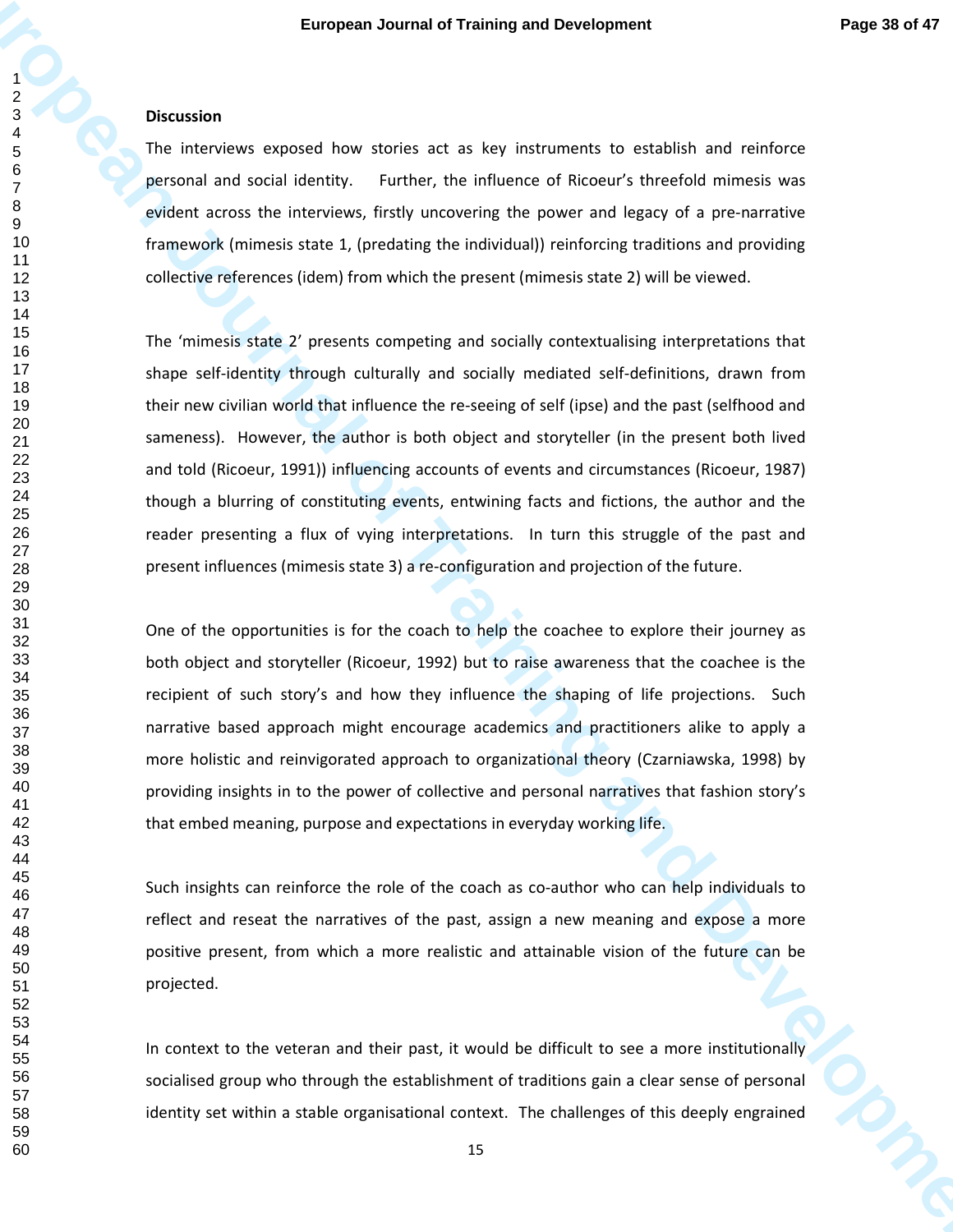past identity is that, whilst they project a superficial stable state, they are in fact temporal in nature and therefore present the potential to create long-term post-exit vulnerability.

All participants indicated a loss of social status and a fictive kinship but also an undermining of personal values and purpose. The nature of belief in their distinctiveness (Biderman, 1959) to the level of calling and the importance they placed on their 'pragmatic', 'will do' attitude reinforce a hero like self. The work raises important questions as to the nature and consequences of such fundamental lifestyle change and how this loss of the past undermines self-worth and vision of the future, presenting a challenge to veterans who perceive they are embarking on a 'non-distinctive' civilian second career, a distinction that appears to be formed well before they leave the military.

**European Journal of Training and Development**<br> **European Journal of Training and Development**<br> **European Journal of Training and Development**<br> **European Journal of Training and Development (i.e., they are in fact, tempera** An area overlooked in other research is the nature of veteran's pre-services past. What was apparent from discussion was a strong association with historically situated and male dominated social class backgrounds and how this affected their lives. Association can be seen to hegemonic masculinity. (Connell and Messerschmid, 2005) Whilst the concept is not without criticism military institutions do reinforce strong masculine traits a pattern echoed in working class society. Veterans often return to such family and social groups on leaving the military, presenting dual stories further reinforcing old stereotypes shaping the past in the present, which can be even more complex as the pre-services past will have also undergone change.

Veterans do provide a distinct example of the challenges faced in transition but these are not alone. Most individuals will have backgrounds that influence their personal identity which may hamper life transition. Rancour's work can contribute to a range of contexts, from coaching elite groups through career transition such as in lost status through bankruptcy, redundancy or retirement or in supporting cultural or lifestyle transition for example for immigrants, refugees or those suffering from trauma. It can also help a coach's own life journey and that of their relationship with coachees, particularly in gaining insights in to the magnitude of the change and challenges they encounter that have history set beyond the working environment.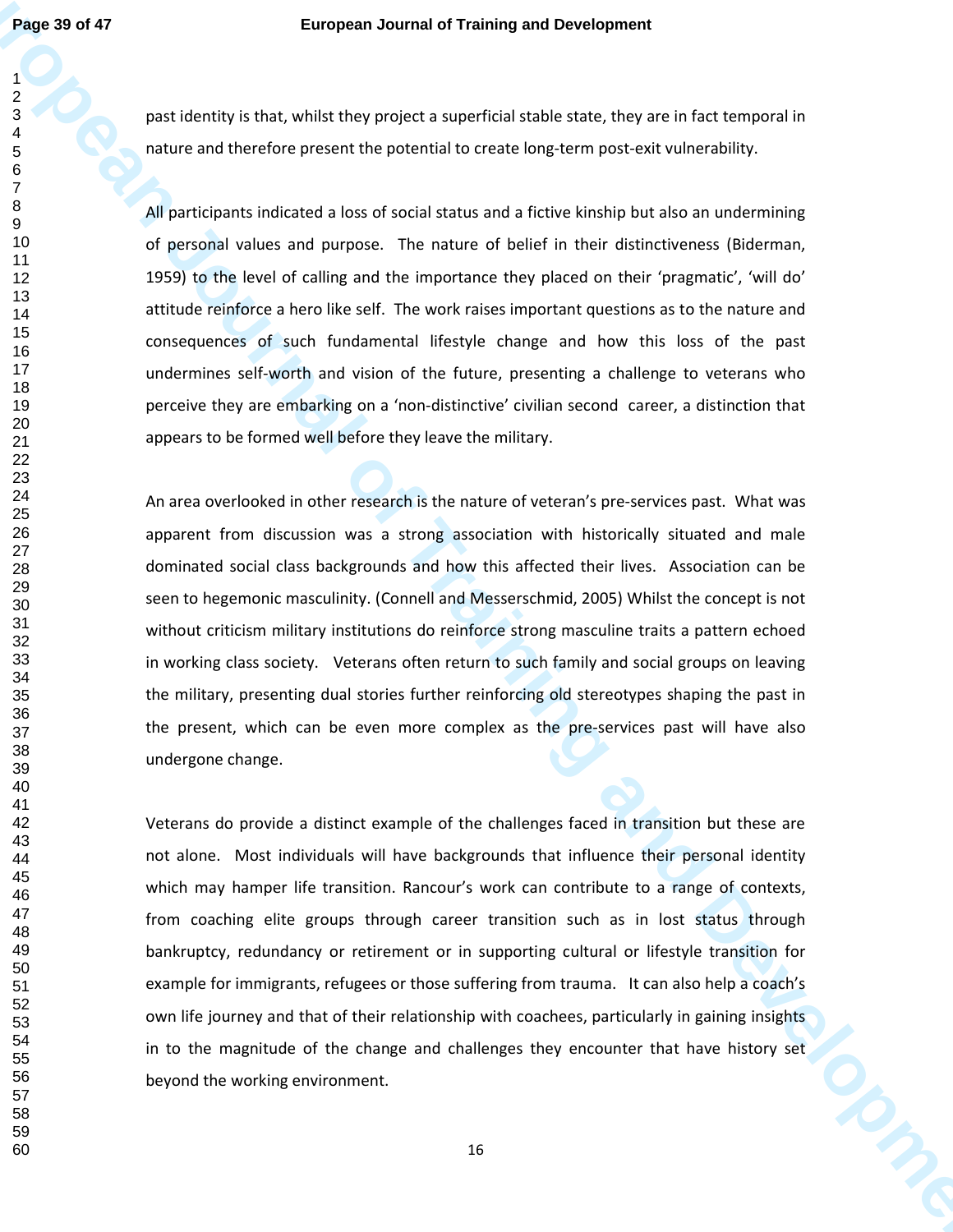The impact of personal identity can be profound, it was evident that all veterans reached deep in to their past to benchmark their current work roles. It was also evident that the process of life style change is not total detachment and many veterans retained their ties to the regiment by attendance at regimental days, federations, social media or special events such as the annual remembrance parade. However, such connections could be a doubleedged sword, both helping veterans adjust to civilian life by providing support but also reinforcing a deep kinship with old comrades who inadvertently reinforce generic stereotypes.

European Journal of Training and Development<br>
The impact of persons is entitled in the profession of Training and Development<br>
The impact of persons is benchment that correct work relate. It was also entered that the<br>
Seco Generally, military careers provide secure, stable and coherent social framework that reinforces an institutionalised self-belief and commitment to a common cause, reinforcing a communitarian theme. The initial commitment for a recruit is set by the public proclamation of an oath of allegiance, swearing by God to *"be faithful and bear true allegiance"* to the monarch (state), as if a personal calling. This undertaking is bolstered through recruit training, entering the regimental system and wearing a common uniform, systemically reinforcing a common collective identity setting military personnel apart from others and fashions a common sense of self and collective purpose, as well as establishing accepted norms and rules for personal conduct. Such rules are further reinforced through peer influence creating a social web that can constrain or enable human action, imposed through a constant living and cohesive narrative that underpins a common social state. This not only defines what is or is not permitted, but also who is included and excluded. Thereby who is inferior and superior, reinforcing a past history and establishing a legacy of deepseated beliefs that stay with an individual throughout their lives.

This sustained institutionalisation provides a background that fashions a cohesive sense of the individual and collective self (Walker, 2012) with individuals depicting themselves as self-reliant members of a warrior class, who have demonstrated their worthiness through their acts and deeds. Veterans can portray themselves as practitioners of a martial craft holding a 'special' professional competency and that they have made a committed contribution to nationhood (Zirker et al; 2008). This reinforces the notion of personal presence, firstly that they were present at a significant national or global event and secondly they played as significant role in it, (Woodward and Jenkings, 2011) they stood and were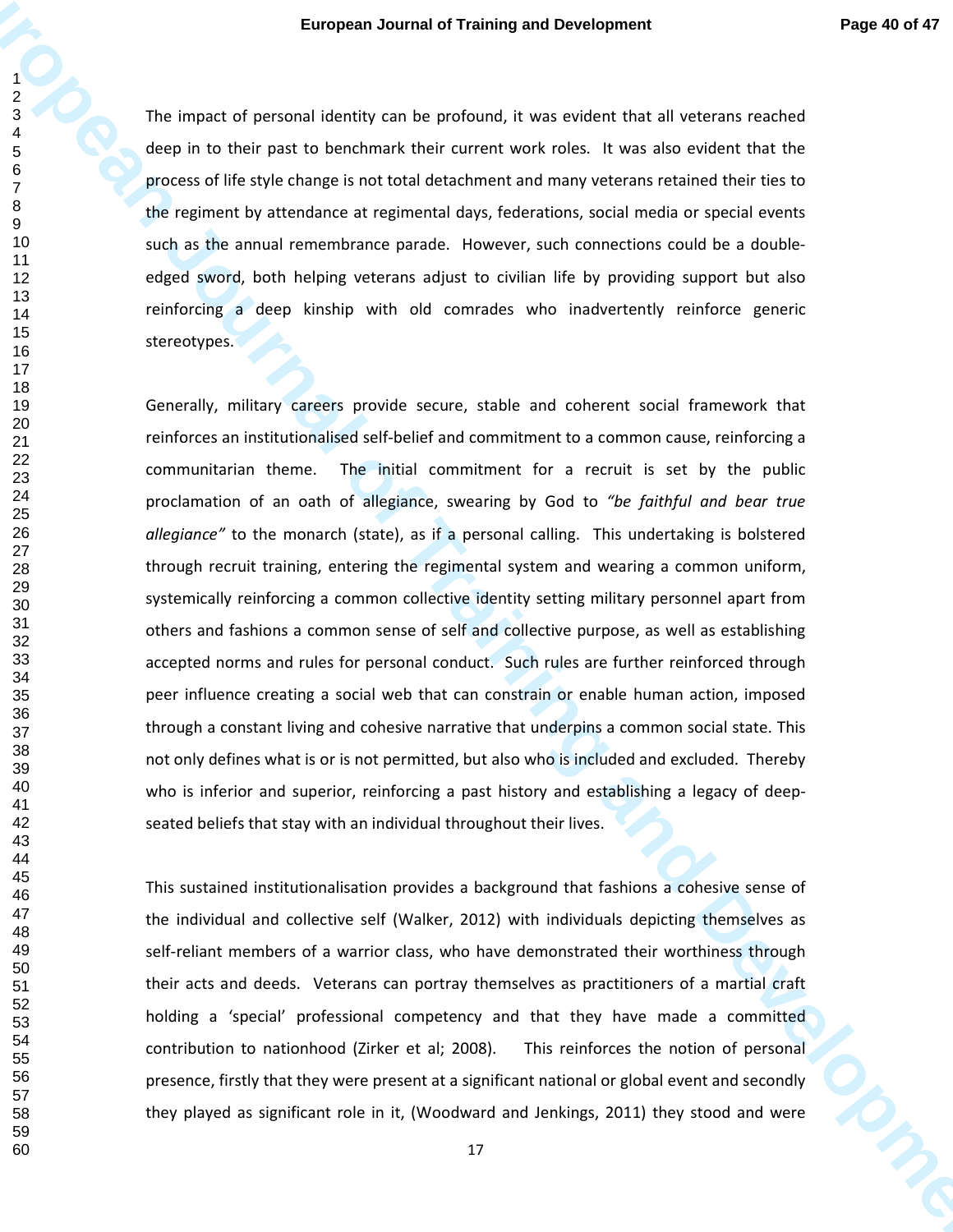## **Page 41 of 47 European Journal of Training and Development**

accounted for alongside their 'comrades in arms' a band of brothers reinforcing a close fictive kinship. This has significance as it infers who was not there, therefore who are excluded from the military group i.e. the lack of civilian presence that projects 'the civvy' as the outcast. This can also be seen to be reinforced in other aspects of broader social culture *"shall think themselves accurs'd they were not here, and hold their manhood cheap"*  (Shakespeare, 1559, Act IV Scene iii 18–67).

Such self-authored belief systems that veterans ascribe to themselves sets their future legacy, for example, many leavers have low expectations of becoming civilians (Walker, 2012) living in a world of the parochial and mundane which can invoke many challenges for personal adjustment unleashing feelings of anxiety, fear, despair and shame. Such perspectives expose veterans to the perils of confirmatory bias, which limit expectations and life trajectories, summoning the need for a more informed and critical introspective to be taken, often lacking in leavers (Jolly, 1996).

All interviewees expressed feelings of loss and a nostalgia for what had been, they expressed their acceptance for their civilian predicament and acknowledge that they had to adjust to the demands of a new civilian world.

**European Journal of Training and Development**<br> **European Journal of Training and Development**<br> **European Journal of Training and Development**<br> **European Journal of Training and Development and the state of the state of th** As the veteran takes on the role of author, their stories of the past and projections of the future can evolve. Identify is constructed in a social context through discourse with others raising the need for arbitration and reconciliation as they negotiate meaning to make sense of their new worlds. This exposes veterans to a dynamic tension of instability and inequitably that can expose inherent vulnerability to the shaping of their (and continually moving) post-exit identity. Veterans new civilian peers often have minimal, possibly media based, exposure to a military world, therefore have difficulty in comprehending or valuing a veteran's history, experience, emotional exposure or social/moral worth, this presents many challenges from not knowing what is not known to conflicting dialogues and tainted interpretations.

All 5 veterans had links to veteran associations and whilst these provided support they also presented the dilemma of a counter narrative, allowing them to reinforce and re-play their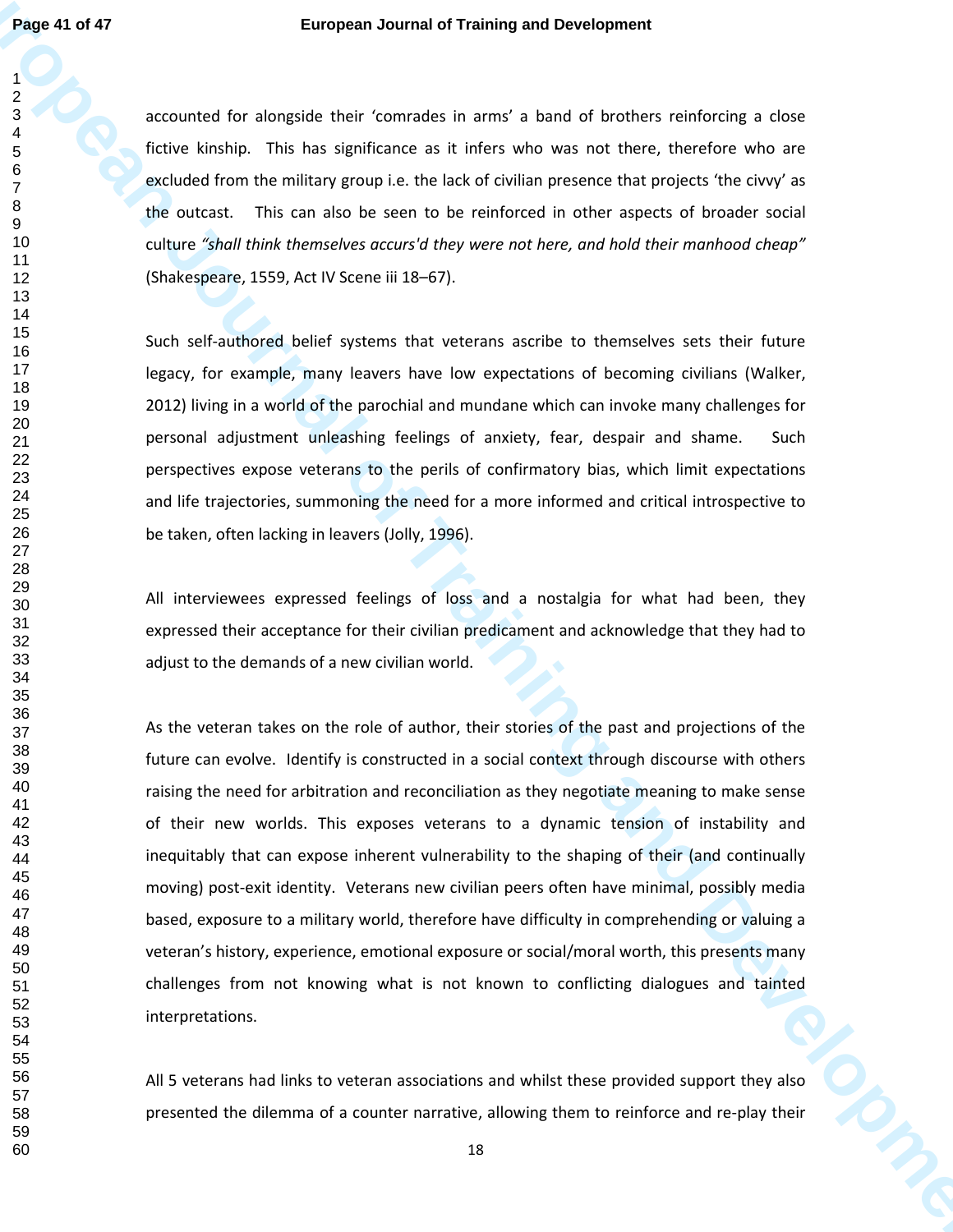past story's with their old peers. Here the relationships reinforce the echoes of the past, rekindle kinships and faith with the cause.

#### **Conclusion**

The research contribution is that it provided insight into how veterans' past and current background provides a rich framework for the conceptualisation of military identities. In line with previous studies veterans' narratives stress their uniqueness and difference as resilient action orientated individuals which also provides insight as to how veterans see civilian others. The work reinforced the conceptualisation of military identities and how their social categories emerged within the lived military experience. This in turn presents legacies for future life. It also reinforces how through talk we can gain vivid insights in to how these relationships and identities unfold.

**European Journal of Training and Development**<br> **European Journal of Training and Development**<br> **Experimental of the straining and Development intervents and the straining and Development of the setsing<br>**  $\frac{1}{2}$  **points a** Ricoeur's work refocused our attention at a micro level, how through talk we can explore the subjectivities of veterans personal military identities unfold. This provides valuable insights in to the nature of veterans past (idem) and the tensions and challenges they experience through their day-to-day lives. The work reinforces and extends the work of Woodward and Jenkins (2003) that veteran identities link to practice and the act of being present, taking a moral stand, but also demonstrates the on going influence of the fratriarchy (Higate, 2003). Finally, the work supports Walker (2012) research 'constructive typology' particularly individuals who described themselves as a cut above civilians. What was also apparent for veterans was a nostalgic sense of loss for the past and an awareness of a lack of acknowledgement by their civilian peers, in part, presenting a need for recognition, exposing how deep ties of fictive kinship and legacy remain well beyond physically leaving the military world.

The implication for the practitioner is that the works provide another perspective from which to understand, engage and employ a pool of human resources that may well be overlooked and undervalued. This raises the need for employers to explore the history and implicit experience their employees bring to the company, attributes and virtues that appear not be fully captured in a conventional CV or verbalised by veterans in the workplace. This highlights that one cannot assume that two similar cultures share a fully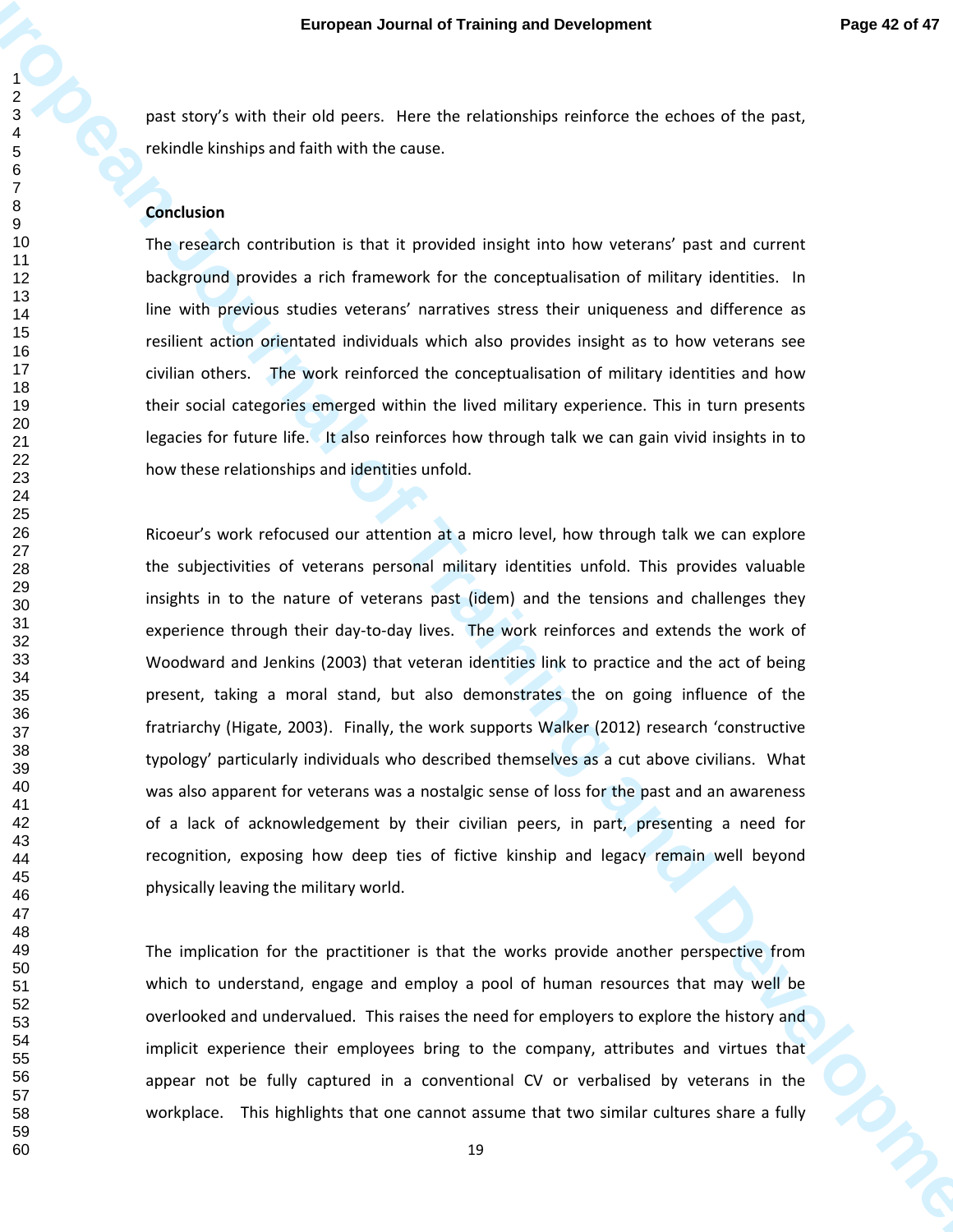common language and that there are linguistic nuances, subtle shades of meaning, which distort interpretation yet appear superficially to present a common meaning. This exposes the need for fine-grained understanding of narrative as a tool to achieve a greater depth of engagement, seeing the employee as more than a functional economic resource. Such engagement would not merely make economic sense but would also appear to enhance employee personal commitment and well-being (Alfes, 2010) which could be a generic benefit for the whole work force.

**European Journal of Training and Development**<br> **European Journal of Training and Development**<br> **European Journal of Training and Development**<br> **European Journal of Training and Development and Training and Development**<br> The work raises a call for research in to a veterans 'pre-enlistment' past to gain a deeper understanding of the background social legacies. Educational attainment among soldiers is much lower than the national average (MoD, 2004) as many enlistees come disproportionately from socio-economically disadvantaged backgrounds (DCSF, 2009:31) some with an increased risk of social exclusion (Agulnik et al., 2002) and some who join the military as a last resort. What this exposes is that their past is more than their military service and their 'pre-enlistment' state may present a default position on returning to a civilian world, a secondary default position, assumed as a static place but one that has now moved on, presenting a double loss and the potential of having initially nowhere to go.

Coaching can be a potential tool to both capture the richness of personal experiences and help personal transition to the benefit of the employer, line managers, working peers and veterans. Coaching intervention can get beneath the superficial similarities to expose important underlying differences that can more readily enable adaptation as well as support the development of a founding plan of action.

The work exposes the need for greater conceptualisation of narrative identity and how the narration of the past shapes our future, raising the observation that such approach can be used to engage with other communities. The work further calls for more research to gain insights into developing deeper conceptual understanding of personal identify and the challenges facing employed veterans to integrate within a civilian society. It also suggests that coaching provides a suitable conduit to gain engagement and support transition for veterans throughout their employment and help share their experiences with their peers to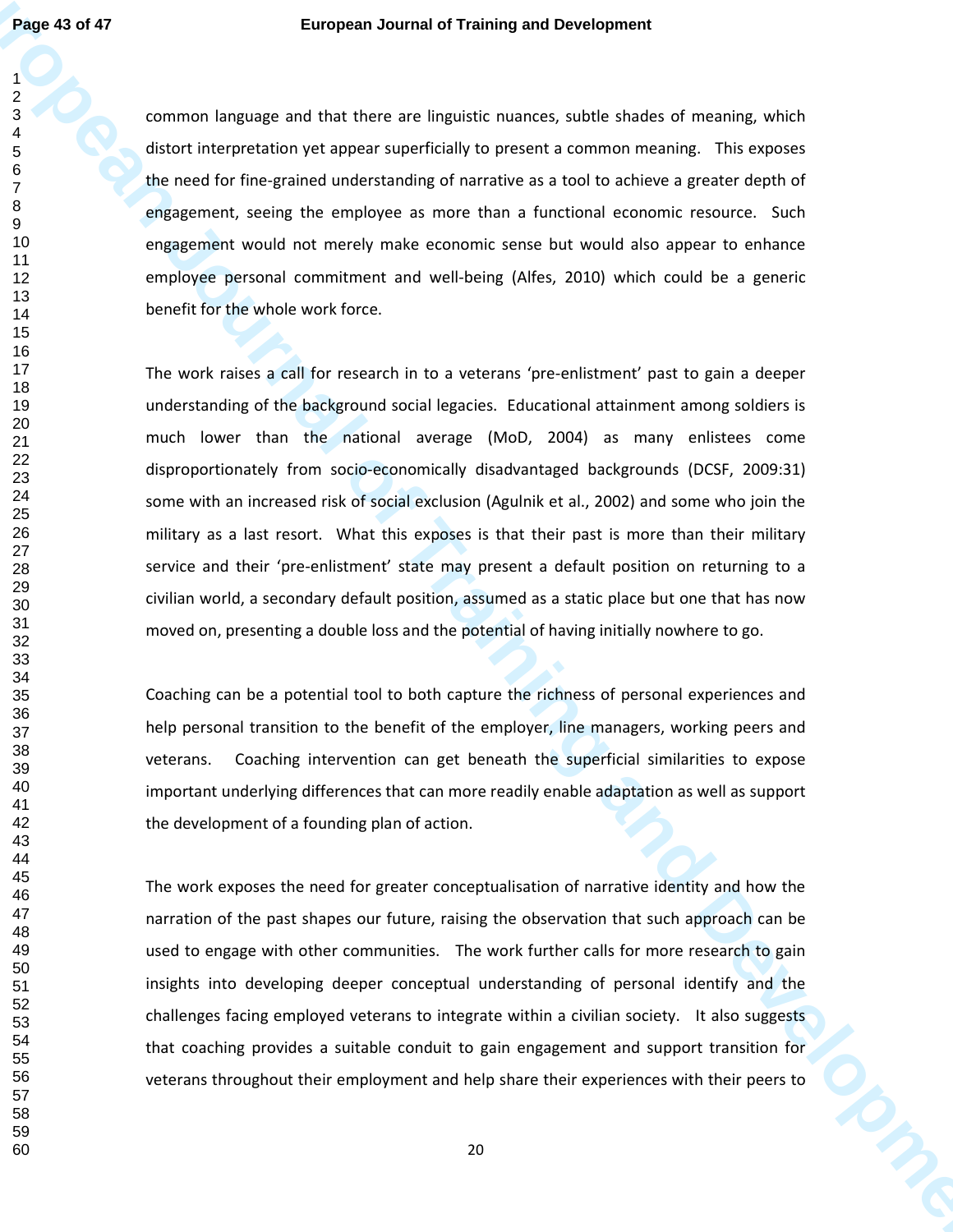the benefit of the business and that the benefits of such initiatives are captured in future research.

# **References**

Agulnik, P. (2002), (Ed), *Understanding Social Exclusion*, Oxford University Press, Oxford.

**European Journal of Training and Development Frage 44 of 47**<br>
1. The benefit of the top interest and that the benefits of solutionizing are development<br> **European Journal of the top interest and that the benefits of sol** Alfes, K., Truss, C. Soane, E., Rees, C. and Gatenby, M. (2010) *Creating an engaged workforce: findings from the Kingston Employee Engagement Consortium Project,* Chartered Institute of Personnel and Development, London.

Arkin, W. and Dobrovsky, L. R. (1990), "Military socialization and masculinity" in Hill, D.H. (2011) *Masculinity and War: Diaries and letters of soldiers serving in the South African War (1899-1902)"*, PhD, University of Newcastle upon Tyne, pp. 46.

Bergman, B. P., Burdett, H. J. and Greenberg, N. (2014), "Service life and beyond – institution or culture?", *The RUSI Journal*, Vol. 159 No.5, pp. 60-68.

Biderman, A. D. (1959), "The prospective impact of large scale military retirement", *Social Problems,* Vol. 7 No.1, pp. 88-92.

Bluckert, P. (2006), *Psychological Dimensions to Executive Coaching,* Open University Press, New York.

Brod, H. (1996), Pornography and the alienation of male sexuality, in May, L., Strikwerda R. A. and Hopkins R. D. (Eds), *Rethinking Masculinity: Philosophical Explorations in Light of*  Feminism, 2<sup>nd</sup> Ed, pp. 46–59, Lanham, Rowman and Littlefield.

Brown M.H. (1985), "That reminds me of a story: speech action in organizational socialization", *Western Journal of Speech Communication*, Vol. 49, pp. 27-42.

Brown, A.D. (2000), "Making sense of inquiry sensemaking", *Journal of Management Studies*, Vol. 37 No.1, pp.45–75.

Brown, A. D., Humphreys, M. and Gurney, P. M. (2005),"Narrative, identity and change: a case study of Laskarina Holidays", *Journal of Organizational Change Management*, Vol. 18 No.4, pp. 312-326.

Brown, A. D. and Stacey, P. and Nandhakumar, J. (2008), "Making sense of sensemaking narratives", *Human Relations*, Vol. 61 No. 8, pp. 1035-1062.

Burr, V. (2003), *Social Constructionism,* 2nd Ed, Routledge, London.

Butler P. (2016), *Most Britons regard themselves as working class, survey finds*, the Guardian, 29 June https://www.theguardian.com/society/2016/jun/29/most-brits-regardthemselves-as-working-class-survey-finds (accessed 2 December 2016).

Clegg, S.M. (1989), *Frameworks of Power*, Sage Publications, London.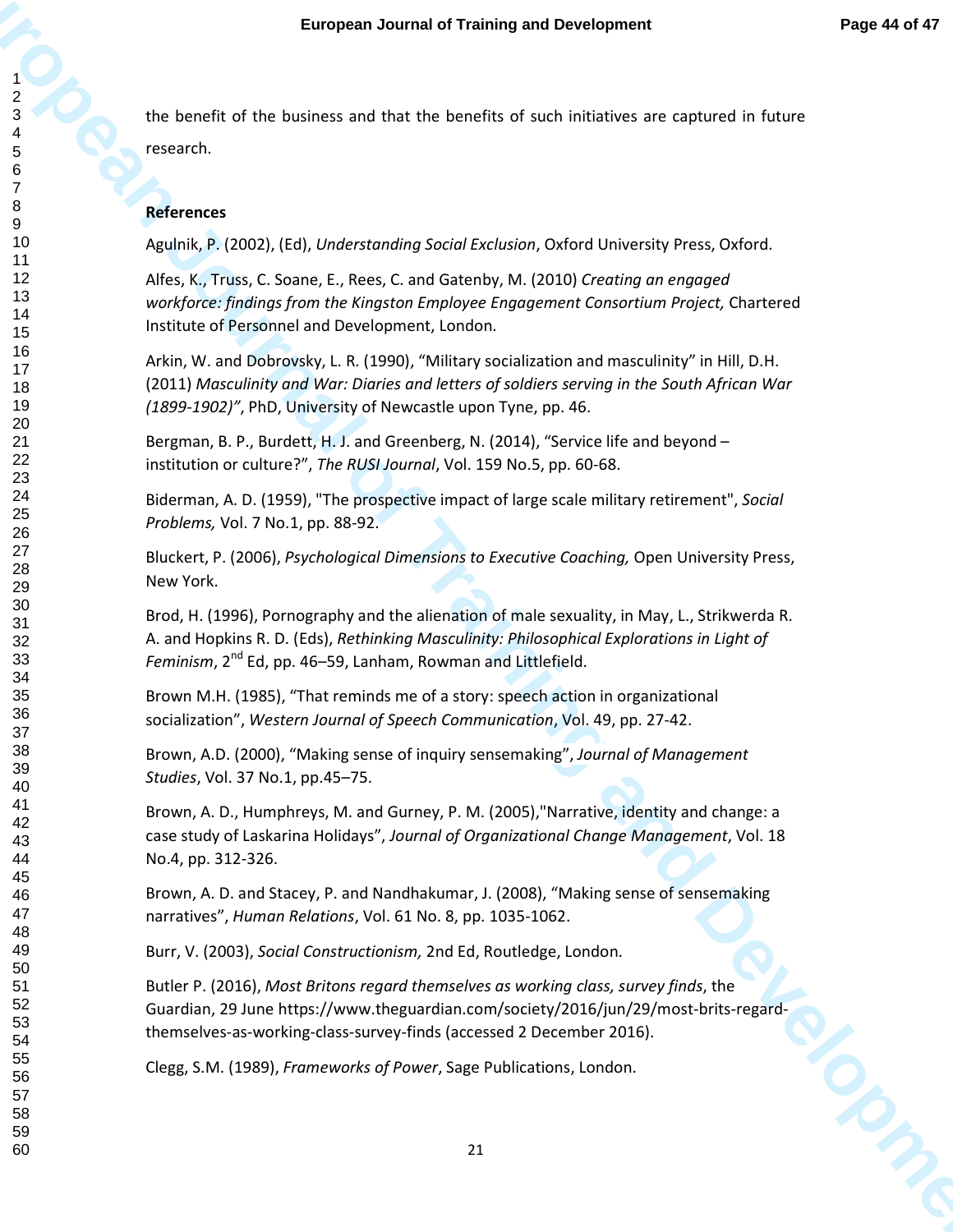Connell, R.W. and Messerschmidt, J. W. (2005), "Hegemonic masculinity: Rethinking the concept", *Gender and Society*, Vol. 19 No. 6, pp. 829-859.

Czarniawska-Joerges, B. (1994), "Narratives of individual and organizational identities", *Annals of the International Communication Association* Vol. 17 No. 1, pp. 193-221.

Czarniawska, B. (1997), "A four times told tale: combining narrative and scientific knowledge in organization studies", *Organization*, Vol. 4 No. 1, pp. 7-30.

Dryburgh, K. (2012), *Civvy Street: The new frontline meeting the advice needs of the Armed Forces community in Scotland,* Citizens Advice Scotland

Dussel, E. (2007), "From Fraternity to Solidarity: Towards a Politics of Liberation", *Journal of Social Philosophy* (trans. M. Barber & J. S. Wright), Vol. 38 No.1, pp. 73–92.

**European Journal Training and Development (and the USE)**<br> **European Journal of Training and Development (and the USE)**<br>
Correllation (and Mariam China (b) 19005). The procedure is included the proposition of the USE Corr Fear, N. T., Jones, M., Murphy, D., Hull, L., Iversen, A. C., Coker, B., Machell, L., Sundin, J., Woodhead, C., Jones, N., Greenberg, N., Landau, S., Dandeker, C., Rona, R. J., Hotopf, M. & Wessely, S. (2010), "What are the consequences of deployment to Iraq and Afghanistan on the mental health of the UK Armed Forces? A cohort study", *Lancet*, Vol. 375, pp. 1783- 1797.

Forster, M., (2011), "Genealogy", *American Dialectic* Vol. 1 No. 2, pp. 230-250.

Fossey, M. (2010), *Across the wire: veterans, mental health and vulnerability*, Centre for Mental Health, London.

Fossey, M. (2012), *Unsung heroes: developing a better understanding of the emotional support needs of Service families*, Centre for Mental Health, London.

Fox, A. (2010), *Drink and duty: alcohol use and the British Army*, PhD, Imperial College, University of London.

Fraser, E. (2015), *Transition in Scotland*, Scottish Veterans Commission. http://www.gov.scot/Resource/0047/00474235.pdf (accessed 11 November 2016).

Garvey, B. and Garrett-Harris, R. (2008), *The Benefits of Mentoring: A literature review for East Mentor's Forum*. Sheffield: Sheffield Hallam University.

Gee, J. (2005), *An introduction to discourse analysis theory and method*, Routledge, New York.

Geertz, C. (1973), *The Interpretation of Cultures,* Basic Books, New York.

Hearn, J. (1998), "Troubled masculinities in social policy discourses: young men", in Edwards, J. Hearn, J. and Popay, J., (Eds), *Men, Gender Divisions and Welfare*, pp. 37–62. Routledge, London.

Higate, P. (2001), "Theorizing continuity: from military to civilian life", *Armed Forces and Society* Vol. 27 No.3, pp. 443-460.

Higate, P. (Ed), (2003), *Military masculinities: Identity and the State*, Praeger, Westport, CT.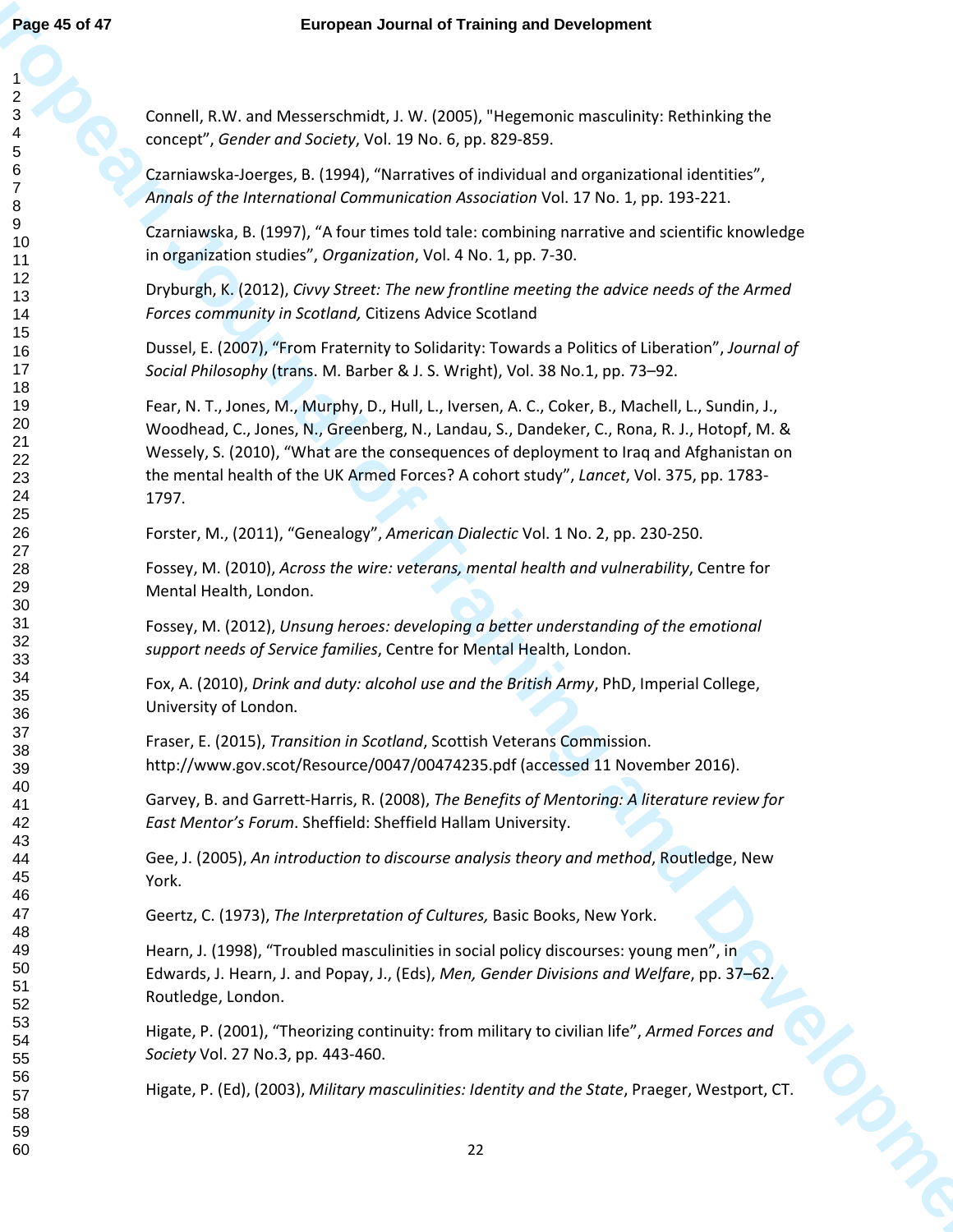Higate, P. (2012), "Drinking vodka from the 'Butt-Crack'", *International Feminist Journal of Politics,* Vol*.* 14 No.4, pp. 450-469.

Higate, P. and Henry, M. (2009), *Insecure Spaces: Peacekeeping, Power and Performance in Haiti, Kosovo and Liberia*, Zed Books/Palgrave MacMillan, London/New York.

Humphreys, M. and Brown, A.D. (2002), "Narratives of organizational identity and identification: A case study of hegemony and resistance", *Organization Studies*, Vol. 23 No. 3, pp. 421-447.

Iversen, C. A., van Staden, L. and Hughes J, H. (2009), "The prevalence of common mental disorders and PTSD in the UK military: using data from a clinical interview-based study", *BMC Psychiatry*, Vol 9, p. 68.

Jewkes, Y. (2005), "Men behind bars: "doing" masculinity as an adaptation to imprisonment", *Men & Masculinities* Vol. 8 No.1, pp. 44–63.

Jolly, R. (1996), *Changing Step – from Military to Civilian Life: people in transition*, 1st Ed., London: Brassey's.

Jordan, E. and Cowan, A. (1995), "Warrior narratives in the kindergarten classroom: renegotiating the social contract?", *Gender and Society,* 9 No.6, pp. 727–743.

Laitinen, A. (2007), "Sorting out aspects of personhood: Capacities, normativity and recognition", *Journal of Consciousness Studies*, Vol. 14 No.5-6, pp. 248-270.

Mallett, O. and Wapshott, R. (2011), "The challenges of identity work: developing Ricoeurian narrative identity in organisations", *Ephemera -Theory Politics & Organization*, Vol. 11 No.3, pp. 271-288.

Milliken, C. S., Auchterlonie, J. L. and Hoge, C. W. (2007), "Longitudinal assessment of mental health problems among active and reserve component soldiers returning from the Iraq war", *JAMA*, Vol 298 pp. 2141–8.

Mitroff, I. I. and Killman, R.H. (1975), "Stories managers tell: a new tool for organizational problem solving", *Management Review*, July: pp. 18-22.

Mitroff, I. I. and Killman, R.H. (1976), "On organizational stories: An approach to the design and analysis of organizations through myths and stories", in R.H. Killman, L.R. Pondy and D.P. Slevin (Eds), *The Management of Organizational Design* Vol. 1, pp. 189-207, North-Holland, New York.

**European Journal of Training and Development Propis (A)**<br>  $\frac{1}{2}$ <br> **European Journal of Training and Development Propis (A)**<br>  $\frac{1}{2}$ <br> **European Journal of Training and Development Resolution**<br> **European Journal of Tr** MoD (2004), *Analysis of socio-economic and educational background of non-officer recruits,* \*Memorandum to the House of Commons Defence Committee, 2004+, in House of Commons Defence Committee. (2005). Ministry of Defence Duty of Care (Third Report of Session 2004-05), Vol 2, pp. 255-257.

https://www.publications.parliament.uk/pa/cm200405/cmselect/cmdfence/63/63we13.ht m (accessed 9 October 2016).